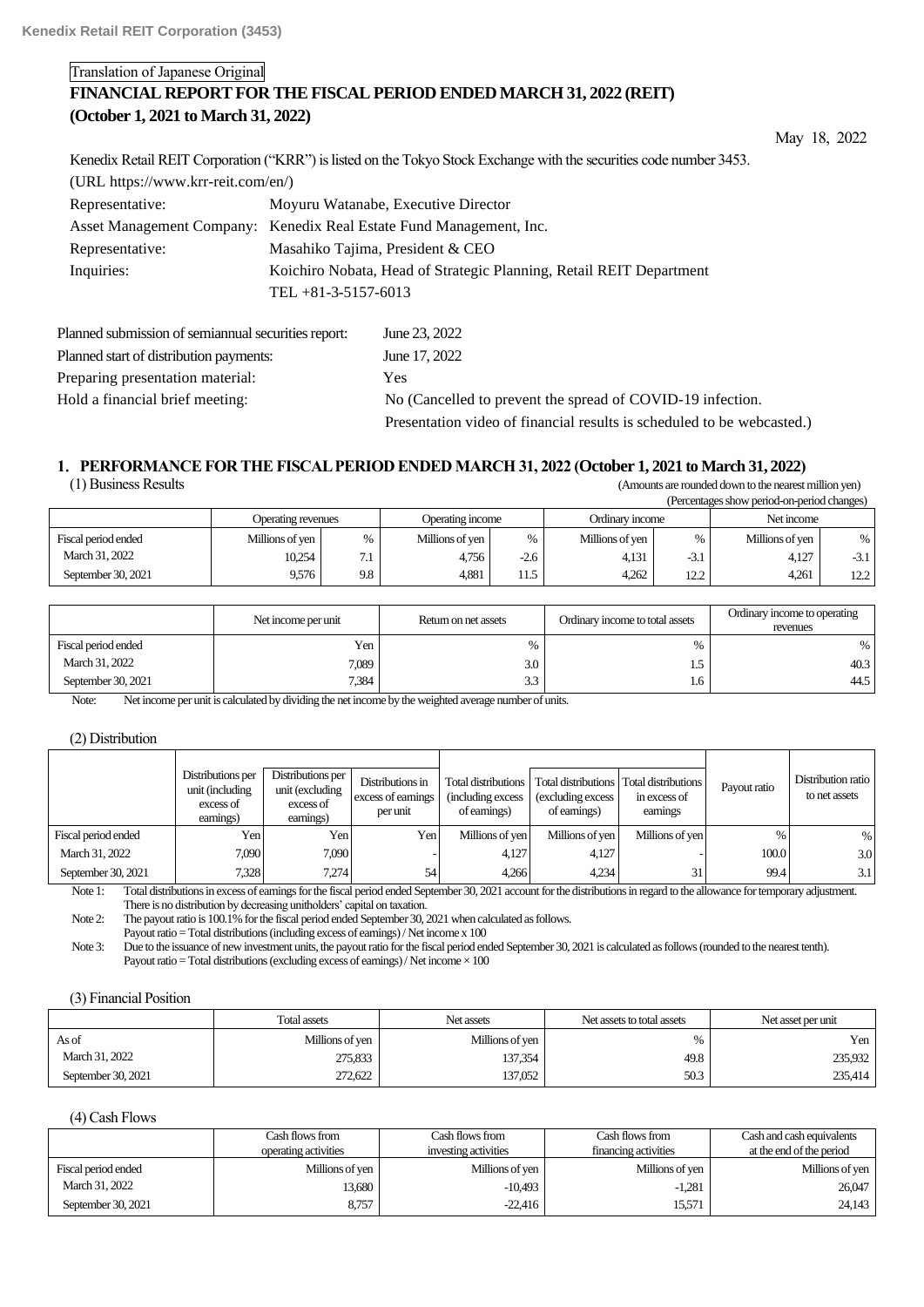# **2**.**EARNINGS FORECASTS FOR THE FISCAL PERIODS ENDING SEPTEMBER 30, 2022 (April 1, 2022 to September 30, 2022)AND MARCH 31, 2023 (October 1, 2022 to March 31, 2023)**

|                      |             |                                            |               |                                          |        |                                      |        |                                 |                                                                           | (Percentages show period-on-period changes)                  |                                                                           |
|----------------------|-------------|--------------------------------------------|---------------|------------------------------------------|--------|--------------------------------------|--------|---------------------------------|---------------------------------------------------------------------------|--------------------------------------------------------------|---------------------------------------------------------------------------|
|                      |             | Operating<br>revenues<br>(Millions of yen) |               | Operating<br>income<br>(Millions of yen) |        | Ordinary income<br>(Millions of yen) |        | Net income<br>(Millions of yen) | <b>Distributions</b><br>per unit<br>(excluding)<br>excess of<br>earnings) | <b>Distributions</b><br>in excess of<br>earnings per<br>unit | <b>Distributions</b><br>per unit<br>(including)<br>excess of<br>earnings) |
| Fiscal period ending |             | $\%$                                       |               | $\%$                                     |        | $\%$                                 |        | $\%$                            | Yen                                                                       | Yen                                                          | Yen                                                                       |
| September 30, 2022   | 9,250       | $-9.8$                                     | 4,459         | $-6.3$                                   | 3,835  | $-7.2$                               | 3,834  | $-7.1$                          | 6,586                                                                     |                                                              | 6.595                                                                     |
| March 31, 2023       | 9,135       | $-1.2$                                     | 4,392         | $-1.5$                                   | 3,780  | $-1.4$                               | 3,779  | $-1.4$                          | 6,491                                                                     |                                                              | 6.500                                                                     |
|                      | $\sim$<br>. |                                            | $\sim$ $\sim$ | .                                        | $\sim$ |                                      | $\sim$ |                                 | $\sim$ $\sim$                                                             |                                                              |                                                                           |

Reference: Forecasted net income per unit (Forecasted net income / Forecasted average number of investment units during the period)

6,586 yen for the fiscal period ending September 30, 2022 and 6,491 yen for the fiscal period ending March 31, 2023

Note: Distributions per unit are calculated based on the number of investment units issued and outstanding totaled 582,177 as of the date of this material.

# \*OTHERS

(1) Changes in Accounting Policies/Changes in Accounting Estimate/Retrospective Restatement

(a) Changes in accounting policies accompanying revisions to accounting standards: None

(b) Changes in accounting policies other than (a): None

(c) Changes in accounting estimates: None

(d) Retrospective restatement: None

(2) Number of Investment Units Issued and Outstanding (including treasury investment units)

(a) Number of investment units issued and outstanding at the end of the period (including treasury investment units)

As of March 31, 2022: 582,177 units

As of September 30, 2021: 582,177 units

(b) Number of treasury investment units at the end of the period

As of March 31, 2022: 0 units

As of September 30, 2021: 0 units

Note: Please refer to "Notes to Per Unit Information" on page 27 for the number of investment units used as the basis for calculating net income per unit.

# \* Status of audit procedures

As of the time of disclosure of this financial report, audit procedures for the financial statements pursuant to the Financial Instruments and Exchange Act of Japan are incomplete.

\* Remarks on appropriate use of forecasts of performance and other special notes

Forward-looking statements presented in this financial report, including forecasts of performance, are based on information currently available to KRR and on certain assumptions KRR deems to be reasonable. As such, actual operating and other results may differ materially from these forecasts as a consequence of numerous factors. The above-mentioned forecasts are based on "Assumptions for the Earnings Forecasts of Financial Results for the Fiscal Periods Ending September 30, 2022 and March 31, 2023" on page 7 for calculation, and our judgment as of May 18, 2022. Actual operating revenues, operating income, ordinary income, net income, distributions per unit and distributions in excess of earnings per unit may vary according to changes in market conditions. These forecasts do not guarantee the distribution amount.

This is an English-language translation of the original Japanese announcement on our website released on May 18, 2022. However, no assurance or warranties are given with respect to the accuracy or completeness of this English-language translation. The Japanese original shall prevail in the case of discrepancies between this translation and the Japanese original.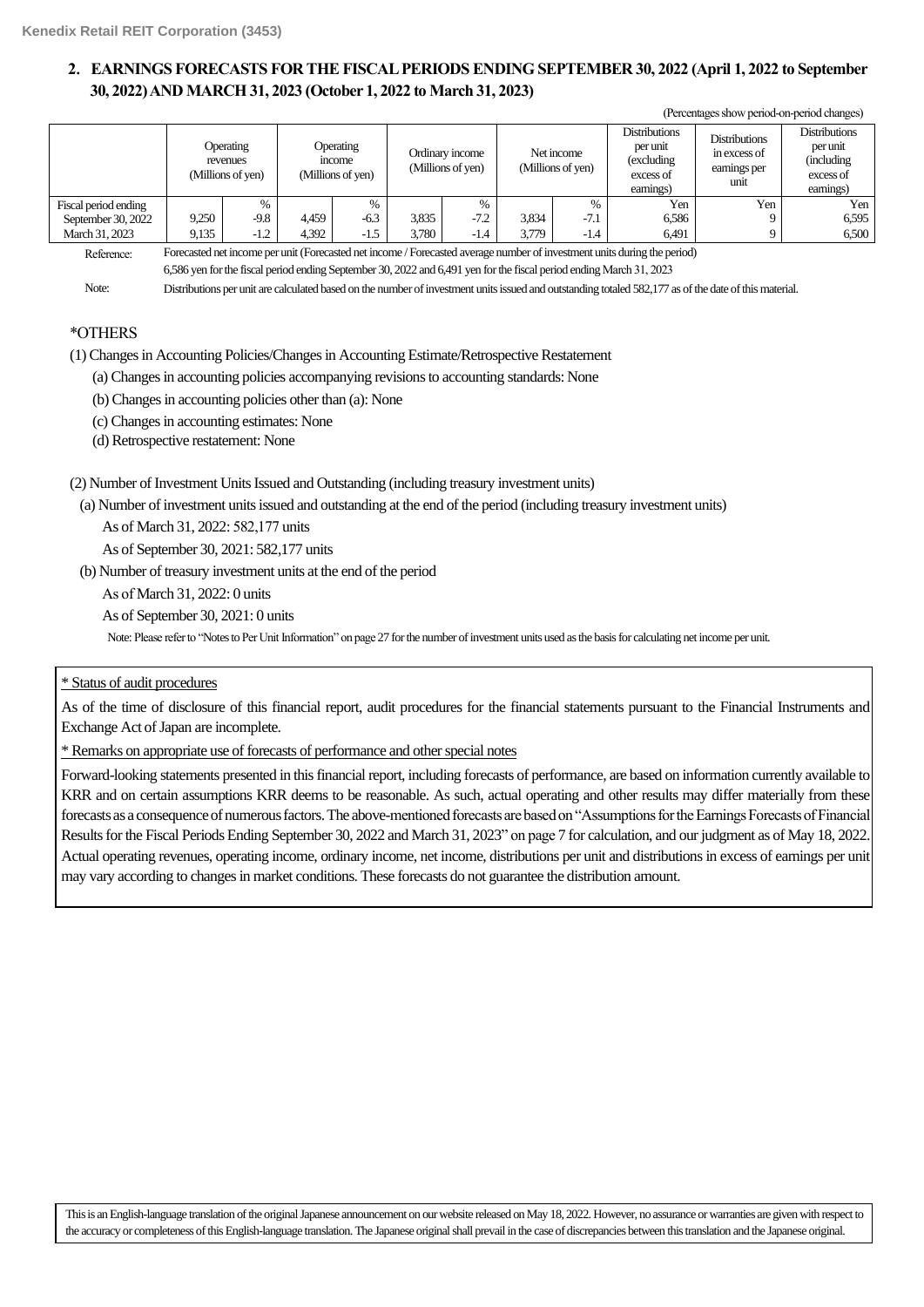# **Contents of Attachments**

| (1) |  |
|-----|--|
| (2) |  |
|     |  |
| (1) |  |
| (2) |  |
| (3) |  |
| (4) |  |
| (5) |  |
| (6) |  |
| (7) |  |
| (8) |  |
| (9) |  |
|     |  |
| (1) |  |
| (2) |  |
| (3) |  |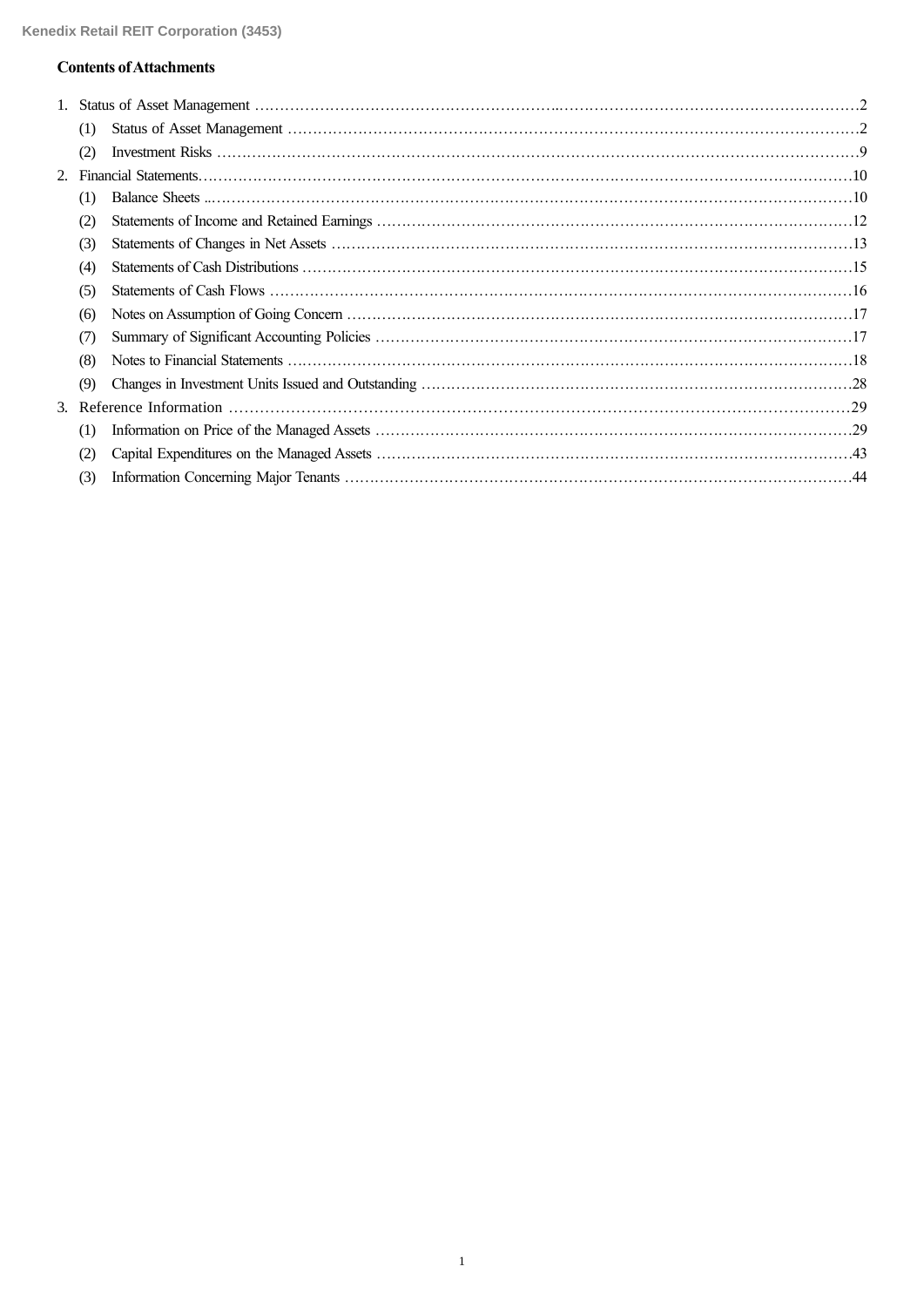### **1. Status of Asset Management**

### **(1) Status of Asset Management**

### **(Overview of the Period endedMarch 31, 2022)**

## **i) Transition of KRR**

KRR was established on October 3, 2014, under the Act on Investment Trusts and Investment Corporations of Japan (the "Investment Trust Act"). On October 30, 2014, KRR was registered with the Director-General of the Kanto Local Finance Bureau (registration number: Director-General of the Kanto Local Finance Bureau No. 97). KRR was listed on the Real Estate Investment Trust Securities ("J-REIT") Market of Tokyo Stock Exchange, Inc. (the "Tokyo Stock Exchange") (Securities code: 3453) on February 10, 2015. Subsequently, KRR raised funds through public offerings. As a result, the number of investment units issued at the end of the period ended March 31, 2022 was 582,177 units.

KRR seeks to invest primarily in neighborhood, community and other shopping centers that cater to the day-to-day needs of local area customers and have stable demand from retailers and customers, and also seeks to invest in distribution centers, which supplementshopping centers in providing goods to consumers, in order to provide stable investment returns over the long term. Sponsored by Kenedix, Inc., KRR entrusts its asset management and investment operations to Kenedix Real Estate Fund Management, Inc. ("KFM"), with the following strategies.

- Note: For our management purposes and ease of classification, we define shopping centers for daily needs as retail properties that generally have the following characteristics: a. Retail trade area of approximately a one to ten km radius (and generally, a three to five km radius), with customers predominantly from local areas surrounding the retail property
	- b. Operational capacity to accommodate certain daily local retail needs and strong customer traffic on both weekdays and weekends

c. Composed of various specialty stores to meet a range of day-to-day needs such as groceries, clothing and other daily goods and services

### **ii)Investment Environment**

During the fiscal year under review, the Japanese economy remained challenging with weak consumer spending, particularly in service spending, due to the impact of rapid spread of COVID-19 variant since the beginning of 2022 and the accompanying quasi-state of emergency.

Shopping centers for daily needs, in which KRR focuses its investment, sales of service-oriented tenants including restaurants and some apparel stores have been declining amid the COVID-19 pandemic, but specialty stores such as supermarkets and home & garden stores that cater to the day-to-day needs of customers are expected to maintain steady demand.

The financial environment remains unstable due to the global economic trends affected by soaring resource prices, the emergence of geopolitical risks, and the shift to a tighter monetary policy in the United States and other countries.

In the real estate trading market, investors continue to be eager to invest in real estate against the backdrop of monetary easing policies in Japan, and active transactions are taking place.

## **iii) Status of Asset Management**

#### **(A) Management Performance**

KRR acquired three properties (Kitera Town Fukuoka Nagahama with acquisition price (Note 1) of 6,000 million yen, Kitera Plaza Aobadai with acquisition price of 2,553 million yen and Tenri Distribution Center with acquisition price of 1,070 million yen), and disposed of three properties(Daikanyama Address Dixsept (30% trust beneficiary quasi co-ownership interests) with sale price (Note 2) of 1,993 million yen (acquisition price was 1,617 million yen), K's Denki Shonan-Fujisawa (Land) and Prime Square Jiyugaoka with total sale price of 6,360 million yen (total acquisition price was 5,989 million yen)).

As a result, the portfolio at the end of the period under review (March 31, 2022) consists of 66 properties with the total acquisition price of 247,291 million yen. Portfolio as a whole performed well with an overall occupancy ratio of 99.2% (Note 3). Furthermore, the portfolio is diversified in terms of tenants as there are 519 end-tenants (Note 4) in KRR'sretail properties and distribution centers.

- Note 1: "Acquisition price" indicates the transfer price of the property to be acquired designated sale and purchase agreement (excluding the acquisition expenses, property taxes, city planning taxes and consumption taxes, and rounded down to the nearest million yen). (Asfor the properties with building expansion, the price includes the amount described in the construction contract and construction design/supervision outsourcing contracts (excluding expenses and taxes and rounded down to the nearest million yen)).The same applies hereafter.
- Note 2: "Sale price" represents the amount specified in the purchase and sale agreement for the trust beneficiary interests, exclusive of the various expenses (sale expenses, property tax, etc.) required in the sale of the asset. The same applies hereafter.

Note 3: As Kitera Plaza Aobadai is under conversion, its occupancy rate is 0.0% as of March 31, 2022. However, if we exclude this property, the occupancy rate is 99.5%.

Note 4: The number of end-tenants is the sum of the number of end-tenants in a pass-through type master lease and the number of master lessees in a sublease type master lease.

### **(B) Financing**

When financing to acquire properties, KRR seeks to achieve the proper balance between financial stability and the cost of the funds with the objectives to achieve stable medium- to long-term returns and consistent growth of assets under management.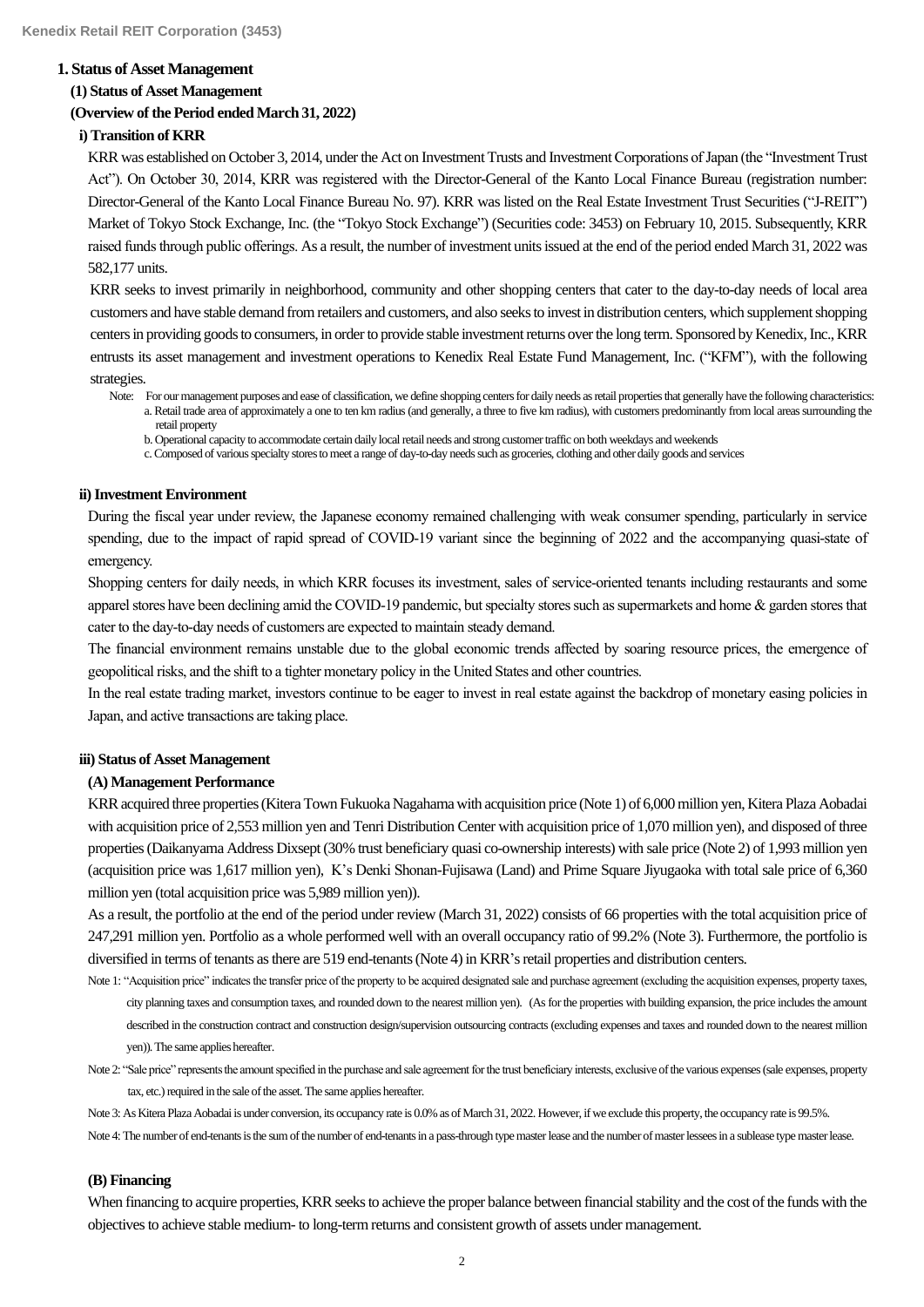# **(Debt Finance)**

During the fiscal period under review, KRR borrowed 3,000 million yen for the acquisition of properties and 8,750 million yen for refinancing and redemption of investment corporation bonds. Consequently, borrowings totaled 114,300 million yen and interest-bearing debt including investment corporation bonds (excluding interest-bearing tenant leasehold and security deposits) totaled 123,300 million yen at the end of the fiscal period under review (March 31, 2022). Furthermore, KRR has procured its first green loan for the portion of the borrowing (7,000 million yen) for the purpose of refinancing existing borrowings.

When undertaking borrowings, KRR seeks to spread out repayment dates and lengthen borrowing periods. KRR may use swaps to fix the interest payments to hedge against the risk of a rise in interest rates.

# **(Investment Corporation Bonds)**

During the fiscal period under review, KRR issued the following investment corporation bonds, and the balance is 9,000 million yen as of the end of the period (March 31, 2022). Moreover, the proceeds were used for repayment of borrowings raised on January 29, 2021.

| <b>Bonds</b>                                                                 | <i>s</i> suance<br>date | Total issue amount<br>(Millions of yen) | Interest<br>rate<br>$\left(\%\right)$ | Redemption<br>date  | Redemption<br>method | <b>Remarks</b> |
|------------------------------------------------------------------------------|-------------------------|-----------------------------------------|---------------------------------------|---------------------|----------------------|----------------|
| 7th Series Unsecured<br><b>Investment Corporation</b><br>Bonds (Green Bonds) | January 28,<br>2022     | 2.000                                   | 0.460                                 | January<br>28, 2032 | Full on<br>maturity  | (Note)         |

Note: Ranking pari passu among the specified investment corporation bonds

As a result, the average debt maturity is 4.5 years, the weighted average interest rate is 0.96%, the long-term debt ratio (Note 1) is 99.4% and the LTV ratio (Note 2) is 44.7%.

Note 1: Long-term debt ratio = (Long-term borrowings + Investment corporation bonds) / (Borrowings + Investment corporation bonds)

Note 2: LTV ratio = (Loans payable + Investment corporation bonds) / Total assets

## **(Credit Ratings)**

The status of the credit ratings as of March 31, 2022 is as follows.

| Credit rating agency                   | Details of the ratings  |                       |  |  |
|----------------------------------------|-------------------------|-----------------------|--|--|
|                                        | Long-term issuer rating | AA- (Outlook: Stable) |  |  |
| Japan Credit Rating Agency, Ltd. (JCR) | Rating on bonds         | AA-                   |  |  |

### **(Shelf Registration)**

KRR filed a shelf registration statement for investment corporation bonds (excluding short-term investment corporation bonds) on October 1, 2020. Details are as follows.

| Planned issue amount | 100,000,000,000 yen                                                                                                                                                                                                                                                                                                                                                      |
|----------------------|--------------------------------------------------------------------------------------------------------------------------------------------------------------------------------------------------------------------------------------------------------------------------------------------------------------------------------------------------------------------------|
|                      | Planned issuance period   October 9, 2020 to October 8, 2022                                                                                                                                                                                                                                                                                                             |
| Use of proceeds      | Acquisition funds for specified assets (as defined in Article 2, Paragraph 1 of the Investment<br>Trust Law), repayment funds for borrowings, repayment funds for investment corporation<br>bonds (including short-term investment corporation bonds), refund funds for lease and<br>guarantee deposits, funds to pay for repairs and maintenance, working capital, etc. |

KRR issued 7th Series Unsecured Investment Corporation Bonds (Green Bonds) (2,000 million yen) based on the shelf registration statement on January 28, 2022.

### **iv) Results of Operations**

For this period, revenue was 10,254 million yen, operating income was 4,756 million yen, ordinary income was 4,131 million yen and net income was 4,127 million yen.

Furthermore, in accordance with the distribution policy in the KRR Articles of Incorporation, KRR made a distribution of 4,127,634,930 yen which is almost equivalent to the earnings(as defined in Article 136-1 of Act of Investment Trust and Investment Corporation) excluding the reversals of allowance for temporary adjustment (as defined in Article 2-2-30 of the Ordinance on Accountings of Investment Corporations) for the fiscal period.Cash distributions are paid in accordance with Article 67-15 of the Special Taxation Measures Law (Law No. 26 of 1957, including subsequent amendments).

Consequently, the distribution per unit was 7,090 yen.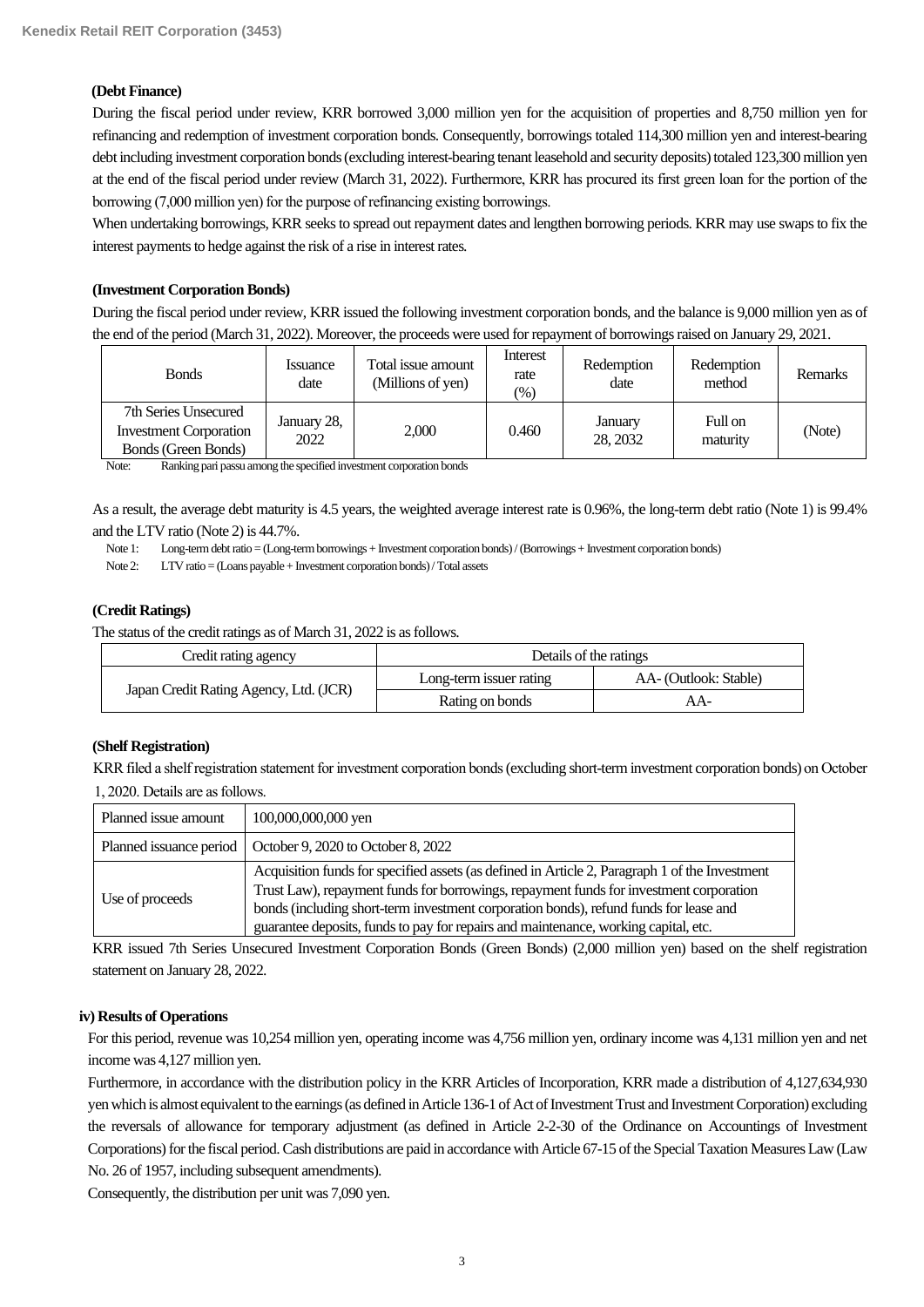# **(Outlook)**

# **i) Outlook for Asset Management**

# **(A) Investment Policy and Disposition Policy**

We receive a variety of support from many sources in order to achieve the steady growth of our assets and increase the value of our assets. One source is the Kenedix Group (Note 1), including Kenedix, Inc., the parent company of KFM. We also receive support from our Alliance Companies: Sumitomo Mitsui Finance and Leasing Co., Ltd., SMFL MIRAI Partners Co., Ltd., both of which are also KFM's parent companies, JINUSHICo., Ltd.,(Note 2) and P&D Consulting Co., Ltd. We are implementing a growth strategy that takes full advantage of the external growth opportunities created by the large and diverse acquisition pipeline made possible by the support of these companies.

When acquiring properties, we make decisions based on all applicable factors with emphasis on four parameters: the retail property's attractiveness, location, profitability and the tenant mix. By using this selection process, we invest in retail propertieswith a competitive edge, and good prospects for consistent rental revenue and growth in asset value. We also invest in carefully selected distribution centers, which supplement retail facilities in providing goods to consumers. In addition, we invest in land ownership interests underlying retail properties. Regarding land-only properties, we make these investments after examining the terms of the land leasing agreement, the characteristics of the tenant, the asset value of the land, and the proportion of land-only properties in our portfolio. We may also consider making an equity investment in a tokumei kumiai (silent partnership) for the acquisition of preferential negotiation rights and opportunities for additional revenues, provided that we are given an opportunity to acquire them in the future.

Regarding disposition of a portfolio property, we make decisions based primarily on the significance of these properties in the context of the portfolio. This is assessed by comprehensive evaluation of the outlook for future profitability and asset value determined based on its current profitability and market trends.

- Note 1: The Kenedix Group consists of Kenedix, Inc. and its subsidiaries and affiliates.
- Note 2: Nippon Commercial Development has changed its name to JINUSHI Co., Ltd. as of January 10, 2022.

# **(B) Management Strategy for Existing Properties**

KRR is committed to building a portfolio that can pursue both stability and growth. We believe that implementing integrated asset and property management services makes it possible to properly manage retail properties and distribution centers and pursue internal growth. Furthermore, this integrated management framework facilitates activities to enliven local communities where our properties are located, enabling us to aim for medium to long-term growth in asset value.

To accomplish these goals, KFM oversees properties owned by KRR while placing priority on the following themes.

- ・"One-stop" asset management and property management services
- ・Continuously implementing a retail property management cycle through our in-house property management services
- ・Pursuit of internal growth through management of retail properties
- ・Directing investments and management policies to enliven local communities in the medium to long-term
- ・Implementing distribution center management

# **(C) Financing**

We will establish a suitable financial foundation by examining numerous financing methods and selecting the optimum ones. These decisions will reflect interest rates and other elements of the financial environment. Our goal is to select financing methods that result in the optimum balance between financial stability and the financing cost.

# **(D) Important Subsequent Events**

Not applicable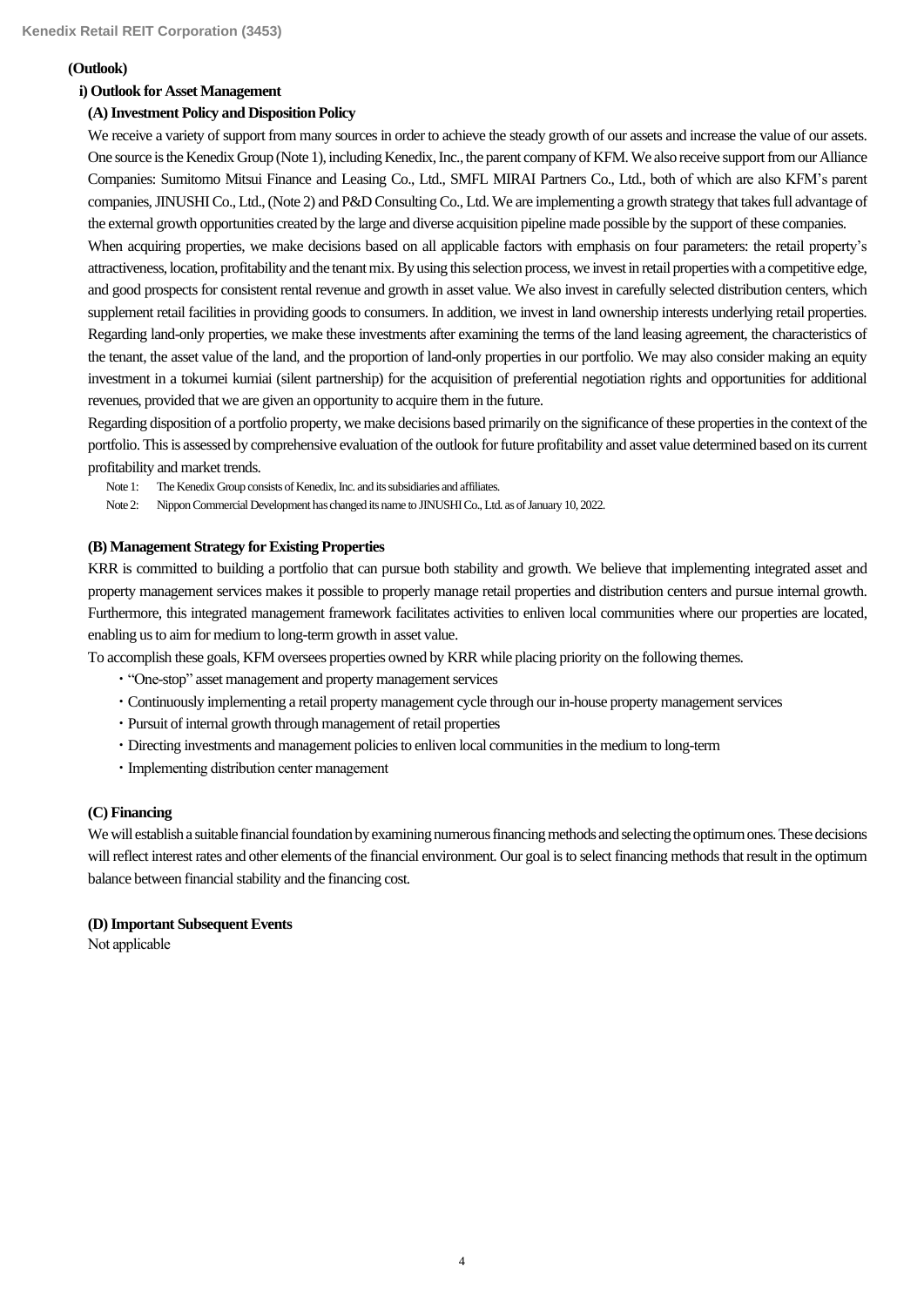### **(Reference Material)**

# **(A) Property Acquisition**

KRR acquired the following properties.

| Property<br>number | Property<br>type<br>(Note 1) | Property name                                              | Location                     | Seller                                         | Acquisition price<br>(Millions of yen) | Appraisal value<br>(Millions of yen)<br>(Note 2) | Acquisition date |
|--------------------|------------------------------|------------------------------------------------------------|------------------------------|------------------------------------------------|----------------------------------------|--------------------------------------------------|------------------|
| $R-10$             | NSC                          | l Sun Street Hamakita<br>(10% quasi-co-ownership interest) | Hamamatsu, Shizuoka          | Sojitz Commerce<br>Development Corporation     | 1.200                                  | 1.210                                            | April 15, 2022   |
| $T-34$             | NSC                          | Higashimatsuyama Shopping<br>Center                        | Higashimatsuyama,<br>Saitama | <b>SMFL MIRAI Partners</b><br>Company, Limited | 4.080                                  | 4.650                                            | April 28, 2022   |
| $L-10$             |                              | Prima Meat Packers Kinki Center                            | Osaka, Osaka                 | Fukuda & Partners, Co., Ltd.                   | 1,047                                  | 1.080                                            | April 28, 2022   |

Note 1: Properties are categorized into the following six types of properties: NSC (Neighborhood Shopping Center), SM (Supermarket), CSC (Community Shopping Center), Urban Station-Front SC (Urban Station-Front Shopping Center), SS (Specialty Store) and L (Logistics facility).

| We categorize shopping centers for daily needs as follows. |  |  |  |
|------------------------------------------------------------|--|--|--|
|                                                            |  |  |  |

| Type of shopping centers for daily needs    | Features                                                                                                                                                                                        | Trade area |
|---------------------------------------------|-------------------------------------------------------------------------------------------------------------------------------------------------------------------------------------------------|------------|
| NSC (Neighborhood Shopping Centers)         | Shopping centers with a supermarket as an anchor or core tenant and several specialty store<br>tenants                                                                                          | 3km-5km    |
| SM (Supermarkets)                           | Stand-alone stores that primarily provide groceries, with a retail trade area                                                                                                                   | 3km        |
| CSC (Community Shopping Centers)            | Larger shopping centers than NSC, which have a supermarket as an anchor or core tenant in<br>addition to specialty store tenants                                                                | $5km-10km$ |
| <b>Urban Station-Front Shopping Centers</b> | Shopping centers that are located in the immediate vicinity of an urban public transportation<br>station, which take advantage of stable foot traffic                                           | $3km-10km$ |
| SS (Specialty Stores)                       | Single- or multiple-tenant shopping centers that specialize in a single type of merchandise or<br>service, such as drug stores, convenience stores, health clubs or electronic appliance stores | $1km-10km$ |

Note 2: Appraisal values are as of March 1, 2022.

## **(B) Property under Construction**

A new building with approximately 666.57  $m^2$  gross floor area (Note 1) is being constructed (the "New Building") on the underutilized site of Unicus Ina, a property owned by KRR. KRR expects the total construction cost (Note 2) to be approximately 169 million yen and plans to complete the construction by late November 2022.

Note 1: Gross floor area shown is the entire figure of the New Building indicated on the construction confirmation certificate without taking into account the ratio of quasi-coownership interest of the trust beneficiary right to be held by KRR. Construction plan and other matters related to the New Building construction may change and accordingly gross floor area may increase or decrease.

Note 2: Total construction cost is based on the construction confirmation certificate and represents the amount corresponding to the ratio of quasi-co-ownership interest of the trust beneficiary right to be held by KRR. Construction plan and other matters related to the New Building construction may change and accordingly construction cost may increase or decrease.

### **(C) Debt Financing**

KRR borrowed 1,000 million yen (Series 47) on April 15, 2022 for the purpose to acquire additional interest (Sun Street Hamakita (10% quasi-co-ownership interest)).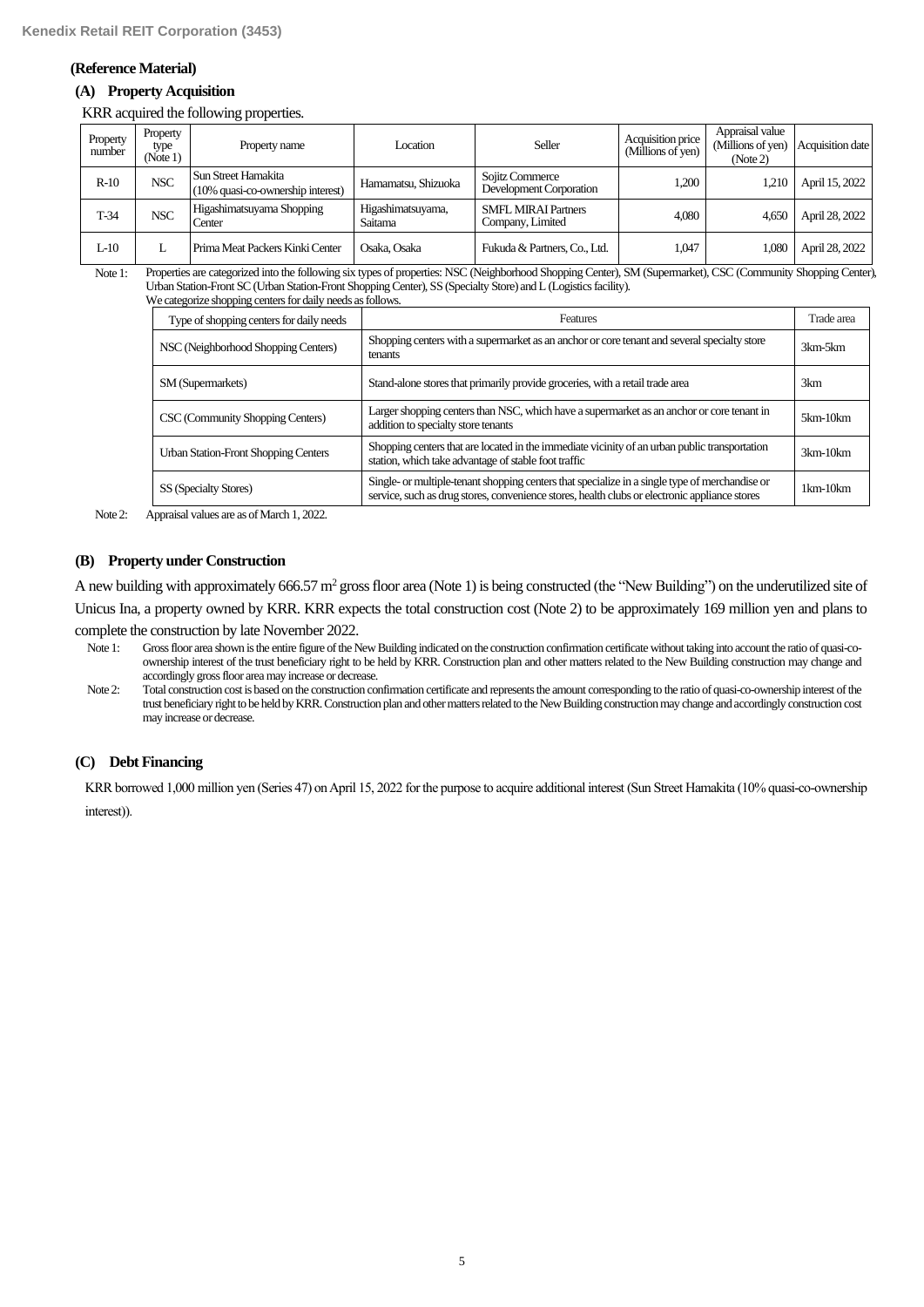# **ii) Earnings Forecasts**

For the fiscal period ending September 30, 2022 (from April 1, 2022 to September 30, 2022) and the fiscal period ending March 31, 2023 (from October 1, 2022 to March 31, 2023), the earnings forecasts are estimated as set forth below.

Fiscal period ending September 30, 2022

| Operating revenues                                | 9,250 million yen |
|---------------------------------------------------|-------------------|
| <b>Operating Income</b>                           | 4,459 million yen |
| Ordinary income                                   | 3,835 million yen |
| Net Income                                        | 3,834 million yen |
| Distributions per unit                            | $6,595$ yen       |
| Of the above, distributions in excess of earnings | 9 yen             |

Fiscal period ending March 31, 2023

| Operating revenues                                | 9,135 million yen |
|---------------------------------------------------|-------------------|
| <b>Operating Income</b>                           | 4,392 million yen |
| Ordinary income                                   | 3,780 million yen |
| Net Income                                        | 3,779 million yen |
| Distributions per unit                            | $6,500$ yen       |
| Of the above, distributions in excess of earnings | yen               |

Please refer to "Assumptions for the Earnings Forecasts for the Fiscal Periods Ending September 30, 2022 and March 31, 2023" set forth below for information on current assumptions for the forecasts of operating results.

Note: The above forecasts are based on certain assumptions for calculation, and our judgment as of today. Actual operating revenues, operating income, ordinary income, net income, distributions per unit and distributions in excess of earnings per unit may vary due to changes in market conditions. These forecasts do not guarantee the distribution amount.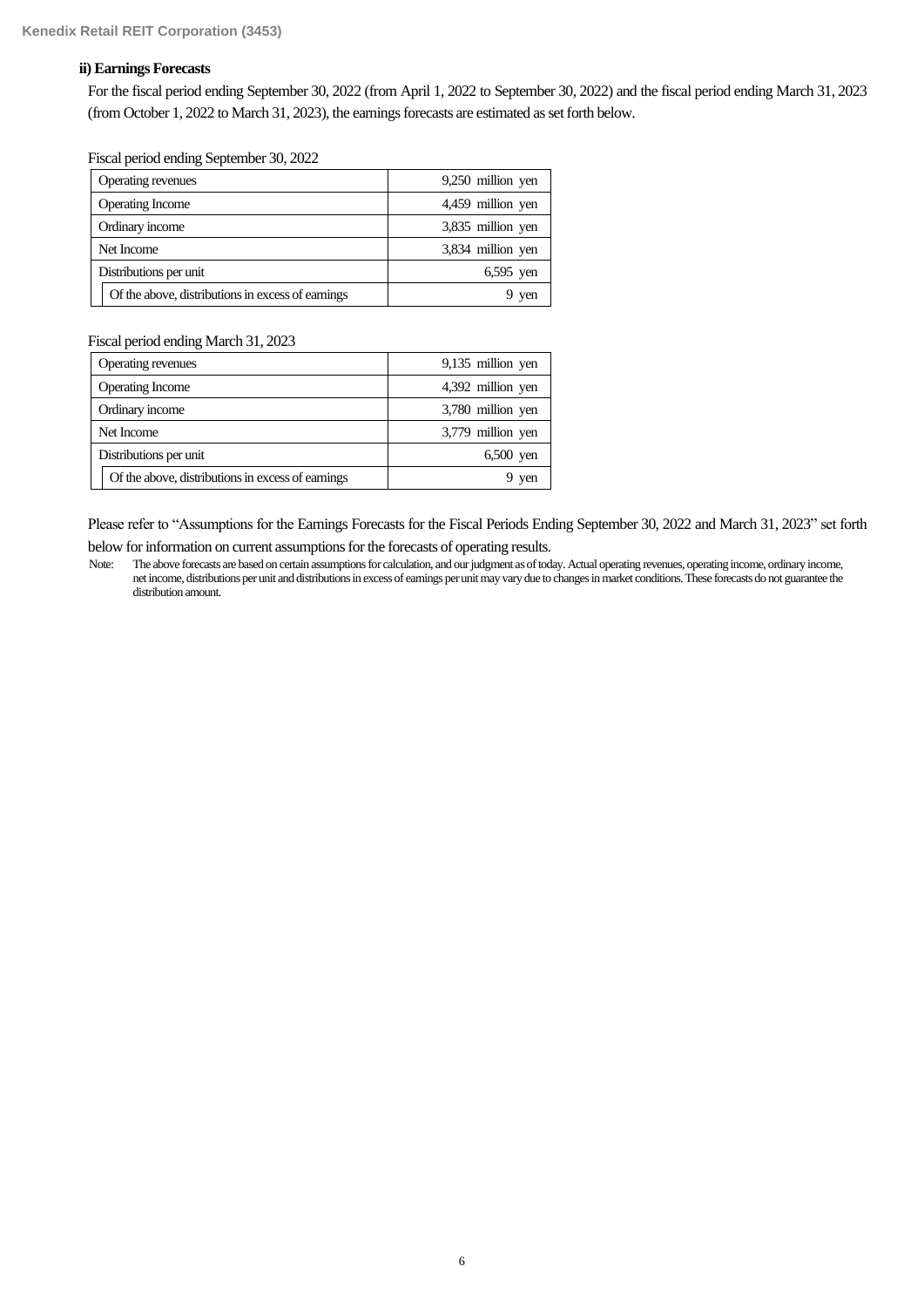# **Assumptions for the Earnings Forecasts for the Fiscal Periods Ending September 30, 2022 and March 31, 2023**

| Item                                                                 | Assumptions                                                                                                                                                                                                                                                                                                                                                                                                                                                                                                                                                                                                                                                                                                                                                                                                                                                                                                                                                                                                                                                                                                                                                                                                                                                                                                                                                                                                                        |
|----------------------------------------------------------------------|------------------------------------------------------------------------------------------------------------------------------------------------------------------------------------------------------------------------------------------------------------------------------------------------------------------------------------------------------------------------------------------------------------------------------------------------------------------------------------------------------------------------------------------------------------------------------------------------------------------------------------------------------------------------------------------------------------------------------------------------------------------------------------------------------------------------------------------------------------------------------------------------------------------------------------------------------------------------------------------------------------------------------------------------------------------------------------------------------------------------------------------------------------------------------------------------------------------------------------------------------------------------------------------------------------------------------------------------------------------------------------------------------------------------------------|
| Calculation period                                                   | · The 15th fiscal period: April 1, 2022 to September 30, 2022 (183 days)<br>· The 16th fiscal period: October 1, 2022 to March 31, 2023 (182 days)                                                                                                                                                                                                                                                                                                                                                                                                                                                                                                                                                                                                                                                                                                                                                                                                                                                                                                                                                                                                                                                                                                                                                                                                                                                                                 |
| Property portfolio                                                   | · Earnings forecasts for the fiscal periods ending September 30, 2022 and March 31, 2023 are based on 68<br>properties which consist of properties and trust beneficiary interest (66 properties in total) owned by KRR as<br>of March 31, 2022 (the "Properties Owned as of the End of 14th Fiscal Period") and Sun Street Hamakita<br>(10% quasi-co-ownership interest (additional interest)) acquired on April 15, 2022, Higashimatsuyama<br>Shopping Center and Prima Meat Packers Kinki Center (90% quasi-co-ownership interest) acquired on<br>April 28, 2022 (the "Properties Acquired during the 15th Fiscal Period.")<br>· Forecasts are based on the assumption that portfolio assets other than the above are not subject to change<br>(such as acquisition of new properties and disposition of owned properties).<br>· The actual property portfolio may change due to the acquisition of new properties or the disposal of owned<br>properties.                                                                                                                                                                                                                                                                                                                                                                                                                                                                      |
| Operating revenues                                                   | · Operating revenues are based on the information provided by the sellers for the Properties Acquired during<br>the 15th Fiscal Period and operating results held by KFM for the Properties Owned as of the End of 14th<br>Fiscal Period, the leasing agreements on the properties that are effective on the acquisition dates, and other<br>factors, including expectations based on market trends.<br>· Forecasts are based on the assumption that there will be no rent in arrears or non-payments by tenants.                                                                                                                                                                                                                                                                                                                                                                                                                                                                                                                                                                                                                                                                                                                                                                                                                                                                                                                  |
| Operating expenses                                                   | · Property-related operating expenses other than depreciation are calculated based on historic data, etc., and<br>these expenses reflect fluctuations in costs, including leasing costs based on the leasing agreements.<br>• Depreciation expenses of 1,248 million yen, and 1,278 million yen are assumed for the fiscal periods ending<br>September 30, 2022 and March 31, 2023, respectively, using the straight-line depreciation method.<br>· Property-related taxes are assumed at 810 million yen and 811 million yen for the fiscal periods ending<br>September 30, 2022 and March 31, 2023, respectively. When a property is sold, the purchaser of the property<br>typically reimburses the seller, pursuant to the purchase agreement, for the pro rata portion of the property-<br>related taxes that relates to the period from the acquisition date to the end of the calendar year in which the<br>acquisition occurs. As is customary for property transactions in Japan and in accordance with Japanese<br>GAAP, KRR intends to capitalize the portions of the property-related taxes on the properties to be acquired.<br>· With respect to building repair expenses, the amount assumed to be necessary for each property is based on<br>the repair plan of KFM for each fiscal period. However, repair expenses may be substantially different from<br>the expected amount due to certain unexpected factors. |
| Non-operating expenses                                               | • The amortization of offering-related costs are expected to be expensed 15 million yen and 7 million yen for<br>the fiscal periods ending September 30, 2022 and March 31, 2023, respectively. It is assumed that the<br>offering-related costs are amortized using the straight-line method over three years.<br>· For interest expenses and other debt-related costs, 608 million yen and 604 million yen are expected for the<br>fiscal periods ending September 30, 2022 and March 31, 2023, respectively.                                                                                                                                                                                                                                                                                                                                                                                                                                                                                                                                                                                                                                                                                                                                                                                                                                                                                                                    |
| Borrowings and<br>investment corporation bonds                       | As of today, KRR has an outstanding balance of 115,300 million yen in borrowings and 9,000 million yen<br>in investment corporation bonds.<br>· It is assumed that KRR will fully refinance 3,050 million yen and 8,750 million yen which are due for<br>repayment during the fiscal periods ending September 30, 2022 and March 31 2023, respectively.<br>· It is assumed that 1,000 million yen of investment corporation bonds, which is due during the fiscal period<br>ending September 30, 2022, will be redeemed with the funds procured through the issuance of investment<br>corporation bonds or borrowings. There are no investment corporation bonds maturing during the fiscal<br>period ending March 31, 2023.<br>• LTV ratios are estimated to be approximately 45.0% at the end of both periods ending September 30, 2022<br>and March 31, 2023.<br>• LTV ratios are calculated according to the following formula:<br>LTV ratio = (Outstanding borrowings + Outstanding investment corporation bonds) / Total assets                                                                                                                                                                                                                                                                                                                                                                                              |
| Investment units                                                     | The forecasts are based on our assumption of 582,177 units issued as of today. It is assumed that there will<br>be no changes in the number of investment units due to the new issuance of units until the end of the fiscal<br>period ending March 31, 2023.                                                                                                                                                                                                                                                                                                                                                                                                                                                                                                                                                                                                                                                                                                                                                                                                                                                                                                                                                                                                                                                                                                                                                                      |
| Distributions per unit<br>(excluding excess of earnings<br>per unit) | · Distributions per unit (excluding excess of earnings per unit) are calculated in accordance with the distribution<br>policy outlined in KRR's Articles of Incorporation.<br>· KRR assumes that there is no effect from the changes in market value of swaps on the distributions per unit<br>for the fiscal periods ending September 30, 2022 and March 31, 2023.<br>· Actual distributions per unit (excluding excess of earnings per unit) may fluctuate due to various factors<br>including movements in investment assets, fluctuations in rental revenues caused by tenant replacements or<br>unexpected repairs.                                                                                                                                                                                                                                                                                                                                                                                                                                                                                                                                                                                                                                                                                                                                                                                                           |
| Distributions in excess of<br>earnings per unit                      | · KRR expects to record Allowance for Temporary Adjustment (ATA) to adjust the temporary differences<br>between treatment of certain transactions under Japanese GAAP and Japanese tax laws in relation to Sunny<br>Noma, which results from the depreciation of fixed term land lease right for business purposes, the expensed<br>interest from asset retirement obligations and deprecation of buildings, during the relevant period (30 years<br>starting from March 16, 2007). Although we assume no effect from the changes in the fair value of swaps<br>on the distributions per unit, we may not record ATA, depending on the fair value, which may change due<br>to the fluctuations in the interest rate market.<br>· KRR has a policy to distribute the amount of increase in ATA, in excess of its earnings. Distributions in<br>excess of earnings are expected to be 9 yen per unit in each period ending September 30, 2022 and March                                                                                                                                                                                                                                                                                                                                                                                                                                                                              |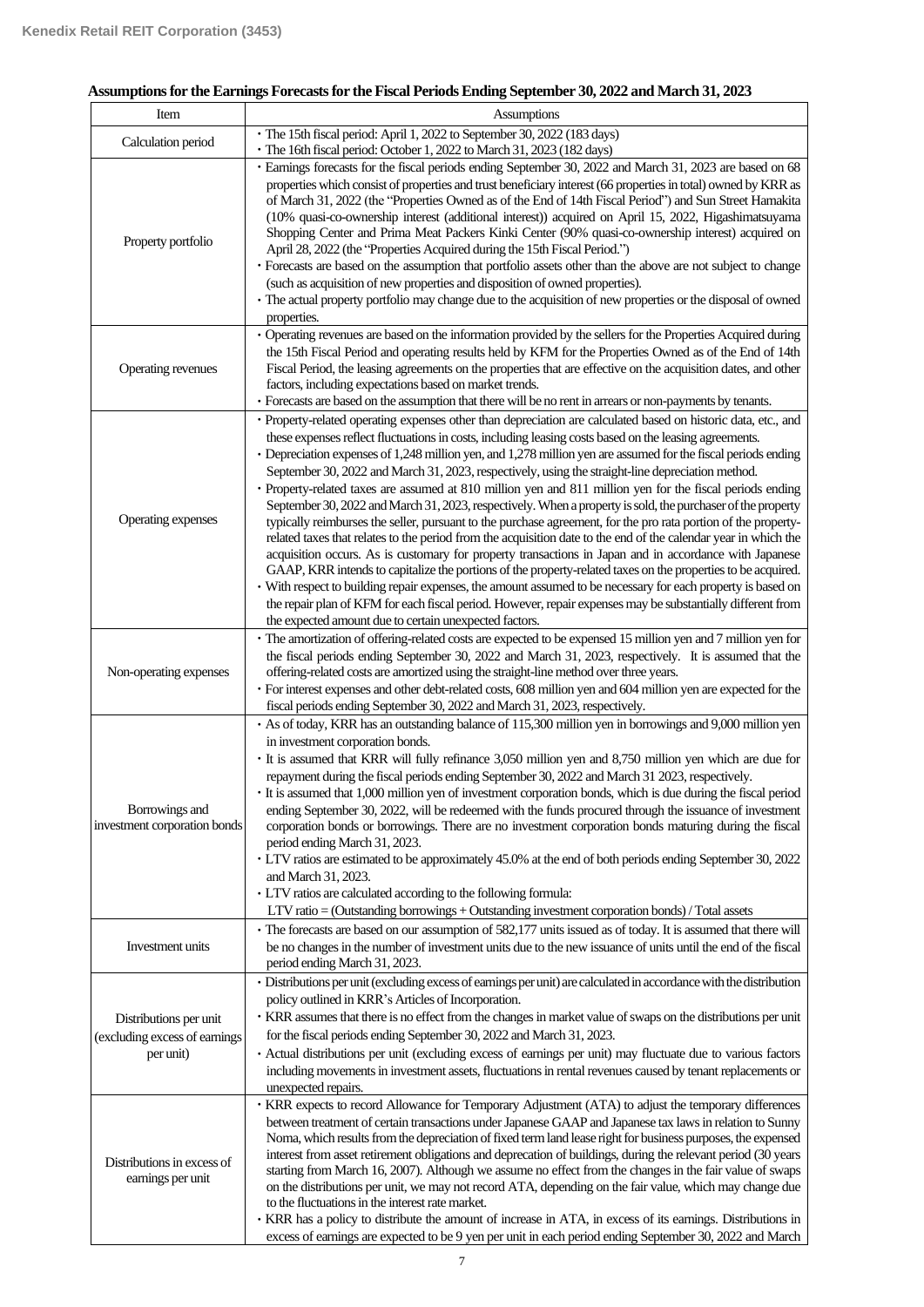| Item   | <b>Assumptions</b>                                                                                                                                                                                                                                                                                                                                                                                                                                                  |
|--------|---------------------------------------------------------------------------------------------------------------------------------------------------------------------------------------------------------------------------------------------------------------------------------------------------------------------------------------------------------------------------------------------------------------------------------------------------------------------|
|        | 31, 2023.                                                                                                                                                                                                                                                                                                                                                                                                                                                           |
| Others | • Forecasts are based on the assumption that there will be no amendments to the law, taxation system,<br>accounting standards, public listing regulations, requirements of the Investment Trusts Association, Japan,<br>etc. which may affect the aforementioned forecast figures.<br>• Forecasts are based on the assumption that there will be no unexpected significant changes in general<br>economic trends and real estate market trends or other conditions. |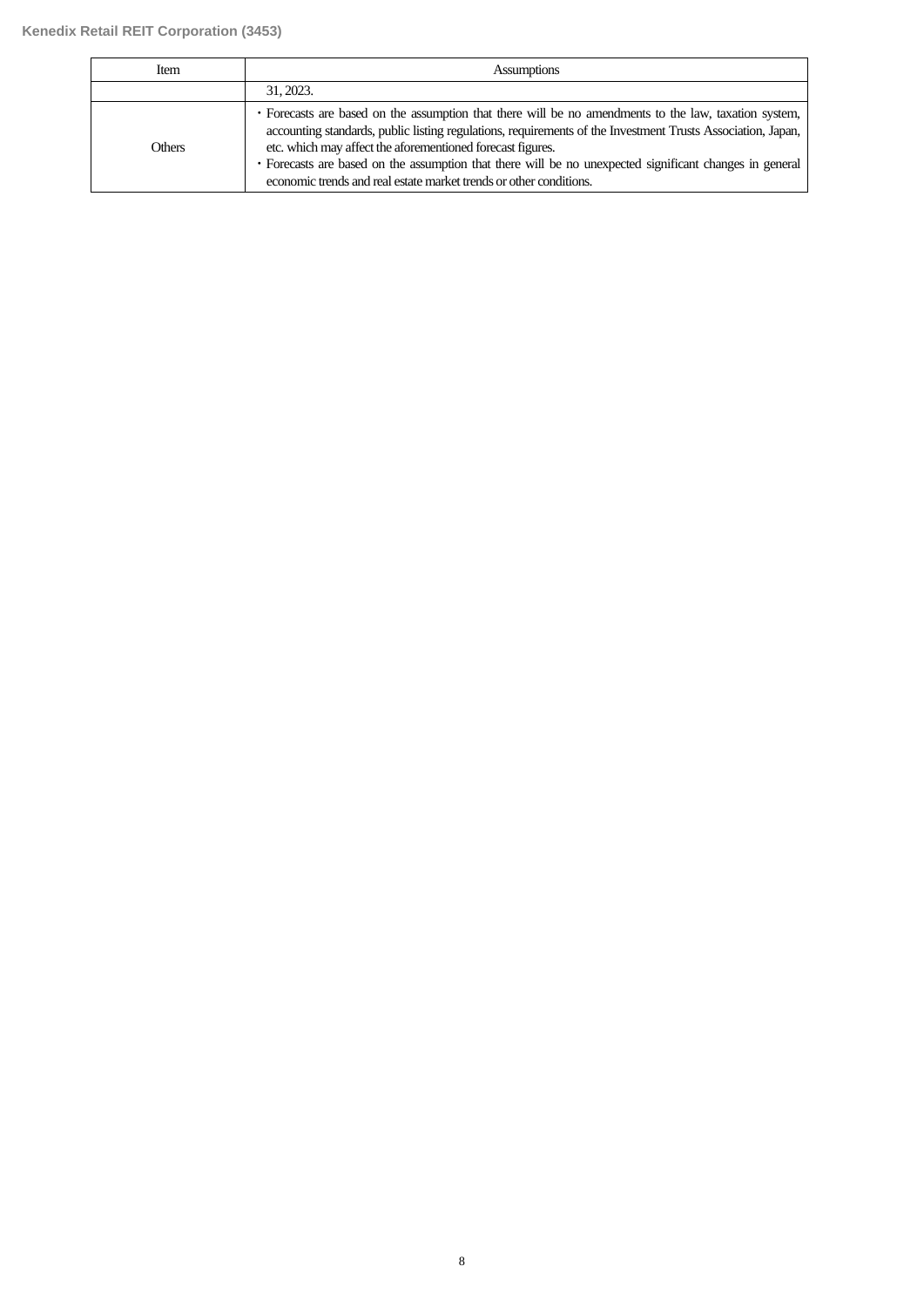# **(2)Investment Risks**

There are no significant changes to the "Investment Risks" in the most recent Securities Registration Statement (submitted on December 23, 2021; prepared in Japanese only). The disclosure is omitted.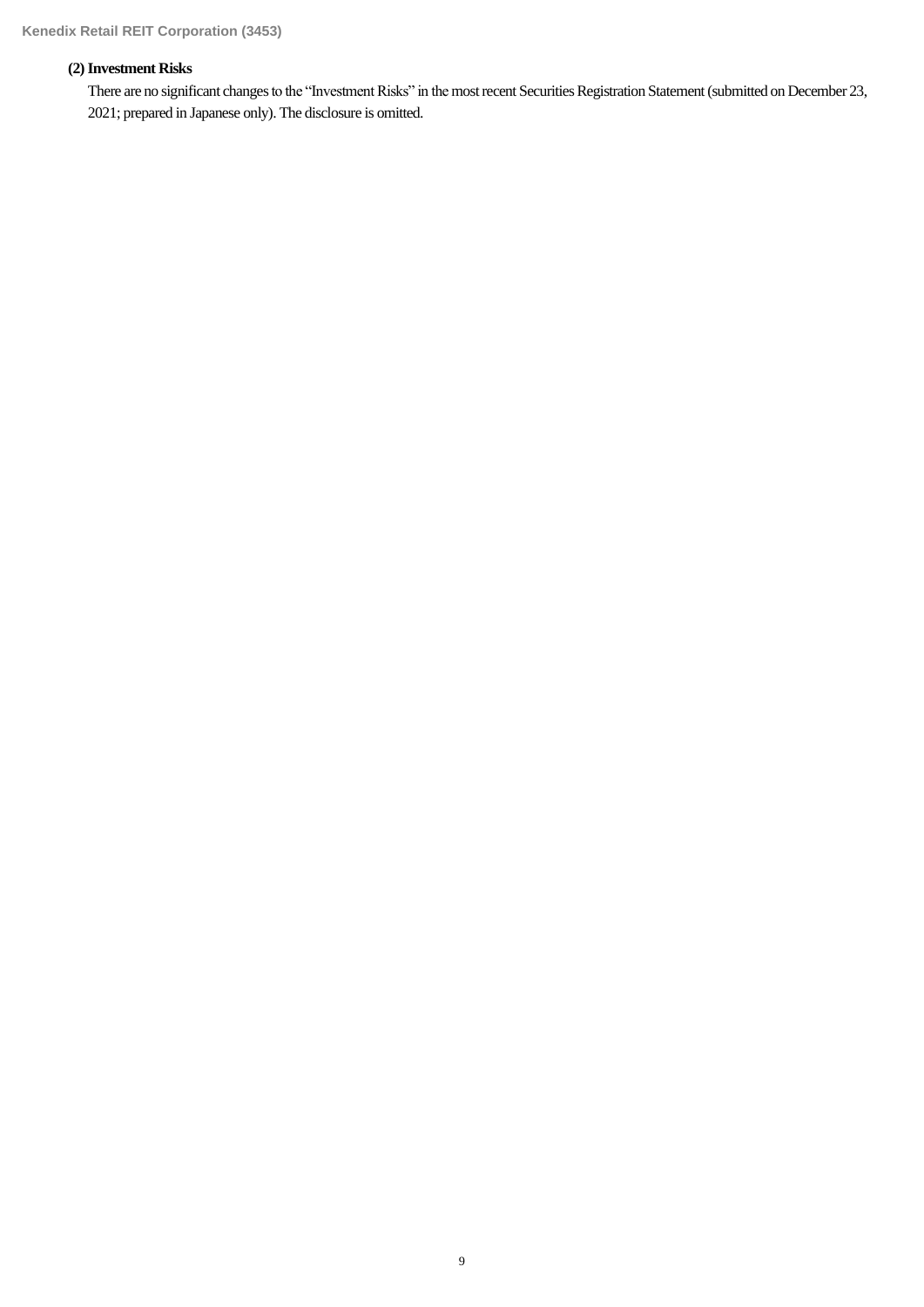# **2. Financial Statements**

# **(1) Balance Sheets**

|                                             |      |                            | (in thousands of yen)  |
|---------------------------------------------|------|----------------------------|------------------------|
|                                             |      | 13th Fiscal Period         | 14th Fiscal Period     |
|                                             |      | (As of September 30, 2021) | (As of March 31, 2022) |
| Assets<br><b>Current assets</b>             |      |                            |                        |
|                                             |      | 10,026,355                 | 11,738,047             |
| Cash and deposits                           |      |                            |                        |
| Cash and deposits in trust                  |      | 14,309,262                 | 14,487,445             |
| Operating accounts receivable               |      | 181,400                    | 174,355                |
| Prepaid expenses                            |      | 153,774                    | 24,748                 |
| Consumption taxes receivable                |      | 343,985                    |                        |
| Other                                       |      | 6,645                      | 1,912                  |
| Total current assets                        |      | 25,021,425                 | 26,426,509             |
| Non-current assets                          |      |                            |                        |
| Property, plant and equipment               |      |                            |                        |
| <b>Buildings</b>                            |      | 755,598                    | 764,808                |
| Accumulated depreciation                    |      | (77, 533)                  | (93, 931)              |
| Buildings, net                              |      | 678,064                    | 670,877                |
| <b>Structures</b>                           |      | 46,777                     | 46,777                 |
| Accumulated depreciation                    |      | (5,425)                    | (6,827)                |
| Structures, net                             |      | 41,351                     | 39.949                 |
| Land                                        |      | 2,956,465                  | 2,956,465              |
| Buildings in trust                          |      | 67,921,666                 | 70,054,703             |
| Accumulated depreciation                    |      | (9,332,397)                | (10,272,226)           |
| Buildings in trust, net                     | $*1$ | 58,589,268                 | 59,782,476             |
| Structures in trust                         |      | 3,491,894                  | 3,495,870              |
| Accumulated depreciation                    |      | (644, 494)                 | (705, 818)             |
| Structures in trust, net                    | $*1$ | 2,847,400                  | 2,790,051              |
| Machinery and equipment in trust            |      | 248,014                    | 308,571                |
| Accumulated depreciation                    |      | (58,898)                   | (61, 564)              |
|                                             |      |                            |                        |
| Machinery and equipment in trust, net       |      | 189,115                    | 247,007                |
| Tools, furniture and fixtures in trust      |      | 179,449                    | 183,512                |
| Accumulated depreciation                    |      | (75, 697)                  | (86, 187)              |
| Tools, furniture and fixtures in trust, net |      | 103,751                    | 97,325                 |
| Land in trust                               | $*1$ | 176,754,774                | 176,940,236            |
| Construction in progress in trust           |      | 7,254                      | 153,057                |
| Total property, plant and equipment, net    |      | 242,167,446                | 243,677,447            |
| Intangible assets                           |      |                            |                        |
| Leasehold right in trust                    |      | 4,296,869                  | 4,292,890              |
| Other                                       |      | 6,938                      | 5,695                  |
| Total intangible assets                     |      | 4,303,807                  | 4,298,585              |
| Investments and other assets                |      |                            |                        |
| Lease and guarantee deposits                |      | 10,000                     | 10,000                 |
| Lease and guarantee deposits in trust       |      | 60,236                     | 60,236                 |
| Long-term prepaid expenses                  |      | 870,267                    | 998,151                |
| Long-term deposits                          |      | 102,079                    | 95,680                 |
| Other                                       |      | 3,602                      | 186,275                |
| Total investments and other assets          |      | 1,046,184                  | 1,350,342              |
| Total non-current assets                    |      | 247,517,438                | 249,326,375            |
| Deferred assets                             |      |                            |                        |
| Investment corporation bond issuance costs  |      | 29,851                     | 42,327                 |
| Investment unit issuance costs              |      | 53,832                     | 38,429                 |
| Total deferred assets                       |      | 83,683                     | 80,757                 |
|                                             |      |                            |                        |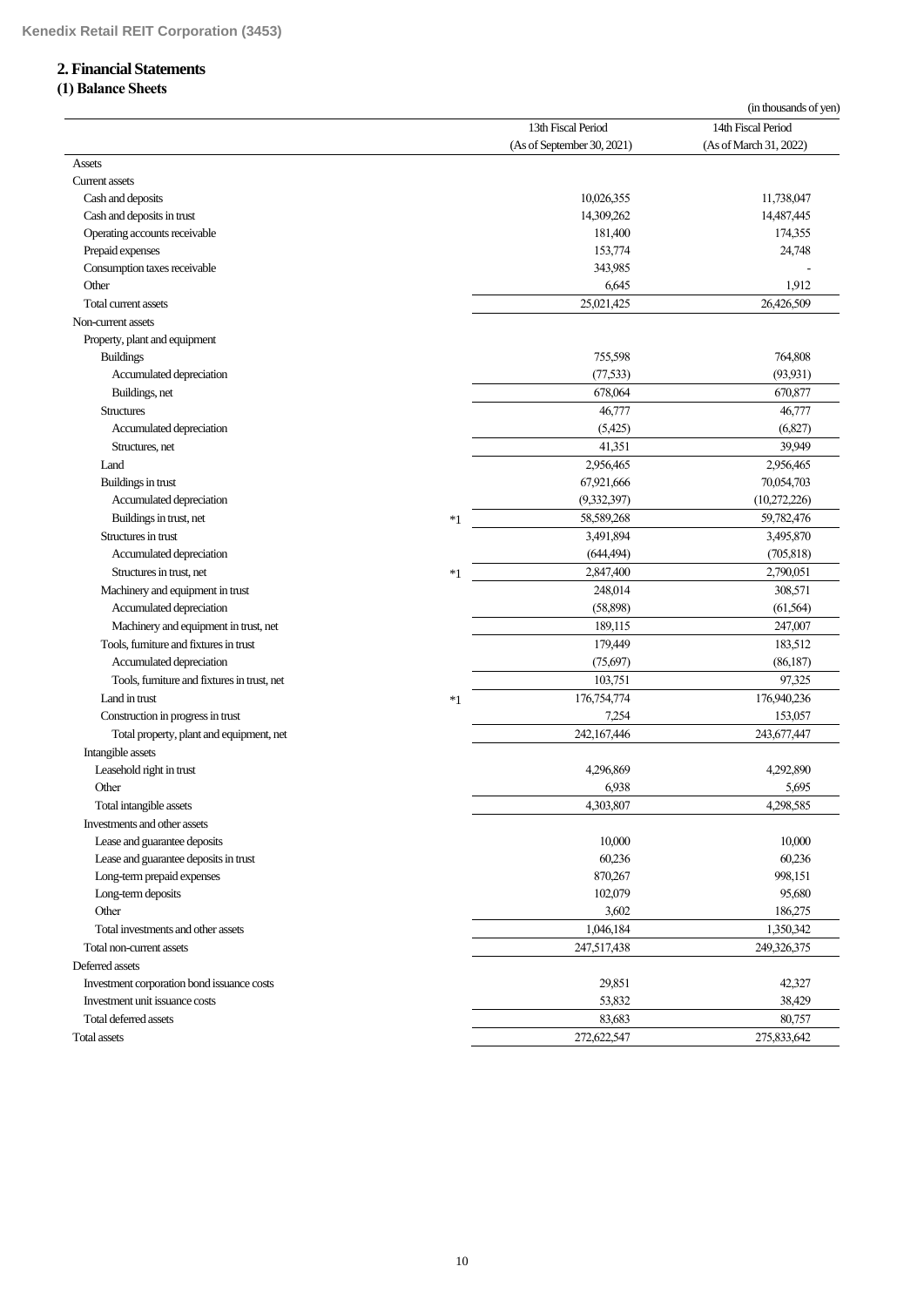|                                                 |      |                            | (in thousands of yen)  |
|-------------------------------------------------|------|----------------------------|------------------------|
|                                                 |      | 13th Fiscal Period         | 14th Fiscal Period     |
|                                                 |      | (As of September 30, 2021) | (As of March 31, 2022) |
| Liabilities                                     |      |                            |                        |
| <b>Current liabilities</b>                      |      |                            |                        |
| Operating accounts payable                      |      | 815,139                    | 972,907                |
| Short-term loans payable                        |      |                            | 750,000                |
| Current portion of investment corporation bonds |      | 2,000,000                  | 1,000,000              |
| Current portion of long-term loans payable      |      | 11,800,000                 | 10,050,000             |
| Accounts payable-other                          |      | 631,767                    | 603,279                |
| Accrued expenses                                |      | 58,268                     | 64,266                 |
| Income taxes payable                            |      | 1,177                      | 4,045                  |
| Accrued consumption taxes                       |      | 53,674                     | 296,493                |
| Advances received                               |      | 1,420,317                  | 1,413,214              |
| Deposits received                               |      | 22,202                     | 18,709                 |
| Other                                           |      | 563                        |                        |
| Total current liabilities                       |      | 16,803,109                 | 15,172,916             |
| Non-current liabilities                         |      |                            |                        |
| Investment corporation bonds                    |      | 6,000,000                  | 8,000,000              |
| Long-term loans payable                         |      | 100,500,000                | 103,500,000            |
| Tenant leasehold and security deposits          |      | 148,083                    | 148,083                |
| Tenant leasehold and security deposits in trust | $*1$ | 11,789,113                 | 11,586,510             |
| Asset retirement obligations                    |      | 24,688                     | 24,843                 |
| Other                                           |      | 304,728                    | 46,800                 |
| Total non-current liabilities                   |      | 118,766,613                | 123,306,238            |
| <b>Total liabilities</b>                        |      | 135,569,722                | 138,479,155            |
| Net assets                                      |      |                            |                        |
| Unitholders' equity                             |      |                            |                        |
| Unitholders' capital                            |      | 133, 103, 750              | 133, 103, 750          |
| Deduction from unitholders' capital             |      |                            |                        |
| Allowance for temporary difference adjustments  | $*3$ | (285,940)                  | (317,378)              |
| Total deduction from unitholders' capital       |      | (285.940)                  | (317,378)              |
| Unitholders' capital, net                       |      | 132,817,810                | 132,786,372            |
| <b>Surplus</b>                                  |      |                            |                        |
| Unappropriated retained earnings                |      | 4,511,908                  | 4,404,711              |
| Total surplus                                   |      | 4,511,908                  | 4,404,711              |
| Total unitholders' equity                       |      | 137,329,718                | 137,191,084            |
| Valuation and translation adjustments           |      |                            |                        |
| Deferred gains or losses on hedges              |      | (276, 894)                 | 163,403                |
| Total valuation and translation adjustments     |      | (276, 894)                 | 163,403                |
| Total net assets                                | $*4$ | 137,052,824                | 137,354,487            |
| Total liabilities and net assets                |      | 272,622,547                | 275,833,642            |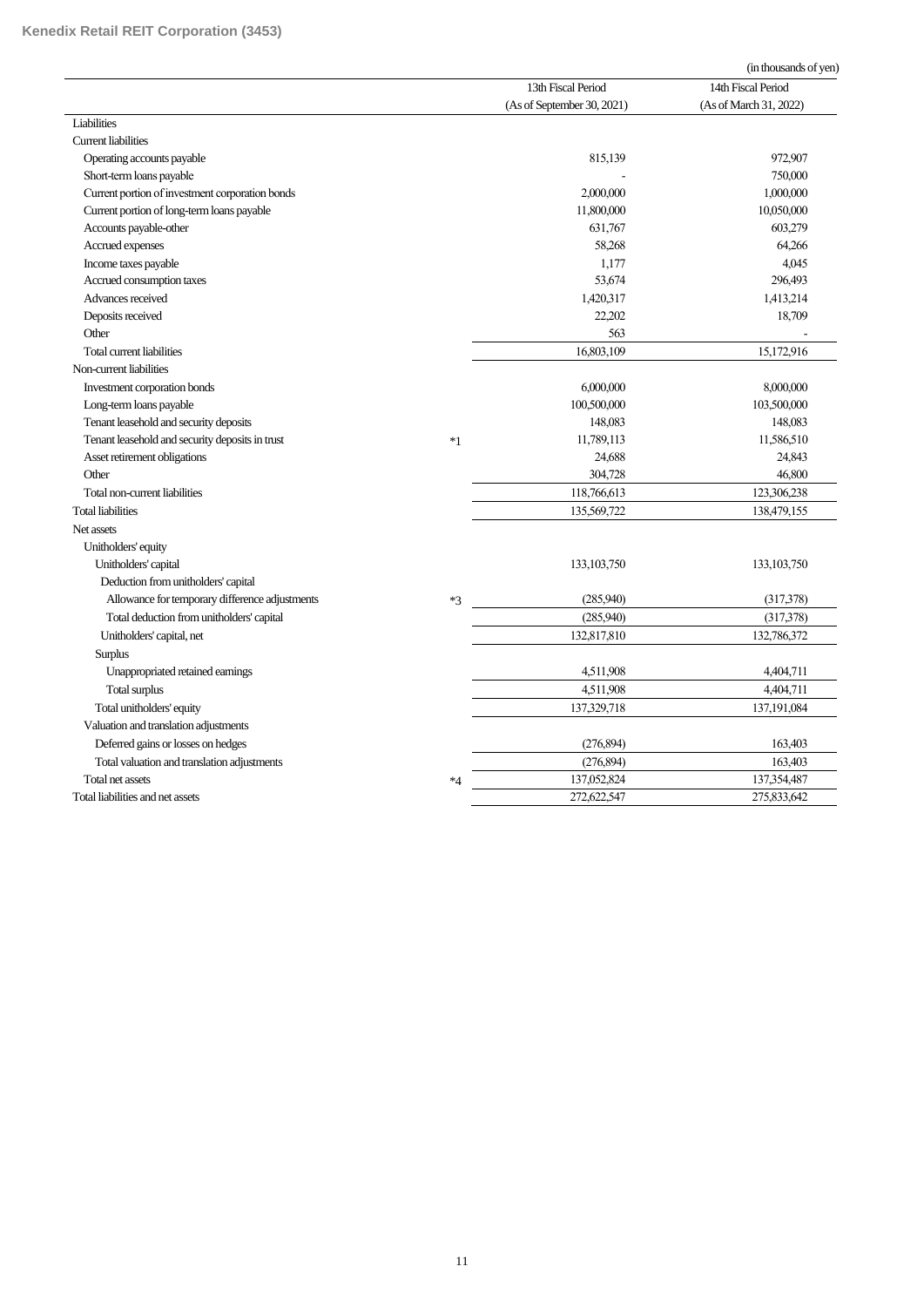# **(2) Statements of Income and Retained Earnings**

|                                                            |      |                        | (in thousands of yen) |
|------------------------------------------------------------|------|------------------------|-----------------------|
|                                                            |      | 13th Fiscal Period     | 14th Fiscal Period    |
|                                                            |      | (From April 1, 2021    | (From October 1, 2021 |
|                                                            |      | to September 30, 2021) | to March 31, 2022)    |
|                                                            |      |                        |                       |
| Operating revenues                                         |      |                        |                       |
| Rent revenue-real estate                                   | $*1$ | 7,829,366              | 7,882,731             |
| Other lease business revenue                               | $*1$ | 1,072,230              | 1,074,082             |
| Gain on sale of real estate property                       | $*2$ | 674,513                | 1,297,793             |
| Total operating revenues                                   |      | 9,576,109              | 10,254,608            |
| Operating expenses                                         |      |                        |                       |
| Expenses related to rent business                          | $*1$ | 3,662,177              | 3,588,893             |
| Loss on sale of real estate property                       | $*2$ |                        | 861,164               |
| Asset management fees                                      |      | 873,967                | 864,525               |
| Asset custody fees                                         |      | 10,182                 | 10,860                |
| Administrative service fees                                |      | 33,936                 | 34,822                |
| Directors' compensation                                    |      | 4,500                  | 3,750                 |
| Other operating expenses                                   |      | 109,945                | 133,883               |
| Total operating expenses                                   |      | 4,694,708              | 5,497,899             |
| Operating income                                           |      | 4,881,401              | 4,756,708             |
| Non-operating income                                       |      |                        |                       |
| Interest income                                            |      | 58                     | 65                    |
| Gain on forfeiture of unclaimed dividends                  |      | 343                    | 376                   |
| Interest on refund                                         |      |                        | 856                   |
| Total non-operating income                                 |      | 402                    | 1,297                 |
| Non-operating expenses                                     |      |                        |                       |
| Interest expenses                                          |      | 470,736                | 476,880               |
| Interest expenses on investment corporation bonds          |      | 21,540                 | 22,389                |
| Financing-related expenses                                 |      | 107,352                | 107,871               |
| Amortization of investment corporation bond issuance costs |      | 4,340                  | 3,847                 |
| Amortization of investment unit issuance costs             |      | 15,402                 | 15,402                |
| Total non-operating expenses                               |      | 619,373                | 626,392               |
| Ordinary income                                            |      | 4,262,430              | 4,131,614             |
| Income before income taxes                                 |      | 4,262,430              | 4,131,614             |
| Income taxes                                               |      |                        |                       |
| Current                                                    |      | 1,186                  | 4,055                 |
| Total income taxes                                         |      | 1,186                  | 4,055                 |
| Net income                                                 |      | 4,261,244              | 4,127,558             |
| Retained earnings brought forward                          |      | 250,664                | 277,152               |
| Unappropriated retained earnings                           |      | 4,511,908              | 4,404,711             |
|                                                            |      |                        |                       |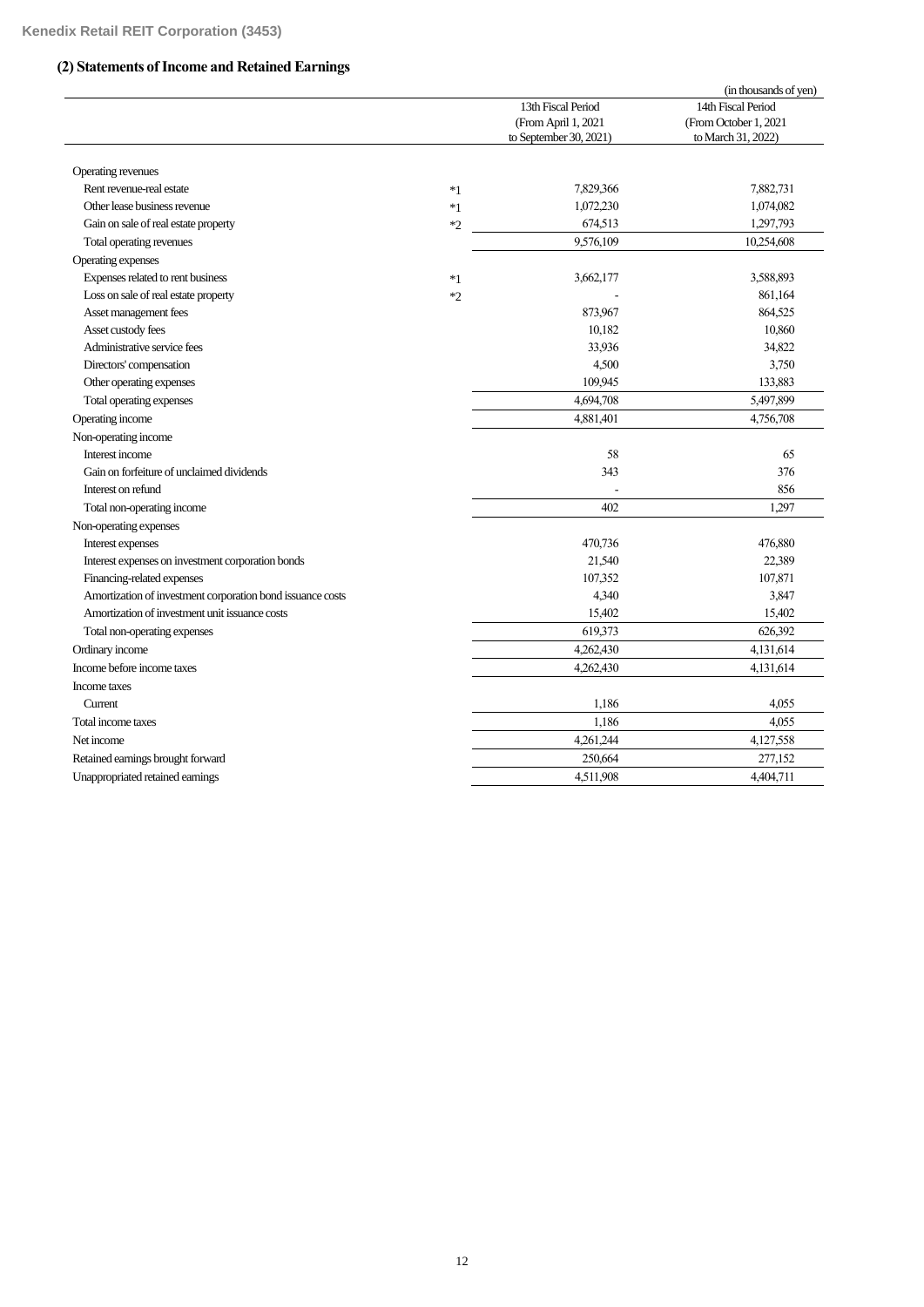# **(3) Statements of Changes in Net Assets**

| 13th Fiscal Period (From April 1, 2021 to September 30, 2021)<br>(in thousands of ven)              |                         |                                                         |                                                 |                              |                                     |                  |                        |
|-----------------------------------------------------------------------------------------------------|-------------------------|---------------------------------------------------------|-------------------------------------------------|------------------------------|-------------------------------------|------------------|------------------------|
|                                                                                                     | Unitholders' equity     |                                                         |                                                 |                              |                                     |                  |                        |
|                                                                                                     | Unitholders' capital    |                                                         |                                                 | Surplus                      |                                     |                  |                        |
|                                                                                                     |                         |                                                         | Deduction from unitholders' capital             |                              |                                     |                  | Total                  |
|                                                                                                     | Unitholders'<br>capital | Allowance for<br>temporary<br>difference<br>adjustments | Total deduction<br>from unitholders'<br>capital | Unitholders'<br>capital, net | Unappropriated<br>retained earnings | Total<br>surplus | unitholders'<br>equity |
| Balance at the beginning of the<br>period                                                           | 121,183,494             | (384,773)                                               | (384,773)                                       | 120,798,721                  | 4,153,672                           | 4,153,672        | 124,952,393            |
| Changes of items during the<br>period                                                               |                         |                                                         |                                                 |                              |                                     |                  |                        |
| Issuance of new investment<br>units                                                                 | 11,920,256              |                                                         |                                                 | 11,920,256                   |                                     |                  | 11,920,256             |
| Dividends from surplus                                                                              |                         |                                                         |                                                 |                              | (3,798,814)                         | (3,798,814)      | (3,798,814)            |
| Distributions in excess of<br>earnings from allowance for<br>difference<br>temporary<br>adjustments |                         | (5,361)                                                 | (5,361)                                         | (5,361)                      |                                     |                  | (5,361)                |
| Reversal of allowance for<br>difference<br>temporary<br>adjustments                                 |                         | 104,194                                                 | 104,194                                         | 104,194                      | (104, 194)                          | (104, 194)       |                        |
| Net income                                                                                          |                         |                                                         |                                                 |                              | 4,261,244                           | 4,261,244        | 4,261,244              |
| Net changes of items other<br>than unitholder's equity                                              |                         |                                                         |                                                 |                              |                                     |                  |                        |
| Total changes of items during<br>the period                                                         | 11,920,256              | 98,832                                                  | 98,832                                          | 12,019,088                   | 358,235                             | 358,235          | 12,377,324             |
| Balance at the end of the period                                                                    | $*1$<br>133, 103, 750   | (285,940)                                               | (285,940)                                       | 132,817,810                  | 4,511,908                           | 4,511,908        | 137,329,718            |

|                                                                                                     | Valuation and translation<br>adjustments |                                                          |                  |
|-----------------------------------------------------------------------------------------------------|------------------------------------------|----------------------------------------------------------|------------------|
|                                                                                                     | Deferred gains or<br>losses on hedges    | <b>Total valuation</b><br>and translation<br>adjustments | Total net assets |
| Balance at the beginning of the<br>period                                                           | (250,501)                                | (250, 501)                                               | 124,701,892      |
| Changes of items during the<br>period                                                               |                                          |                                                          |                  |
| Issuance of new investment<br>units                                                                 |                                          |                                                          | 11,920,256       |
| Dividends from surplus                                                                              |                                          |                                                          | (3,798,814)      |
| Distributions in excess of<br>earnings from allowance for<br>difference<br>temporary<br>adjustments |                                          |                                                          | (5,361)          |
| Reversal of allowance for<br>difference<br>temporary<br>adjustments                                 |                                          |                                                          |                  |
| Net income                                                                                          |                                          |                                                          | 4,261,244        |
| Net changes of items other<br>than unitholder's equity                                              | (26,392)                                 | (26,392)                                                 | (26,392)         |
| Total changes of items during<br>the period                                                         | (26,392)                                 | (26, 392)                                                | 12,350,932       |
| Balance at the end of the period                                                                    | (276,894)                                | (276, 894)                                               | 137,052,824      |

13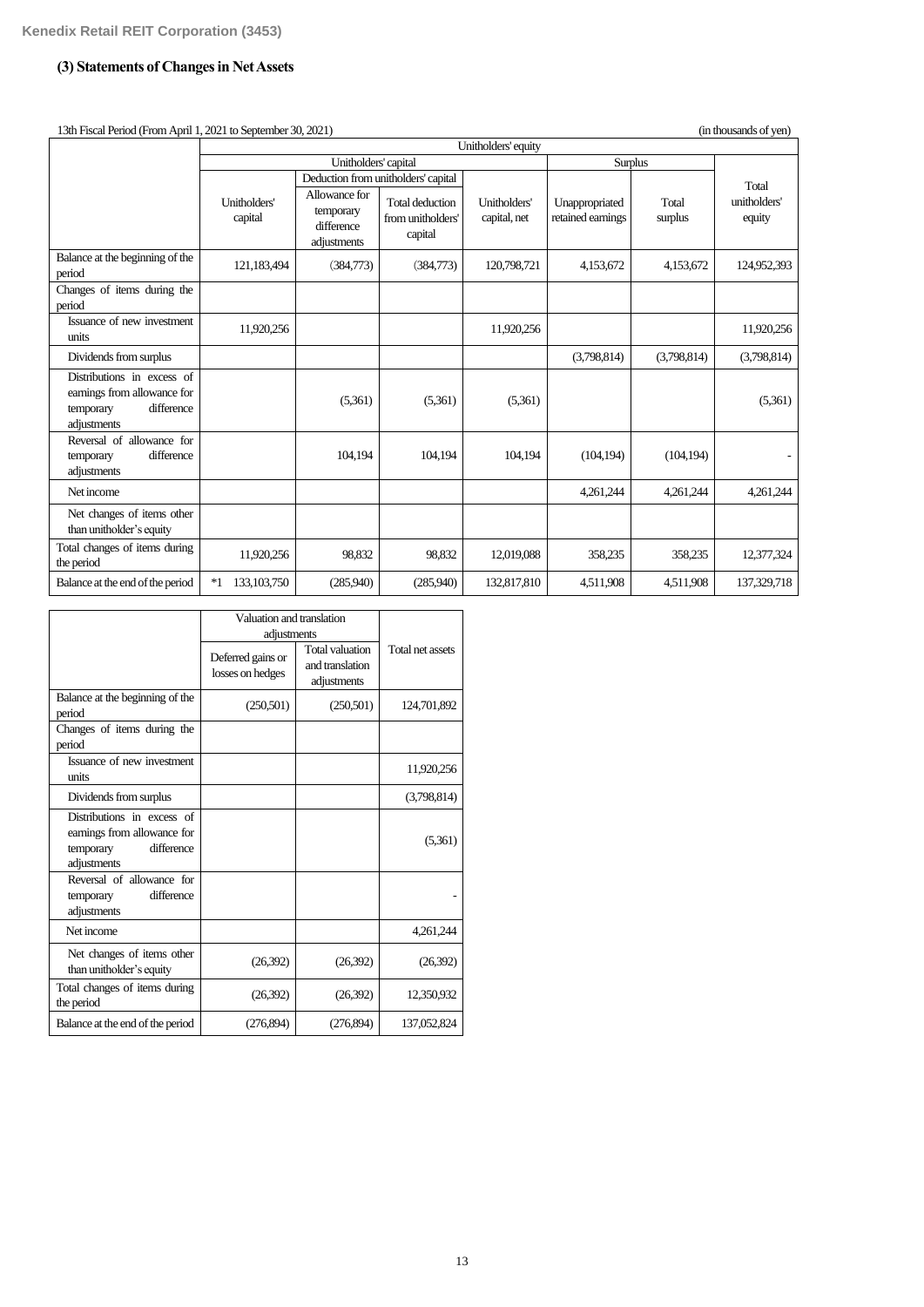# 14th Fiscal Period (FromOctober 1, 2021 to March 31, 2022)

(in thousands of yen)

|                                                                                                     | Unitholders' equity     |                                                         |                                                        |                              |                                     |                  |                        |
|-----------------------------------------------------------------------------------------------------|-------------------------|---------------------------------------------------------|--------------------------------------------------------|------------------------------|-------------------------------------|------------------|------------------------|
|                                                                                                     | Unitholders' capital    |                                                         |                                                        | <b>Surplus</b>               |                                     |                  |                        |
|                                                                                                     |                         |                                                         | Deduction from unitholders' capital                    |                              |                                     |                  | Total                  |
|                                                                                                     | Unitholders'<br>capital | Allowance for<br>temporary<br>difference<br>adjustments | <b>Total deduction</b><br>from unitholders'<br>capital | Unitholders'<br>capital, net | Unappropriated<br>retained earnings | Total<br>surplus | unitholders'<br>equity |
| Balance at the beginning of the<br>period                                                           | 133, 103, 750           | (285,940)                                               | (285,940)                                              | 132,817,810                  | 4,511,908                           | 4,511,908        | 137,329,718            |
| Changes of items during the<br>period                                                               |                         |                                                         |                                                        |                              |                                     |                  |                        |
| Dividends from surplus                                                                              |                         |                                                         |                                                        |                              | (4,234,755)                         | (4,234,755)      | (4,234,755)            |
| Distributions in excess of<br>earnings from allowance for<br>difference<br>temporary<br>adjustments |                         | (31, 437)                                               | (31, 437)                                              | (31, 437)                    |                                     |                  | (31, 437)              |
| Net income                                                                                          |                         |                                                         |                                                        |                              | 4,127,558                           | 4,127,558        | 4,127,558              |
| Net changes of items other<br>than unitholder's equity                                              |                         |                                                         |                                                        |                              |                                     |                  |                        |
| Total changes of items during<br>the period                                                         |                         | (31, 437)                                               | (31, 437)                                              | (31, 437)                    | (107, 196)                          | (107, 196)       | (138, 634)             |
| Balance at the end of the period                                                                    | $*1$<br>133, 103, 750   | (317,378)                                               | (317,378)                                              | 132,786,372                  | 4,404,711                           | 4,404,711        | 137,191,084            |

|                                                                                                     | Valuation and translation<br>adjustments |                                                          |                  |
|-----------------------------------------------------------------------------------------------------|------------------------------------------|----------------------------------------------------------|------------------|
|                                                                                                     | Deferred gains or<br>losses on hedges    | <b>Total valuation</b><br>and translation<br>adjustments | Total net assets |
| Balance at the beginning of the<br>period                                                           | (276,894)                                | (276, 894)                                               | 137,052,824      |
| Changes of items during the<br>period                                                               |                                          |                                                          |                  |
| Dividends from surplus                                                                              |                                          |                                                          | (4,234,755)      |
| Distributions in excess of<br>earnings from allowance for<br>difference<br>temporary<br>adjustments |                                          |                                                          | (31, 437)        |
| Net income                                                                                          |                                          |                                                          | 4,127,558        |
| Net changes of items other<br>than unitholder's equity                                              | 440,297                                  | 440,297                                                  | 440,297          |
| Total changes of items during<br>the period                                                         | 440,297                                  | 440,297                                                  | 301,663          |
| Balance at the end of the period                                                                    | 163,403                                  | 163,403                                                  | 137, 354, 487    |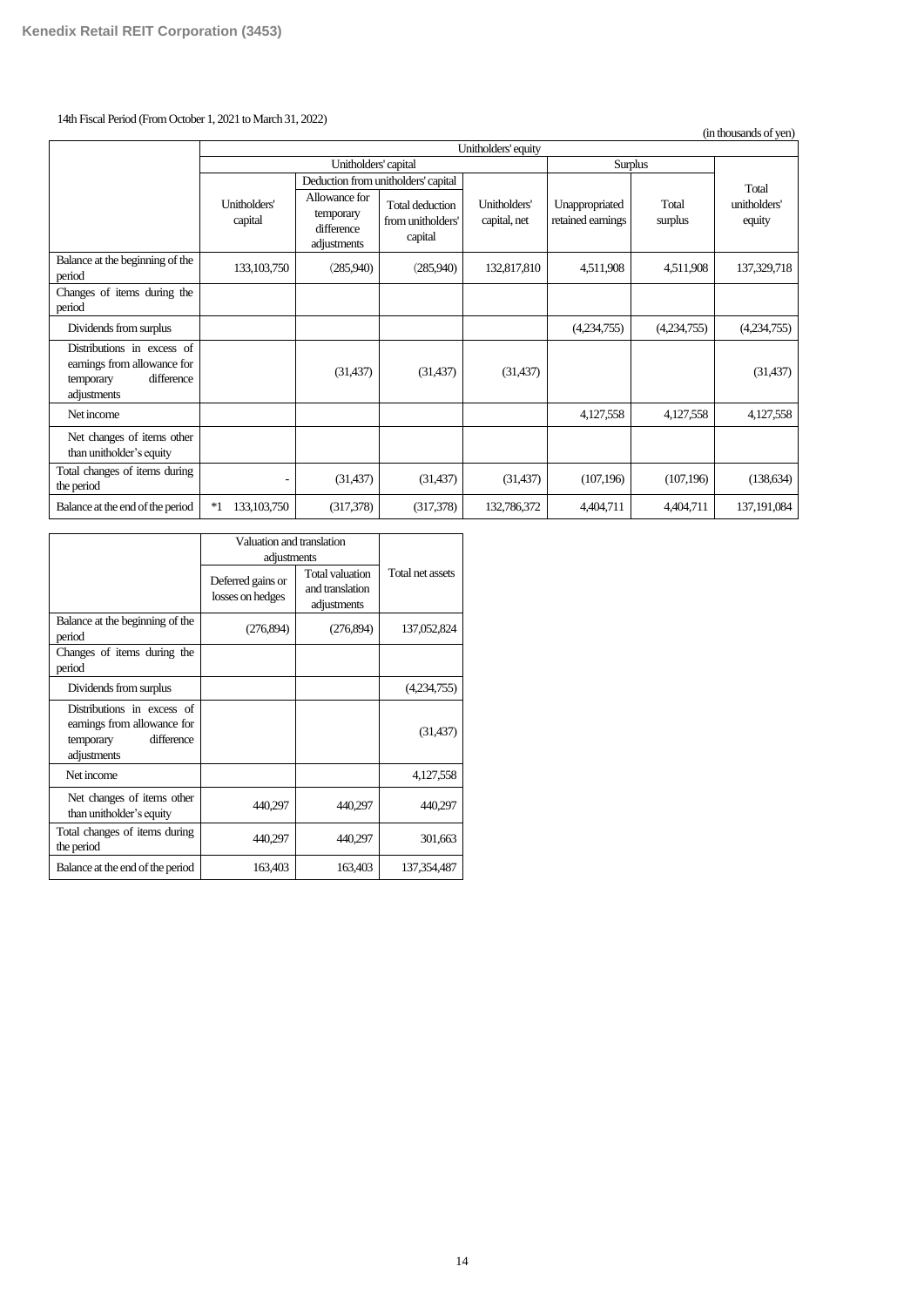# **(4) Statements of Cash Distributions**

|     |                                                                                                               | 13th Fiscal Period<br>(From April 1, 2021<br>to September 30, 2021)                                                                                                                                                                                                                                                                                                                                                                                                                                                                                                                                                                                                                                                                                                                                                                                                                                                                                                                                                                                                                                                                                                                                                                                                                                                                                                                                                                                                                         | 14th Fiscal Period<br>(From October 1, 2021<br>to March 31, 2022)                                                                                                                                                                                                                                                                                                                                                                                                                                                                                                                                                                                                                                                                                                                                                                                                                                                                                                                                        |
|-----|---------------------------------------------------------------------------------------------------------------|---------------------------------------------------------------------------------------------------------------------------------------------------------------------------------------------------------------------------------------------------------------------------------------------------------------------------------------------------------------------------------------------------------------------------------------------------------------------------------------------------------------------------------------------------------------------------------------------------------------------------------------------------------------------------------------------------------------------------------------------------------------------------------------------------------------------------------------------------------------------------------------------------------------------------------------------------------------------------------------------------------------------------------------------------------------------------------------------------------------------------------------------------------------------------------------------------------------------------------------------------------------------------------------------------------------------------------------------------------------------------------------------------------------------------------------------------------------------------------------------|----------------------------------------------------------------------------------------------------------------------------------------------------------------------------------------------------------------------------------------------------------------------------------------------------------------------------------------------------------------------------------------------------------------------------------------------------------------------------------------------------------------------------------------------------------------------------------------------------------------------------------------------------------------------------------------------------------------------------------------------------------------------------------------------------------------------------------------------------------------------------------------------------------------------------------------------------------------------------------------------------------|
| I.  | Retained earnings at the end of period                                                                        | 4,511,908,436                                                                                                                                                                                                                                                                                                                                                                                                                                                                                                                                                                                                                                                                                                                                                                                                                                                                                                                                                                                                                                                                                                                                                                                                                                                                                                                                                                                                                                                                               | 4,404,711,898                                                                                                                                                                                                                                                                                                                                                                                                                                                                                                                                                                                                                                                                                                                                                                                                                                                                                                                                                                                            |
| П.  | Distributions in excess of earnings                                                                           | 31,437,558                                                                                                                                                                                                                                                                                                                                                                                                                                                                                                                                                                                                                                                                                                                                                                                                                                                                                                                                                                                                                                                                                                                                                                                                                                                                                                                                                                                                                                                                                  |                                                                                                                                                                                                                                                                                                                                                                                                                                                                                                                                                                                                                                                                                                                                                                                                                                                                                                                                                                                                          |
|     | Of which, allowance for temporary difference<br>adjustments                                                   | 31,437,558                                                                                                                                                                                                                                                                                                                                                                                                                                                                                                                                                                                                                                                                                                                                                                                                                                                                                                                                                                                                                                                                                                                                                                                                                                                                                                                                                                                                                                                                                  |                                                                                                                                                                                                                                                                                                                                                                                                                                                                                                                                                                                                                                                                                                                                                                                                                                                                                                                                                                                                          |
| Ш.  | Incorporation into unitholders' capital                                                                       |                                                                                                                                                                                                                                                                                                                                                                                                                                                                                                                                                                                                                                                                                                                                                                                                                                                                                                                                                                                                                                                                                                                                                                                                                                                                                                                                                                                                                                                                                             | 276,855,799                                                                                                                                                                                                                                                                                                                                                                                                                                                                                                                                                                                                                                                                                                                                                                                                                                                                                                                                                                                              |
|     | Of which, reversal of allowance for temporary<br>difference adjustments                                       |                                                                                                                                                                                                                                                                                                                                                                                                                                                                                                                                                                                                                                                                                                                                                                                                                                                                                                                                                                                                                                                                                                                                                                                                                                                                                                                                                                                                                                                                                             | 276,855,799                                                                                                                                                                                                                                                                                                                                                                                                                                                                                                                                                                                                                                                                                                                                                                                                                                                                                                                                                                                              |
| IV. | <b>Total distributions</b>                                                                                    | 4,266,193,056                                                                                                                                                                                                                                                                                                                                                                                                                                                                                                                                                                                                                                                                                                                                                                                                                                                                                                                                                                                                                                                                                                                                                                                                                                                                                                                                                                                                                                                                               | 4,127,634,930                                                                                                                                                                                                                                                                                                                                                                                                                                                                                                                                                                                                                                                                                                                                                                                                                                                                                                                                                                                            |
|     | Distributions per unit                                                                                        | 7,328                                                                                                                                                                                                                                                                                                                                                                                                                                                                                                                                                                                                                                                                                                                                                                                                                                                                                                                                                                                                                                                                                                                                                                                                                                                                                                                                                                                                                                                                                       | 7,090                                                                                                                                                                                                                                                                                                                                                                                                                                                                                                                                                                                                                                                                                                                                                                                                                                                                                                                                                                                                    |
|     | Of which, distributions of earnings                                                                           | 4,234,755,498                                                                                                                                                                                                                                                                                                                                                                                                                                                                                                                                                                                                                                                                                                                                                                                                                                                                                                                                                                                                                                                                                                                                                                                                                                                                                                                                                                                                                                                                               | 4,127,634,930                                                                                                                                                                                                                                                                                                                                                                                                                                                                                                                                                                                                                                                                                                                                                                                                                                                                                                                                                                                            |
|     | Of which, distributions of earnings per unit                                                                  | 7,274                                                                                                                                                                                                                                                                                                                                                                                                                                                                                                                                                                                                                                                                                                                                                                                                                                                                                                                                                                                                                                                                                                                                                                                                                                                                                                                                                                                                                                                                                       | 7,090                                                                                                                                                                                                                                                                                                                                                                                                                                                                                                                                                                                                                                                                                                                                                                                                                                                                                                                                                                                                    |
|     | Of which, allowance for temporary difference<br>adjustments                                                   | 31,437,558                                                                                                                                                                                                                                                                                                                                                                                                                                                                                                                                                                                                                                                                                                                                                                                                                                                                                                                                                                                                                                                                                                                                                                                                                                                                                                                                                                                                                                                                                  |                                                                                                                                                                                                                                                                                                                                                                                                                                                                                                                                                                                                                                                                                                                                                                                                                                                                                                                                                                                                          |
|     | Of which, distributions in excess of earnings per<br>unit (allowance for temporary difference<br>adjustments) | 54                                                                                                                                                                                                                                                                                                                                                                                                                                                                                                                                                                                                                                                                                                                                                                                                                                                                                                                                                                                                                                                                                                                                                                                                                                                                                                                                                                                                                                                                                          |                                                                                                                                                                                                                                                                                                                                                                                                                                                                                                                                                                                                                                                                                                                                                                                                                                                                                                                                                                                                          |
| V.  | Retained earnings brought forward to the next<br>period                                                       | 277,152,938                                                                                                                                                                                                                                                                                                                                                                                                                                                                                                                                                                                                                                                                                                                                                                                                                                                                                                                                                                                                                                                                                                                                                                                                                                                                                                                                                                                                                                                                                 | 221,169                                                                                                                                                                                                                                                                                                                                                                                                                                                                                                                                                                                                                                                                                                                                                                                                                                                                                                                                                                                                  |
|     | Method of calculating distribution amount                                                                     | In accordance with the policy described in Article 39-1<br>of its Articles of Incorporation, KRR determines that the<br>amount of distribution shall exceed the amount equivalent<br>to 90% of its distributable profit as stipulated in Article 67-<br>15 of the Special Taxation Measures Law and shall be up<br>to its profits as the maximum amount. Following this<br>policy, KRR has decided that it shall distribute<br>4,234,755,498 yen which is almost the entire amount of<br>income as defined in Article 136-1 of the Investment Trust<br>Act.<br>Furthermore, in accordance with the policy for<br>"Distribution of Money in Excess of Profits" as stated in<br>Article 39-2 of KRR's Articles of Incorporation, KRR<br>made a distribution in excess of earnings of 31,437,558 yen<br>for allowance for temporary difference adjustments (as<br>defined in Article 2-2-30 of the Ordinance on Accountings<br>of Investment Corporations) for the purpose of reflecting<br>the effect on distributions of the difference in earnings<br>calculated under Japanese GAAP and Japanese tax laws<br>(as defined in Article 2-2-30 (a) of the Ordinance on<br>Accountings of Investment Corporations) in association<br>with the amortization of fixed-term land leasehold rights<br>and of the item deducted from net asset (as defined in<br>Article 2-2-30 (b) of the Ordinance on Accountings of<br>Investment Corporations) in association with deferred<br>losses on hedges. | In accordance with the policy described in Article 39-1<br>of its Articles of Incorporation, KRR determines that the<br>amount of distribution shall exceed the amount equivalent<br>to 90% of its distributable profit as stipulated in Article 67-<br>15 of the Special Taxation Measures Law and shall be up<br>to its profits as the maximum amount. Following this<br>policy, KRR has decided that it shall distribute<br>4,127,634,930 yen which is almost the entire amount of<br>income as defined in Article 136-1 of the Investment Trust<br>Act after deduction of reversal of allowance for temporary<br>difference adjustments (as defined in Article 2-2-30 of the<br>Ordinance on Accountings of Investment Corporations).<br>Procedures for the distribution of amounts exceeding<br>distributable income are outlined in Article 39-2 of KRR's<br>Articles of Incorporation. In the 14th fiscal period, KRR has<br>decided not to distribute cash in excess of distributable<br>profit. |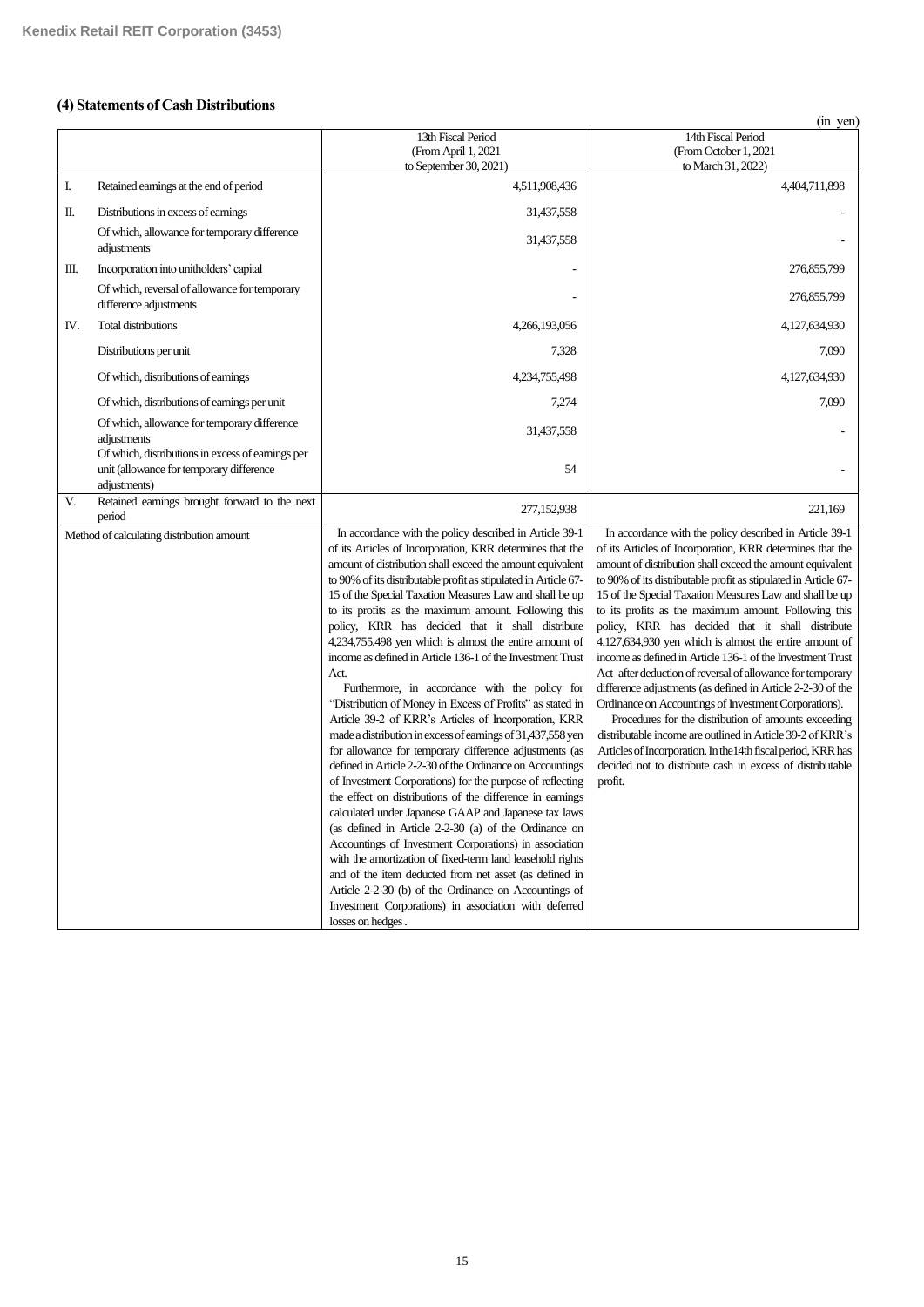# **(5) Statements of Cash Flows**

|                                                                         | 13th Fiscal Period<br>(From April 1, 2021<br>to September 30, 2021) | (in thousands of yen)<br>14th Fiscal Period<br>(From October 1, 2021<br>to March 31, 2022) |
|-------------------------------------------------------------------------|---------------------------------------------------------------------|--------------------------------------------------------------------------------------------|
| Net cash provided by (used in) operating activities                     |                                                                     |                                                                                            |
| Income before income taxes                                              | 4,262,430                                                           | 4,131,614                                                                                  |
| Depreciation and amortization                                           | 1,167,650                                                           | 1,190,803                                                                                  |
| Amortization of investment corporation bond issuance costs              | 4,340                                                               | 3,847                                                                                      |
| Amortization of investment unit issuance costs                          | 15,402                                                              | 15,402                                                                                     |
| Interest income                                                         | (58)                                                                | (65)                                                                                       |
| Interest expenses                                                       | 492,277                                                             | 499,270                                                                                    |
| Decrease (increase) in operating accounts receivable                    | (34,523)                                                            | 7,044                                                                                      |
| Decrease (increase) in consumption taxes receivable                     | (343,985)                                                           | 343,985                                                                                    |
| Decrease (increase) in prepaid expenses                                 | (124, 170)                                                          | 129,026                                                                                    |
| Increase (decrease) in operating accounts payable                       | 60,978                                                              | (43,882)                                                                                   |
| Increase (decrease) in accounts payable-other                           | 85,723                                                              | (28,915)                                                                                   |
| Increase (decrease) in accrued consumption taxes                        | (24,041)                                                            | 242,818                                                                                    |
| Increase (decrease) in advances received                                | 99,530                                                              | (7,102)                                                                                    |
| Increase (decrease) in deposits received                                | 5,591                                                               | (3,492)                                                                                    |
| Decrease (increase) in long-term prepaid expenses                       | (46,218)                                                            | (127, 883)                                                                                 |
| Decrease (increase) in long-term deposits                               | 6,399                                                               | 6,399                                                                                      |
| Decrease in net property, plant and equipment held in trust due to sale | 3,765,046                                                           | 7,812,059                                                                                  |
| Other                                                                   | (155,716)                                                           | 3,450                                                                                      |
| Subtotal                                                                | 9,236,657                                                           | 14,174,380                                                                                 |
| Interest income received                                                | 58                                                                  | 65                                                                                         |
| Interest expenses paid                                                  | (478,202)                                                           | (493,232)                                                                                  |
| Income taxes paid                                                       | (882)                                                               | (1,187)                                                                                    |
| Net cash provided by (used in) operating activities                     | 8,757,631                                                           | 13,680,026                                                                                 |
| Net cash provided by (used in) investing activities                     |                                                                     |                                                                                            |
| Purchase of property, plant and equipment                               | (8,026)                                                             | (9,028)                                                                                    |
| Purchase of property, plant and equipment in trust                      | (23,312,613)                                                        | (10,296,807)                                                                               |
| Repayments of tenant leasehold and security deposits in trust           | (262, 886)                                                          | (480, 882)                                                                                 |
| Proceeds from tenant leasehold and security deposits in trust           | 1,151,556                                                           | 278,278                                                                                    |
| Proceeds from restricted bank deposits in trust                         | 15,000                                                              | 15,000                                                                                     |
| Net cash provided by (used in) investing activities                     | (22, 416, 969)                                                      | (10,493,439)                                                                               |
| Net cash provided by (used in) financing activities                     |                                                                     |                                                                                            |
| Proceeds from short-term loans payable                                  |                                                                     | 750,000                                                                                    |
| Proceeds from long-term loans payable                                   | 14,700,000                                                          | 11,000,000                                                                                 |
| Repayments of long-term loans payable                                   | (7,200,000)                                                         | (9,750,000)                                                                                |
| Proceeds from issuance of investment corporation bonds                  |                                                                     | 1,983,675                                                                                  |
| Redemption of investment corporation bonds                              |                                                                     | (1,000,000)                                                                                |
| Proceeds from issuance of investment units                              | 11,874,201                                                          |                                                                                            |
| Dividends paid                                                          | (3,802,528)                                                         | (4,265,387)                                                                                |
| Net cash provided by (used in) financing activities                     | 15,571,672                                                          | (1,281,712)                                                                                |
| Net increase (decrease) in cash and cash equivalents                    | 1,912,335                                                           | 1,904,874                                                                                  |
| Cash and cash equivalents at the beginning of the period                | 22,230,783                                                          | 24,143,118                                                                                 |
|                                                                         |                                                                     |                                                                                            |
| Cash and cash equivalents at the end of the period<br>$*1$              | 24, 143, 118                                                        | 26,047,993                                                                                 |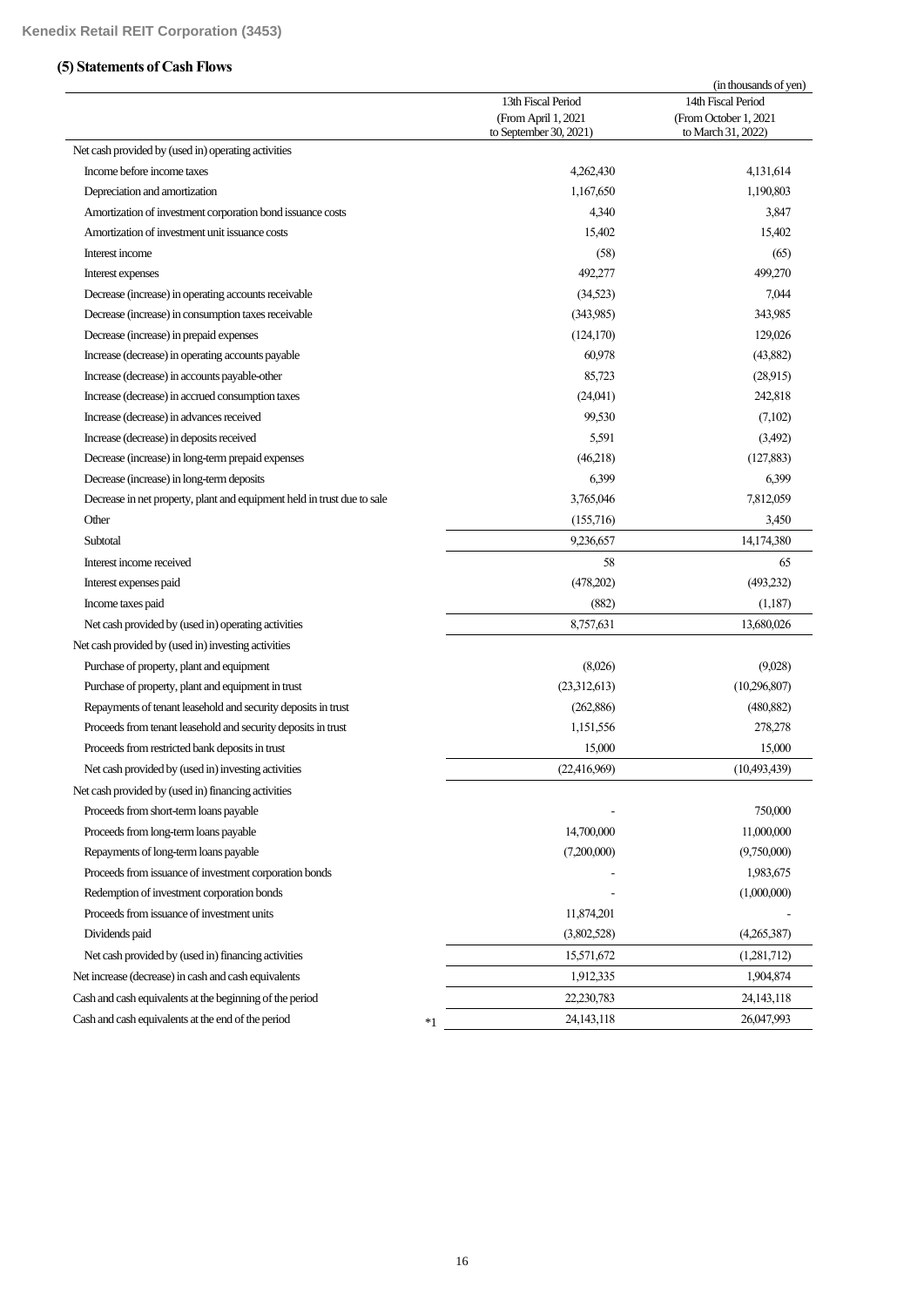# **(6) Notes on Assumption of Going Concern**

Not applicable

# **(7) Summary of Significant Accounting Policies**

| 1. Method of depreciation of non-<br>current assets                            | (1) Property, plant and equipment (including trust assets)<br>The straight-line method is applied.<br>Useful lives of the assets ranging are as follows:<br>Buildings: 2 to 70 years<br>Structures: 8 to 59 years<br>Machinery and equipment: 2 to 25 years<br>Tools, furniture and fixtures: 3 to 15 years<br>(2) Intangible assets (including trust assets)<br>The straight-line method is applied.<br>(3) Long-term prepaid expenses<br>The straight-line method is applied.                                                                                                                                                                                                                                                                                                                                                                                                                                                                                                                                                                                                                                                                                                                                                                                                                                                                                                                                                                                                                                                                                                                                                                                                                                                                                                                                                                                                                                                                                                                                                                                                                                                                                                                                                                                                                                                                                                                                                    |
|--------------------------------------------------------------------------------|------------------------------------------------------------------------------------------------------------------------------------------------------------------------------------------------------------------------------------------------------------------------------------------------------------------------------------------------------------------------------------------------------------------------------------------------------------------------------------------------------------------------------------------------------------------------------------------------------------------------------------------------------------------------------------------------------------------------------------------------------------------------------------------------------------------------------------------------------------------------------------------------------------------------------------------------------------------------------------------------------------------------------------------------------------------------------------------------------------------------------------------------------------------------------------------------------------------------------------------------------------------------------------------------------------------------------------------------------------------------------------------------------------------------------------------------------------------------------------------------------------------------------------------------------------------------------------------------------------------------------------------------------------------------------------------------------------------------------------------------------------------------------------------------------------------------------------------------------------------------------------------------------------------------------------------------------------------------------------------------------------------------------------------------------------------------------------------------------------------------------------------------------------------------------------------------------------------------------------------------------------------------------------------------------------------------------------------------------------------------------------------------------------------------------------|
| 2. Accounting for deferred assets                                              | (1) Investment unit issuance costs<br>Investment unit issuance costs are amortized over a period of 3 years under the straight-line method.<br>(2) Investment corporation bond issuance costs<br>Investment corporation bond issuance costs are amortized over a maturity period under the straight-line method.                                                                                                                                                                                                                                                                                                                                                                                                                                                                                                                                                                                                                                                                                                                                                                                                                                                                                                                                                                                                                                                                                                                                                                                                                                                                                                                                                                                                                                                                                                                                                                                                                                                                                                                                                                                                                                                                                                                                                                                                                                                                                                                   |
| 3. Accounting for revenues and<br>expenses                                     | (1) Accounting for property-related taxes<br>Property-related taxes including property taxes, city planning taxes and depreciable property taxes are imposed on properties on a<br>calendar year basis. These taxes are generally charged to operating expenses for the period, for the portion of such taxes<br>corresponding to said period. Under Japanese tax regulations, the seller of the property is liable for these taxes on the property<br>from the date of disposal to the end of the calendar year in which the property is disposed. The seller, however, is reimbursed by<br>the purchaser for these accrued property-related tax liabilities.<br>When KRR purchases properties, it typically allocates the portion of the property-related taxes related to the period following the<br>purchase date of each property through the end of the calendar year. The amounts of those allocated portions of the property-<br>related taxes are capitalized as part of the acquisition costs of the related properties. Capitalized property-related taxes amounted<br>to 106,958 thousand yen and 26,508 thousand yen as of September 30, 2021 and March 31, 2022, respectively.<br>(2) Accounting for revenues<br>The main content of the performance obligation regarding the revenue from contracts with the customers of KRR and the<br>normal point of time when satisfying the said performance obligation (normal point of time when recognizing revenue) are as<br>follows.<br>1. Sale of real estate property<br>For the revenue from sale of real estate, etc., revenue is recorded when the buyer who is a customer gains control of the real<br>estate by performing the obligation of handover stipulated in the contract for real estate sales.<br>2. Utility charge reimbursements<br>For utility charge reimbursement, revenue is recorded in accordance with the supply of electricity, tap water, etc. to the lessee<br>who is a customer based on the lease agreement of real estate, etc. and the content of agreement incidental to it. Of the utility<br>charge reimbursement, for those that are determined to fall under the category of an agent by the Investment Corporation, the<br>net amount obtained by deducting the amount paid to other related parties supplying electricity, gas, etc. from the amount<br>received as the fee of electricity, gas, etc. is recognized as revenue. |
| 4. Method of hedge accounting                                                  | (1) Hedge accounting method<br>Deferral hedge accounting is applied. However, the special treatment is applied for the interest-rate swap agreements that meet the<br>criteria for special treatment.<br>(2) Hedging instruments and hedged items<br>Hedge instruments<br>Interest-rate swap transactions<br>Hedged items<br>Interest payments on debts<br>(3) Hedging policy<br>KRR enters into derivative transactions based on its risk management policies with the objective of hedging risks provided in its<br>Articles of Incorporation.<br>(4) Method of assessing the effectiveness of hedging<br>As for the method of assessment of the effectiveness of the hedge in the period from the inception of the hedge to the time of<br>judgment of its effectiveness, the cumulative changes in cash flow of the hedged items and hedging instruments are compared<br>and a judgment is made based on changed amount, etc. However, an assessment of the effectiveness of hedging activities is<br>omitted in the case of interest rate swaps that meet the requirements for special treatment.                                                                                                                                                                                                                                                                                                                                                                                                                                                                                                                                                                                                                                                                                                                                                                                                                                                                                                                                                                                                                                                                                                                                                                                                                                                                                                                             |
| 5. Scope of cash and cash<br>equivalents on statements of cash<br>flows        | Cash and cash equivalents consist of cash on hand, deposits placed with banks and short-term investments which are highly liquid,<br>readily convertible to cash and with insignificant risk of market value fluctuation, with maturities of three months or less from the date<br>of purchase.                                                                                                                                                                                                                                                                                                                                                                                                                                                                                                                                                                                                                                                                                                                                                                                                                                                                                                                                                                                                                                                                                                                                                                                                                                                                                                                                                                                                                                                                                                                                                                                                                                                                                                                                                                                                                                                                                                                                                                                                                                                                                                                                    |
| 6. Other accounting policies for the<br>preparation of financial<br>statements | (1) Accounting method for trust beneficiary interests in real estate and other assets<br>The assets and liabilities as well as revenues and expenses of financial assets held in the form of trust beneficiary interests in real<br>estate and other assets are recorded in full in KRR's balance sheet and statement of income and retained earnings.<br>Of the assets in trust accounted for under the respective account items, the following significant items are separately indicated on<br>the balance sheet.<br>1. Cash and deposits in trust<br>2. Buildings in trust, structures in trust, machinery and equipment in trust, tools, furniture and fixtures in trust, land in trust,<br>construction in progress in trust<br>3. Leasehold right in trust<br>4. Lease and guarantee deposits in trust<br>5. Tenant leasehold and security deposits in trust<br>(2) Accounting method for non-deductible consumption taxes<br>Non-deductible consumption taxes applicable to the acquisition of assets are included in the cost of acquisition for each asset.                                                                                                                                                                                                                                                                                                                                                                                                                                                                                                                                                                                                                                                                                                                                                                                                                                                                                                                                                                                                                                                                                                                                                                                                                                                                                                                                                              |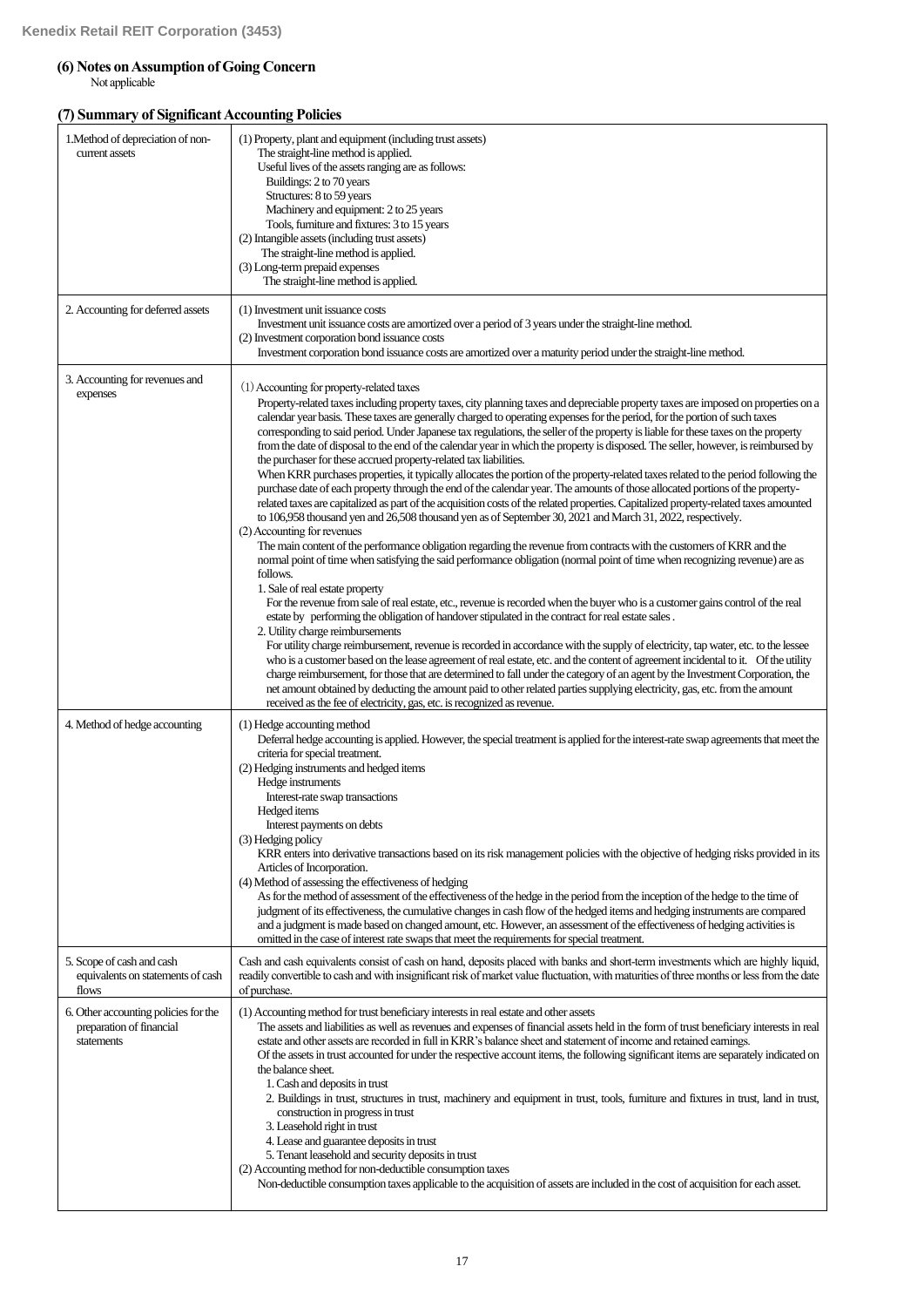#### (Additional Information)

(Notes to Allowance for Temporary Difference Adjustments Additions and Reversals)

13th Fiscal Period (From April 1, 2021 to September 30, 2021) 1. Reasons, related assets and allowance

|                                                 |                                                                                      | (in thousands of yen)                             |
|-------------------------------------------------|--------------------------------------------------------------------------------------|---------------------------------------------------|
| Related assets, etc.                            | Reason                                                                               | Allowance for temporary<br>difference adjustments |
| Buildings in trust,<br>Leasehold right in trust | Amortization of leasehold right in trust and the amount in excess of<br>depreciation | 5,045                                             |
| Deferred gains or losses on<br>hedges           | Loss on interest-rate swaps recognized at the end of the fiscal period               | 26.392                                            |

#### 2. Method of reversal

|                                                 | Method of reversal                                                                                                   |
|-------------------------------------------------|----------------------------------------------------------------------------------------------------------------------|
| Buildings in trust,<br>Leasehold right in trust | Upon sale, the corresponding amount is scheduled to be reversed.                                                     |
| Deferred gains or losses on<br>hedges           | Based on changes in the fair value of the hedging instruments, the corresponding amount is scheduled to be reversed. |

# 14th Fiscal Period (From October 1, 2021 to March 31, 2022)

1. Reasons, related assets and reversal of allowance

|                                       |                                                     | (in thousands of ven)               |
|---------------------------------------|-----------------------------------------------------|-------------------------------------|
| Related assets, etc.                  |                                                     | Reversal of allowance for temporary |
|                                       | Reason                                              | difference adjustments              |
| Deferred gains or losses on<br>Hedges | Changes in the fair value of derivative instruments | 276,855                             |

| 2. Method of reversal                           |                                                                                                                      |
|-------------------------------------------------|----------------------------------------------------------------------------------------------------------------------|
|                                                 | Method of reversal                                                                                                   |
| Buildings in trust,<br>Leasehold right in trust | Upon sale, the corresponding amount is scheduled to be reversed.                                                     |
| Deferred gains or losses on<br>Hedges           | Based on changes in the fair value of the hedging instruments, the corresponding amount is scheduled to be reversed. |

# **(8) Notes to Financial Statements**

(Notes to Balance Sheets)

\* 1. Assets pledged as collateral and related secured liabilities:

Assets pledged as collateral are as follows.

|                                                  | (in thousands of yen)                        |
|--------------------------------------------------|----------------------------------------------|
| 13th Fiscal Period<br>(As of September 30, 2021) | 14th Fiscal Period<br>(As of March 31, 2022) |
| 640,897                                          | 630,987                                      |
| 20,379                                           | 19,175                                       |
| 2,709,001                                        | 2,709,001                                    |
| 3,370,278                                        | 3,359,164                                    |
|                                                  |                                              |

Secured liabilities are as follows.

|                                                 | 13th Fiscal Period<br>(As of September 30, 2021) | 14th Fiscal Period<br>(As of March 31, 2022) |
|-------------------------------------------------|--------------------------------------------------|----------------------------------------------|
| Tenant leasehold and security deposits in trust | 392,072                                          | 370,075                                      |
| Total                                           | 392,072                                          | 370,075                                      |

2. Commitment line contracts

KRR has commitment line contracts with the banks with which it does business.

|                                                  | (in thousands of yen)                        |
|--------------------------------------------------|----------------------------------------------|
| 13th Fiscal Period<br>(As of September 30, 2021) | 14th Fiscal Period<br>(As of March 31, 2022) |
| 3,000,000                                        | 3,000,000                                    |
|                                                  |                                              |
| 3,000,000                                        | 3,000,000                                    |
|                                                  |                                              |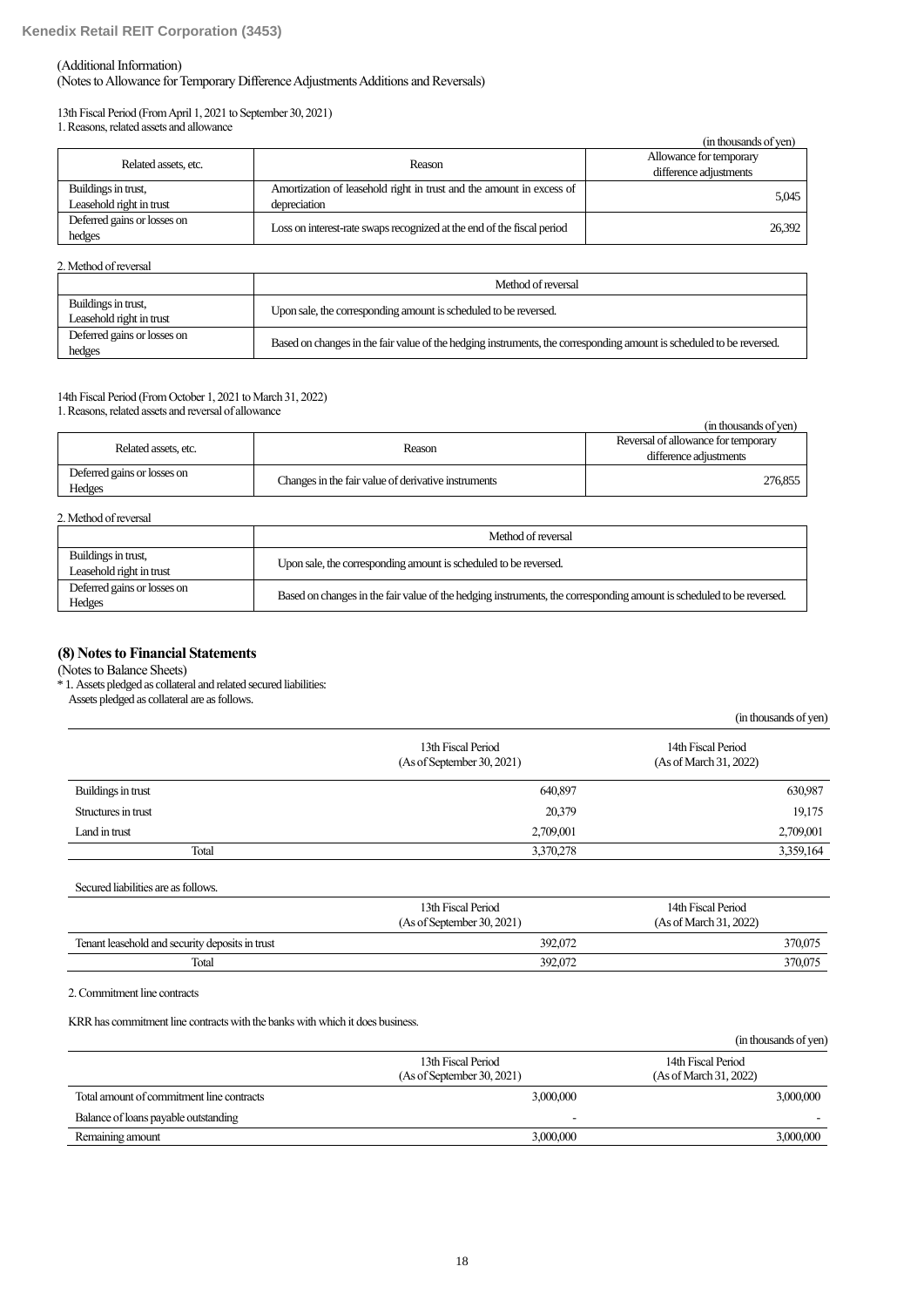### \* 3. Allowance for temporary difference adjustments

#### 13th Fiscal Period (As of September 30, 2021)

1. Reasons, related assets, initial amount, allowance and reversal

|                                                 |                                                                                         |                   |                                                     |                                   |                                  |                                        | (in thousands of yen)                                     |
|-------------------------------------------------|-----------------------------------------------------------------------------------------|-------------------|-----------------------------------------------------|-----------------------------------|----------------------------------|----------------------------------------|-----------------------------------------------------------|
| Related assets, etc.                            | Reason for allowance                                                                    | Initial<br>amount | <b>Balance</b> at<br>the beginning<br>of the period | Allowance<br>during the<br>period | Reversal<br>during the<br>period | Balance at the<br>end of the<br>period | Reason for<br>reversal                                    |
| Buildings in trust,<br>Leasehold right in trust | Amortization of leasehold<br>right in trust and the amount<br>in excess of depreciation | 35,477            | 30.115                                              | 5,361                             |                                  | 35,477                                 |                                                           |
| Deferred gains or losses<br>on hedges           | Loss on interest-rate<br>swaps recognized at the<br>end of the fiscal period            | 354.657           | 354,657                                             | ٠                                 | (104, 194)                       | 250,463                                | Changes in<br>fair value of<br>derivative<br>transactions |
| Total                                           |                                                                                         | 390,135           | 384,773                                             | 5.361                             | (104, 194)                       | 285,940                                |                                                           |

# 2. Method of reversal

|                                                 | Method of reversal                                                                                                   |
|-------------------------------------------------|----------------------------------------------------------------------------------------------------------------------|
| Buildings in trust,<br>Leasehold right in trust | Upon sale, the corresponding amount is scheduled to be reversed.                                                     |
| Deferred gains or losses on hedges              | Based on changes in the fair value of the hedging instruments, the corresponding amount is scheduled to be reversed. |

### 14th Fiscal Period (As of March 31, 2022)

1. Reasons, related assets, initial amount, allowance and reversal

|                                                 |                                                                                         |                   |                                              |                                   |                                  |                                        | (in thousands of yen)  |
|-------------------------------------------------|-----------------------------------------------------------------------------------------|-------------------|----------------------------------------------|-----------------------------------|----------------------------------|----------------------------------------|------------------------|
| Related assets, etc.                            | Reason for allowance                                                                    | Initial<br>amount | Balance at<br>the beginning<br>of the period | Allowance<br>during the<br>period | Reversal<br>during the<br>period | Balance at the<br>end of the<br>period | Reason for<br>reversal |
| Buildings in trust,<br>Leasehold right in trust | Amortization of leasehold<br>right in trust and the amount<br>in excess of depreciation | 40,522            | 35,477                                       | 5,045                             |                                  | 40,522                                 |                        |
| Deferred gains or losses<br>on hedges           | Loss on interest-rate<br>swaps recognized at the<br>end of the fiscal period            | 276,855           | 250.463                                      | 26,392                            |                                  | 276,855                                |                        |
|                                                 | Total                                                                                   | 317,378           | 285,940                                      | 31,437                            |                                  | 317,378                                |                        |

## 2. Method of reversal

|                                                 | Method of reversal                                                                                                   |
|-------------------------------------------------|----------------------------------------------------------------------------------------------------------------------|
| Buildings in trust,<br>Leasehold right in trust | Upon sale, the corresponding amount is scheduled to be reversed.                                                     |
| Deferred gains or losses on hedges              | Based on changes in the fair value of the hedging instruments, the corresponding amount is scheduled to be reversed. |

### \* 4. Minimum net assets prescribed in Article 67-4 of the Investment Trust Act

|                                                  | (in thousands of yen)                        |
|--------------------------------------------------|----------------------------------------------|
| 13th Fiscal Period<br>(As of September 30, 2021) | 14th Fiscal Period<br>(As of March 31, 2022) |
| 50,000                                           | 50,000                                       |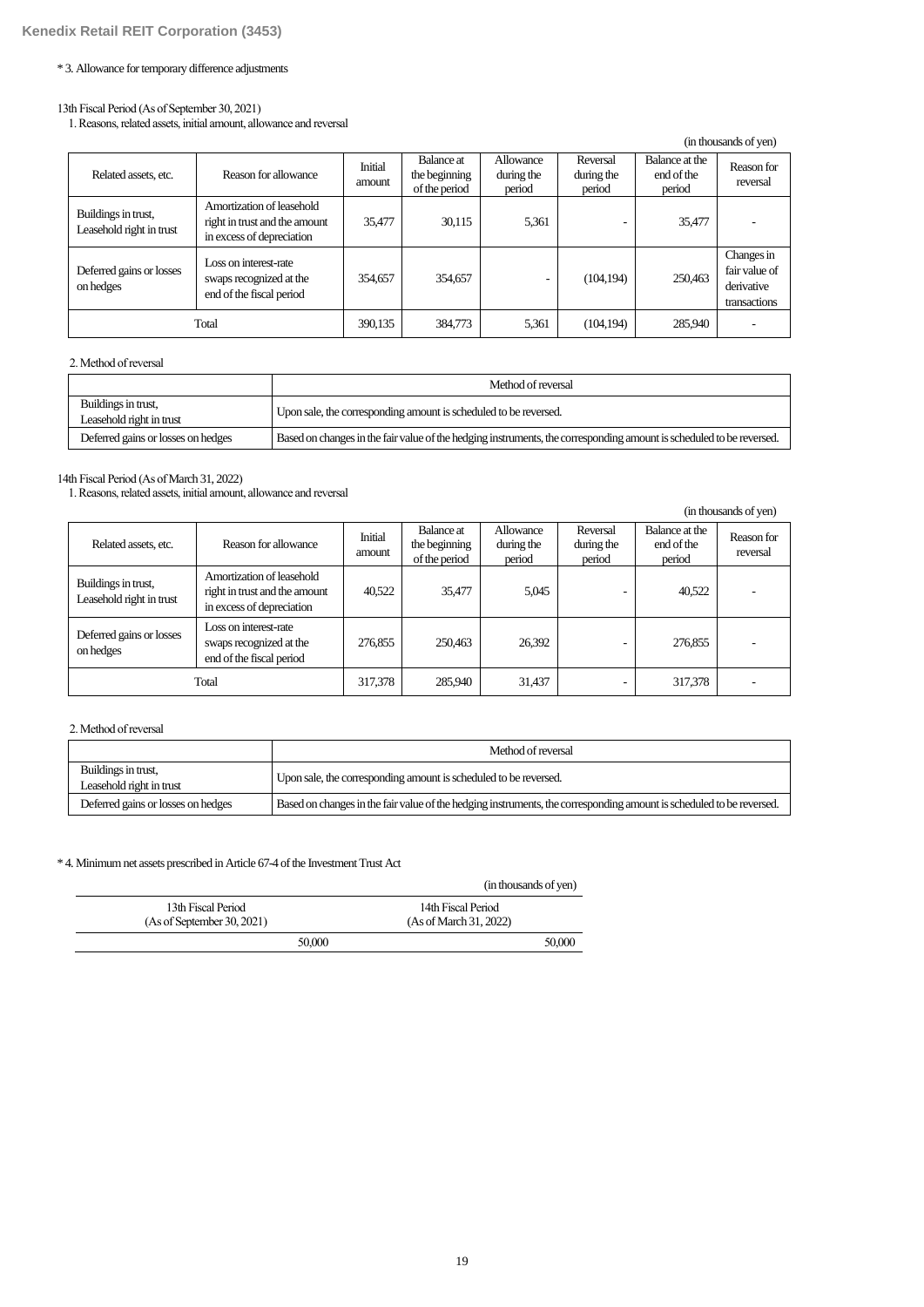# (Notes to Statements of Income and Retained Earnings)

\* 1. Breakdown of real estate rental revenues and expenses

|                                                                |                                                                     | (in thousands of yen)                                             |
|----------------------------------------------------------------|---------------------------------------------------------------------|-------------------------------------------------------------------|
|                                                                | 13th Fiscal Period<br>(From April 1, 2021<br>to September 30, 2021) | 14th Fiscal Period<br>(From October 1, 2021<br>to March 31, 2022) |
| A. Rental and other operating revenues:                        |                                                                     |                                                                   |
| Rent revenue-real estate:                                      |                                                                     |                                                                   |
| Rental revenues                                                | 6,572,739                                                           | 6,654,040                                                         |
| Rental revenues from limited proprietary rights of land        | 1,008,625                                                           | 964,805                                                           |
| Common area charges                                            | 248,000                                                             | 263,886                                                           |
| Subtotal                                                       | 7,829,366                                                           | 7,882,731                                                         |
| Other lease business revenue:                                  |                                                                     |                                                                   |
| Parking space rental revenues                                  | 197,192                                                             | 186,834                                                           |
| Utility charge reimbursement                                   | 625,364                                                             | 606,713                                                           |
| Miscellaneous                                                  | 249,673                                                             | 280,534                                                           |
| Subtotal                                                       | 1,072,230                                                           | 1,074,082                                                         |
| Total rental and other operating revenues                      | 8,901,596                                                           | 8,956,814                                                         |
| B. Property-related expenses:                                  |                                                                     |                                                                   |
| Expenses related to rent business:                             |                                                                     |                                                                   |
| Property management fees and facility management fees          | 693,617                                                             | 681,763                                                           |
| <b>Utilities</b>                                               | 543,389                                                             | 565,594                                                           |
| <b>Taxes</b>                                                   | 729,881                                                             | 722,391                                                           |
| Repairs and maintenance                                        | 247,928                                                             | 146,170                                                           |
| Insurance                                                      | 14,642                                                              | 16,783                                                            |
| <b>Trust fees</b>                                              | 26,482                                                              | 25,705                                                            |
| Depreciation                                                   | 1,166,365                                                           | 1,189,560                                                         |
| Others                                                         | 239,869                                                             | 240,923                                                           |
| Total property-related expenses                                | 3,662,177                                                           | 3,588,893                                                         |
| C. Net operating income from real estate rental business (A-B) | 5,239,419                                                           | 5,367,920                                                         |

\* 2. Gain on sale of real estate property

13th Fiscal Period (From April 1, 2021 to September 30, 2021)

|                                                                | (in thousands of yen) |
|----------------------------------------------------------------|-----------------------|
| Daikanyama Address Dixsept (30.0% quasi co-ownership interest) |                       |
| Revenue from sale of real estate property                      | 1,993,200             |
| Cost of real estate property                                   | 1,607,332             |
| Other sales expenses                                           | 40,216                |
| Gain on sale of real estate property                           | 345,651               |
| Unicus Ina (20.0% quasi co-ownership interest)                 |                       |
| Revenue from sale of real estate property                      | 1,048,000             |
| Cost of real estate property                                   | 872,862               |
| Other sales expenses                                           | 7,443                 |
| Gain on sale of real estate property                           | 167,694               |
| Hankyu Oasis Hirakatadeguchi                                   |                       |
| Revenue from sale of real estate property                      | 1,500,000             |
| Cost of real estate property                                   | 1,284,851             |
| Other sales expenses                                           | 53,981                |
| Gain on sale of real estate property                           | 161,167               |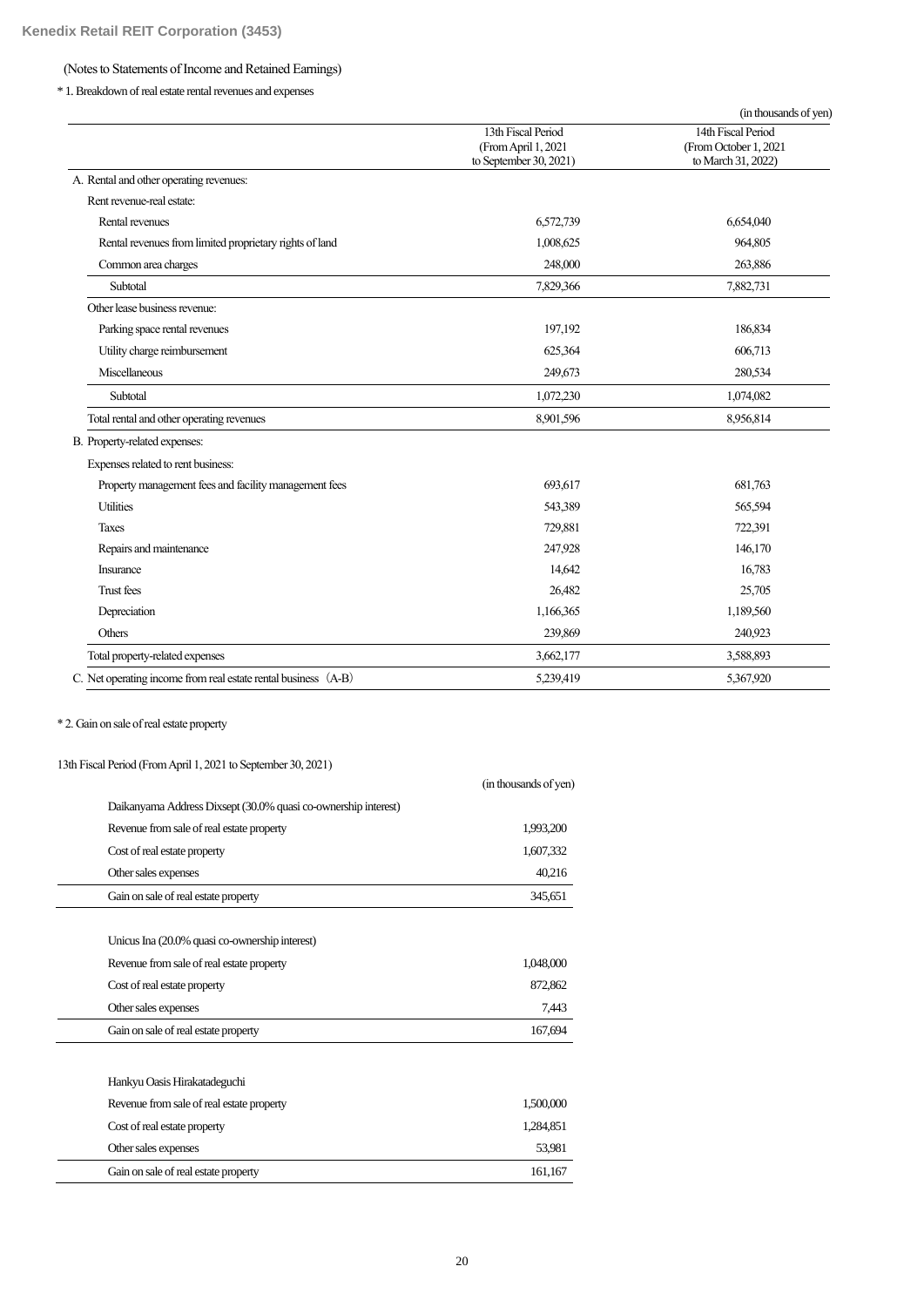### 14th Fiscal Period (FromOctober 1, 2021 to March 31, 2022)

|                                                                       | THE REDUCTION OF YOUR |
|-----------------------------------------------------------------------|-----------------------|
| Daikanyama Address Dixsept (30.0% quasi co-ownership interest)        |                       |
| Revenue from sale of real estate property                             | 1,993,200             |
| Cost of real estate property                                          | 1,602,750             |
| Other sales expenses                                                  | 40,391                |
| Gain on sale of real estate property                                  | 350,057               |
|                                                                       |                       |
| K's Denki Shonan-Fujisawa (Land) and Prime Square Jiyugaoka<br>(Note) |                       |
| Revenue from sale of real estate property                             | 6,360,000             |
| Cost of real estate property                                          | 6.209.308             |
| Other sales expenses                                                  | 64,118                |
| Gain on sale of real estate property                                  | 86.572                |

Note: Each of revenue from sale of real estate property is not disclosed as KRR has not obtained the buyer's consent. The properties were acquired by the same buyer. The dispositions were negotiated and agreed as impartible deals. Gain on sale of real estate property includes both of gain and loss on sales of real estate property.

(in thousands of yen)

# (Notes to Statements of Changes in Net Assets)

\* 1. Total number of authorized investment units and total number of investment units issued and outstanding

|                                                         | 13th Fiscal Period      | 14th Fiscal Period     |
|---------------------------------------------------------|-------------------------|------------------------|
|                                                         | (From April 1, 2021)    | (From October 1, 2021) |
|                                                         | to September $30, 2021$ | to March 31, 2022)     |
| Total number of authorized investment units             | 5,000,000 units         | 5,000,000 units        |
| Total number of investment units issued and outstanding | 582,177 units           | 582,177 units          |

### (Notes to Statements of Cash Flows)

\* 1. Reconciliation of balance sheet items to cash and cash equivalents at the end of period in the cash flows statements

|                                          |                           | (in thousands of yen)  |
|------------------------------------------|---------------------------|------------------------|
|                                          | 13th Fiscal Period        | 14th Fiscal Period     |
|                                          | (From April 1, 2021)      | (From October 1, 2021) |
|                                          | to September $30, 2021$ ) | to March 31, 2022)     |
| Cash and deposits                        | 10,026,355                | 11,738,047             |
| Cash and deposits in trust               | 14,309,262                | 14,487,445             |
| Restricted bank deposits in trust (Note) | (192,500)                 | (177,500)              |
| Cash and cash equivalents                | 24, 143, 118              | 26,047,993             |
|                                          |                           |                        |

Note: Restricted bank deposits in trust are retained for repayment of tenant leasehold and security deposits in trust.

# (Notes to Lease Transactions)

Operating lease transactions (Lessee)

Future minimum lease payments

|                   |                           | (in thousands of yen)  |
|-------------------|---------------------------|------------------------|
|                   | 13th Fiscal Period        | 14th Fiscal Period     |
|                   | (From April 1, 2021)      | (From October 1, 2021) |
|                   | to September $30, 2021$ ) | to March 31, 2022)     |
| Due within 1 year | 10,500                    | 10,500                 |
| Due after 1 year  | 151.798                   | 146,548                |
| Total             | 162,298                   | 157,048                |

# Operating lease transactions (Lessor)

Future minimum lease income

|                   |                                                                         | (in thousands of yen)                                              |
|-------------------|-------------------------------------------------------------------------|--------------------------------------------------------------------|
|                   | 13th Fiscal Period<br>(From April 1, 2021)<br>to September $30, 2021$ ) | 14th Fiscal Period<br>(From October 1, 2021)<br>to March 31, 2022) |
| Due within 1 year | 10,388,223                                                              | 9,999,070                                                          |
| Due after 1 year  | 59,556,245                                                              | 55,719,923                                                         |
| Total             | 69,944,468                                                              | 65,718,993                                                         |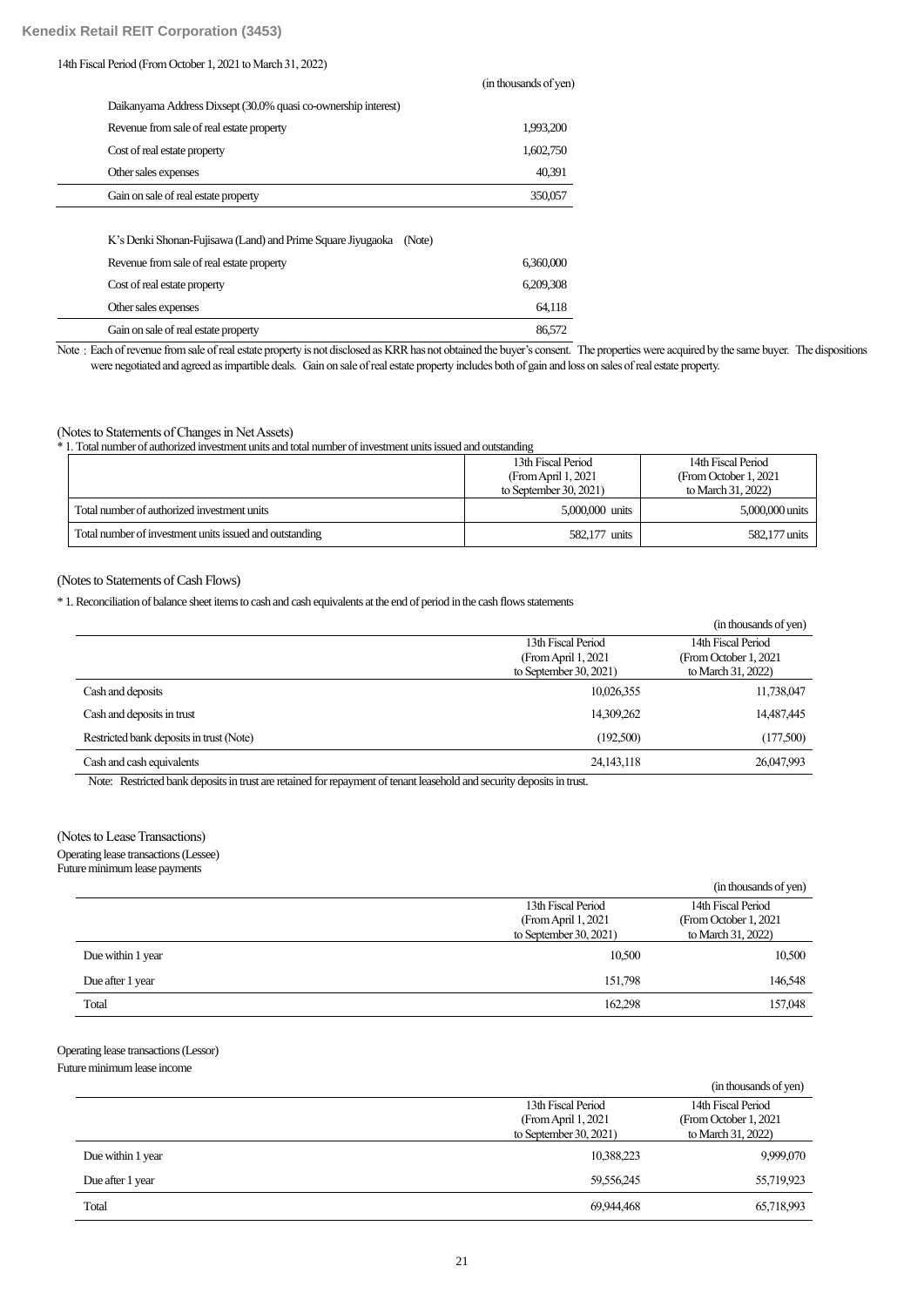#### (Notes to the Financial Instruments)

#### 1. Overview

#### (1) Policy for financial instruments

KRR procures funds for asset acquisitions, repairs, payment of distributions, repayment of loans, etc. through loans from financial institutions, issuance of investment corporation bonds, issuance of investment units and other means. With regard tothe procurement of interest-bearing debts, KRR ensures that it can effectively combine stable long-term funds with flexible short-term funds. Management of surplus funds is undertaken through various bank deposits focusing on safety, liquidity and effectiveness. KRR uses derivatives for the purpose of hedging its exposure to changes in interest rates and other risks and does not enter into derivative transactions for speculative or trading purposes.

#### (2) Types of financial instruments and related risk

Bank deposits are for managing KRR's surplus funds and are exposed to credit risk such as the bankruptcy of financial institutions at which funds are deposited.

Loans payable and investment corporation bonds, which are made or issued primarily for the purpose of procuring funds for the acquisition of real estate and trust beneficiary interests in real estate and have a repayment date of a maximum of 9 years and 1 month for loans payable and also have a redemption date of a maximum of 9 years and 10 months for investment corporation bonds as of March 31, 2022, the end of the 14th fiscal period, are exposed to liquidity risk where alternative funds may not be procured by the repayment date. Also, loans payable with floating interest rates are exposed to interest rate fluctuation risk. Derivatives are used for the purpose of hedging interest rate fluctuation risk for a certain portion of the loans payable.

Tenant leasehold and security deposits are deposits received from tenants, which are exposed to liquidity risks when the tenants vacate the properties.

#### (3) Risk management for financial instruments

#### a. Credit risk

While bank deposits are exposed to credit risk such as the bankruptcy of financial institutions at which funds are deposited, such risk is monitored by deposits in non-interest bearing ordinary savings accounts or with financial institutions with credit ratings above a certain level.In utilizing derivatives, KRR aims to mitigate counterparty risk such as by transacting with financial institutions with favorable ratings.

#### b. Market risk

While loans payable with floating rates are exposed to interest rate fluctuation risk, such risk is monitored by adjusting the rate of the balance of loans payable with floating rates against the total loans payable according to the financial environment, interest rate forecasts by continuous monitoring, etc. and by using derivatives, etc. A risk management policy is established with regard to the execution and management of derivatives and such transactions are conducted based on this policy.

#### c. Liquidity risk

Though loans payable are subject to liquidity risk, KRR reduces such risk by spreading out payment due dates and by diversifying financial institutions. Liquidity risk is also managed by such means as regularly checking the balance of cash reserves.

Though tenant leasehold and security deposits are subject to liquidity risk, in principle, KRR reduces such risk by retaining funds that would enable KRR to return necessary amounts to tenants.

#### (4) Supplementary explanation of the estimated fair value of financial instruments

Since various assumptions and factors are reflected in estimating the fair value, different assumptions and factors could result in a different fair value.

#### 2. Estimated fair value of financial instruments

The carrying value of financial instruments on the balance sheets and estimated fair value are shown in the following table. Furthermore, "cash and deposits" and "short-term loans payable" are omitted as they are settled with cash and in a short span of time and are therefore similar in fair value to the book value. Also, "tenant leasehold and security deposits in trust" is omitted as it lacks in significance.

|                                                     |                 |                      | (in thousands of ven) |
|-----------------------------------------------------|-----------------|----------------------|-----------------------|
|                                                     | Carrying amount | Estimated fair value | <b>Difference</b>     |
| (1) Current portion of investment corporation bonds | 2,000,000       | 1.998.700            | (1,300)               |
| (2) Current portion of long-term loans payable      | 11,800,000      | 11,798,045           | (1,954)               |
| (3) Investment corporation bonds                    | 6,000,000       | 5,991,000            | (9,000)               |
| (4) Long-term loans payable                         | 100,500,000     | 100,837,304          | 337,304               |
| Total                                               | 120,300,000     | 120,625,049          | 325,049               |
| Derivative transactions                             | (276, 894)      | (276, 894)           |                       |

### 13th Fiscal Period (As of September 30, 2021)

\*The value of assets and liabilities arising from derivatives is shown at net value and with the amount in parentheses representing the net liability position.

#### 14th Fiscal Period (As of March 31, 2022)

|                                                     |                 |                      | (in thousands of ven) |
|-----------------------------------------------------|-----------------|----------------------|-----------------------|
|                                                     | Carrying amount | Estimated fair value | <b>Difference</b>     |
| (1) Current portion of investment corporation bonds | 1,000,000       | 999,600              | (400)                 |
| (2) Current portion of long-term loans payable      | 10,050,000      | 10,083,678           | 33,678                |
| (3) Investment corporation bonds                    | 8,000,000       | 7.930.500            | (69,500)              |
| (4) Long-term loans payable                         | 103,500,000     | 103,615,372          | 115,372               |
| Total                                               | 122,550,000     | 122,629,151          | 79,151                |
| Derivative transactions                             | 163,403         | 163.403              |                       |

\*The value of assets and liabilities arising from derivatives is shown at net value and with the amount in parentheses representing the net liability position.

Note 1: Methods to determine the estimated fair value of financial instruments and matters related to derivative transactions

### Liabilities

(1)Current portion of investment corporation bonds and (3)Investment corporation bonds The fair value of investment corporation bonds is based on quoted market prices.

#### (2)Current portion of long-term loans payable and (4) Long-term loans payable

Among these items, the fair value of loans payable with fixed interest rates is calculated based on the present value, which is the total amount of principal and interest discounted by the estimated interest rate to be applied in the event that KRR conducts new loans of the same type. As for the fair value of loans payable with floating interest rates, it is based on the carrying amount since market interest rates are reflected in the short term and the fair value is believed to approximate the carrying amount as the credit standing of KRR has not changed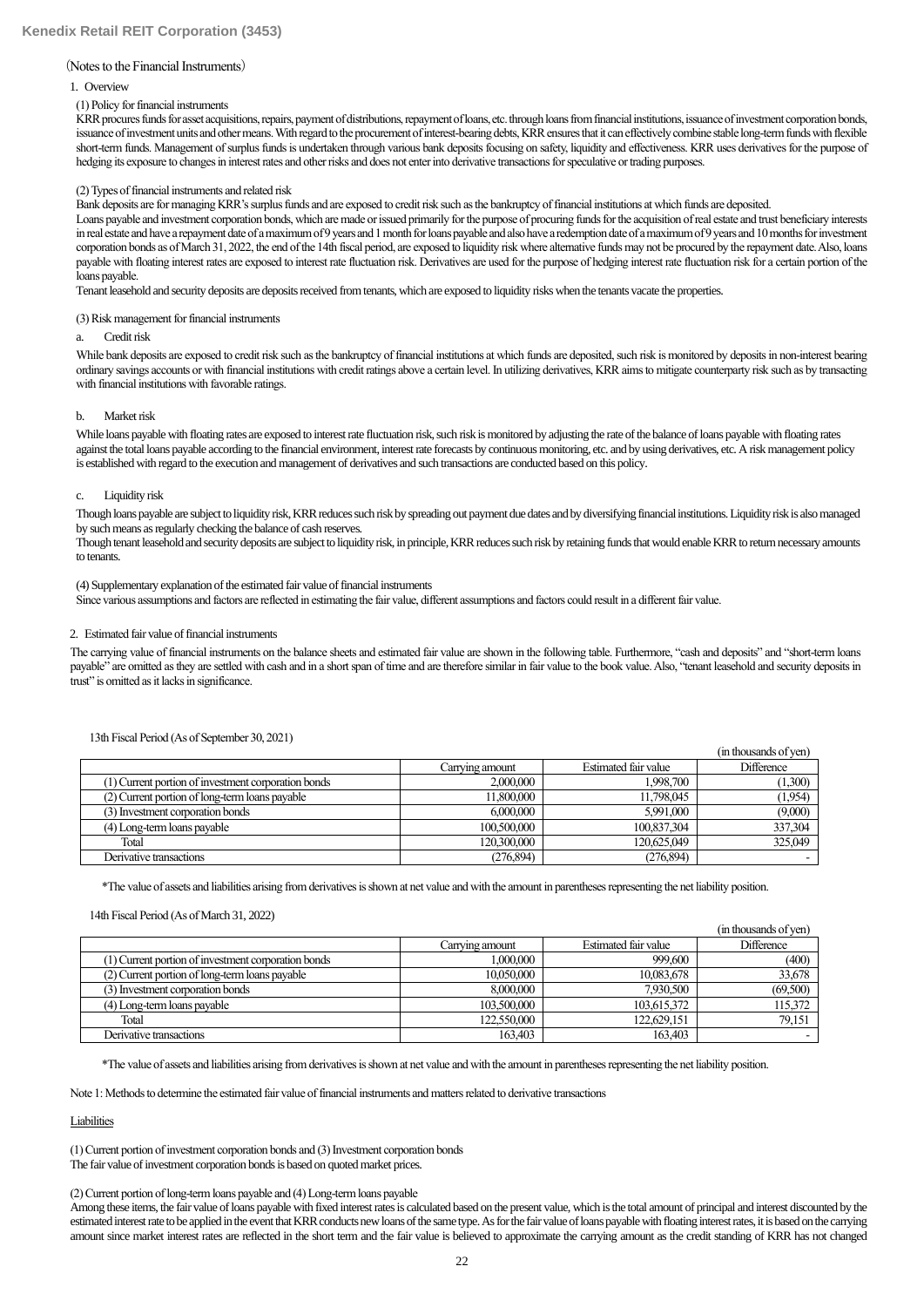significantly since the loans were made. (However, the fair value of long-term loans payable subject to the special treatment for interest-rate swaps is based on the present value of the total of principal and interest, accounted for together with the applicable interest-rate swaps, discounted by the estimated interest rate to be applied in the event that KRR conducts new loans payable of the same type.)

#### Derivative transactions

Please refer to "Notes to Derivative Transactions".

Note 2: Redemption of long-term loans payable and other interest-bearing debt scheduled to be due after the balance sheet date

13th Fiscal Period (As of September 30, 2021)

|                              |                  |                  |                   |                   |                   | (in thousands of ven) |
|------------------------------|------------------|------------------|-------------------|-------------------|-------------------|-----------------------|
|                              | Due in 1 year or | Due after 1 year | Due after 2 years | Due after 3 years | Due after 4 vears |                       |
|                              | less             | through 2 years  | through 3 years   | through 4 years   | through 5 years   | Due after 5 years     |
| Investment corporation bonds | 2,000,000        |                  |                   | 1,000,000         |                   | 5,000,000             |
| Long-term loans payable      | 11.800.000       | 7,500,000        | 9,490,000         | 15,320,000        | 19,850,000        | 48,340,000            |
| Total                        | 13,800,000       | 7,500,000        | 9,490,000         | 16,320,000        | 19,850,000        | 53,340,000            |

14th Fiscal Period (As ofMarch 31, 2022)

|                              |                  |                  |                   |                   |                   | (in thousands of ven) |
|------------------------------|------------------|------------------|-------------------|-------------------|-------------------|-----------------------|
|                              | Due in 1 year or | Due after 1 year | Due after 2 vears | Due after 3 vears | Due after 4 years | Due after 5 years     |
|                              | less             | through 2 years  | through 3 years   | through 4 years   | through 5 years   |                       |
| Investment corporation bonds | .000.000         | -                |                   | 000.000.1         | .000.000          | 6,000,000             |
| Long-term loans payable      | 10.050.000       | 7,500,000        | 9.310.000         | 19,090,000        | 19,960,000        | 47,640,000            |
| Total                        | 11.050.000       | 7,500,000        | 9.310.000         | 20,090,000        | 20,960,000        | 53,640,000            |

#### (Notes to Derivative Transactions)

(1) Transactions not subject to hedge accounting

13th Fiscal Period (As of September 30, 2021) and 14th Fiscal Period (As of March 31, 2022): Not applicable

#### (2) Transactions subject to hedge accounting

#### 13th Fiscal Period (As of September 30, 2021)

| Hedge<br>accounting<br>method                  | Type of derivative<br>transactions                                      | Hedged items               | Contract amount<br>(in thousands of yen) | Maturing after 1<br>year | Fair value<br>(in thousands of yen) | Calculation method for<br>applicable fair value                           |
|------------------------------------------------|-------------------------------------------------------------------------|----------------------------|------------------------------------------|--------------------------|-------------------------------------|---------------------------------------------------------------------------|
| Principle method                               | Interest rate swap<br>transaction:<br>Receive/floating and<br>pay/fixed | Long-term loans<br>payable | 60,210,000                               | 58,160,000               | (276, 894)                          | Based on the amount<br>provided by counterparty<br>financial institutions |
| Special treatment<br>of interest-rate<br>swaps | Interest rate swap<br>transaction:<br>Receive/floating and<br>pay/fixed | Long-term loans<br>payable | 26,400,000                               | 21,000,000               | $\ast$                              |                                                                           |
| Total                                          |                                                                         |                            | 86,610,000                               | 79,160,000               | (276, 894)                          |                                                                           |

\*Interest rate swaps for which the special treatment is applied are accounted for together with the underlying hedged item. As a result, their fair value is included in the fair value of the hedged long-term loans payable. (Please refer to "Notes to Financial Instruments" (Note 1) Methods to determine the estimated fair value of financial instruments and matters related to derivative transactions; Liabilities (2) Current portion of long-term loans payable and (4) Long-term loans payable.)

#### 14th Fiscal Period (As of March 31, 2022)

| Hedge<br>accounting<br>method                  | Type of derivative<br>transactions                                      | Hedged items               | Contract amount<br>(in thousands of yen) | Maturing after 1<br>year | Fair value<br>(in thousands of yen) | Calculation method for<br>applicable fair value                           |
|------------------------------------------------|-------------------------------------------------------------------------|----------------------------|------------------------------------------|--------------------------|-------------------------------------|---------------------------------------------------------------------------|
| Principle method                               | Interest rate swap<br>transaction:<br>Receive/floating and<br>pay/fixed | Long-term loans<br>payable | 66,410,000                               | 64,360,000               | 163,403                             | Based on the amount<br>provided by counterparty<br>financial institutions |
| Special treatment<br>of interest-rate<br>swaps | Interest rate swap<br>transaction:<br>Receive/floating and<br>pay/fixed | Long-term loans<br>payable | 21,000,000                               | 17,000,000               | $\ast$                              |                                                                           |
| Total                                          |                                                                         |                            | 87,410,000                               | 81,360,000               | 163,403                             |                                                                           |

\*Interest rate swaps for which the special treatment is applied are accounted for together with the underlying hedged item. As a result, their fair value is included in the fair value of the hedged long-term loans payable. (Please refer to "Notes to Financial Instruments" (Note 1) Methods to determine the estimated fair value of financial instruments and matters related to derivative transactions; Liabilities (2) Current portion of long-term loans payable and (4) Long-term loans payable.)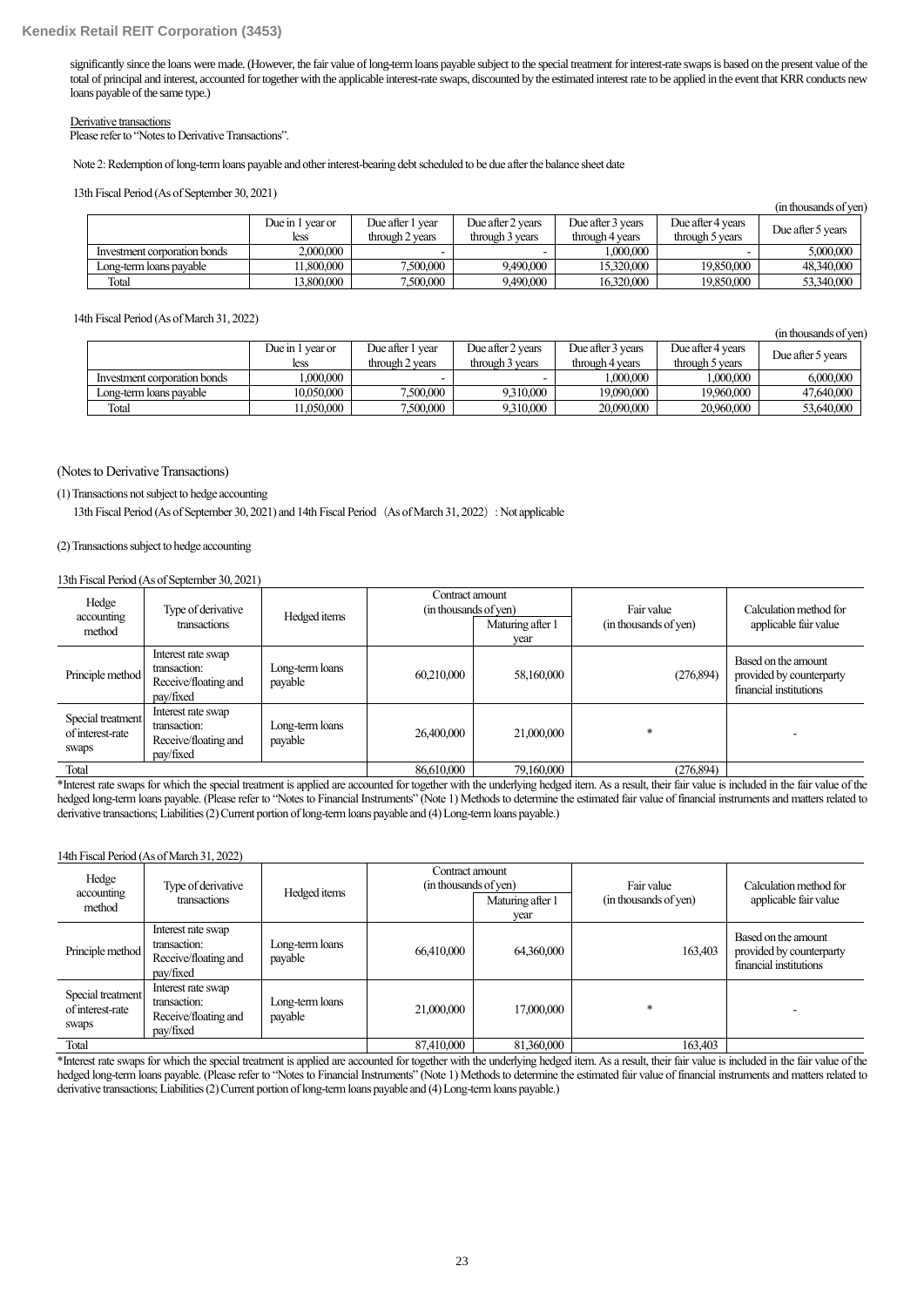#### (Notes to the Related-Party Transactions)

1.Parent Company, major corporate unitholders and other

13th Fiscal Period (From April 1, 2021 to September 30, 2021)) and 14th Fiscal Period(From October 1, 2021 to March 31, 2022): Not applicable

2.Affiliated companies and other

13th Fiscal Period (From April 1, 2021 to September 30, 2021)) and 14th Fiscal Period(From October 1, 2021 to March 31, 2022): Not applicable

3.Fellow subsidiary companies and other

13th Fiscal Period (From April 1, 2021 to September 30, 2021)) and 14th Fiscal Period(From October 1, 2021 to March 31, 2022): Not applicable

4.Directors, major individual unitholders and other

13th Fiscal Period (From April 1, 2021 to September 30, 2021)) and 14th Fiscal Period (From October 1, 2021 to March 31, 2022): Not applicable

(Notes to the Tax-Effect Accounting)

1. The significant components of deferred tax assets and liabilities:

|                                          |                                                  | (in thousands of yen)                        |
|------------------------------------------|--------------------------------------------------|----------------------------------------------|
|                                          | 13th Fiscal Period<br>(As of September 30, 2021) | 14th Fiscal Period<br>(As of March 31, 2022) |
| Deferred tax assets:                     |                                                  |                                              |
| Enterprise tax payable                   | 27                                               | 252                                          |
| Amortization of leasehold right in trust | 16,688                                           | 17,940                                       |
| Depreciation                             | 6,007                                            | 6,457                                        |
| Asset retirement obligations             | 7.767                                            | 7,815                                        |
| Deferred gains or losses on hedges       | 87,110                                           |                                              |
| Subtotal deferred tax assets             | 117,601                                          | 32,466                                       |
| Valuation allowance                      | (117,601)                                        | (32, 466)                                    |
| Total deferred tax assets                |                                                  |                                              |

2. The significant differences between the statutory tax rate and the effective tax rate:

|                               |                                                  | (mit: %)                                     |
|-------------------------------|--------------------------------------------------|----------------------------------------------|
|                               | 13th Fiscal Period<br>(As of September 30, 2021) | 14th Fiscal Period<br>(As of March 31, 2022) |
| Statutory tax rate            | 31.46                                            | 31.46                                        |
| Deductible cash distributions | (31.49)                                          | (31.43)                                      |
| Others                        | 0.05                                             | 0.07                                         |
| Effective tax rate            | 0.02                                             | 0.10                                         |

(Notes to Asset Retirement Obligations)

Asset retirement obligations reported on balance sheets

1. Summary of the asset retirement obligations

KRR has recognized the original state restoration obligations assumed under the fixed-term business-purpose land leasehold agreement as the asset retirement obligations in connection with Sunny Noma acquired on February 10, 2015.

2. Method of calculating asset retirement obligations

Asset retirement obligations are calculated based on a discount rate of 1.256% after the useful life has been estimated to be 22 years and two months based on the time period fromthe date of acquisition to the expiration of the agreement.

3.Changes in the amount of applicable asset retirement obligations consisted of the following

|                                        |                       | (in thousands of yen) |
|----------------------------------------|-----------------------|-----------------------|
|                                        | 13th Fiscal Period    | 14th Fiscal Period    |
|                                        | From April 1, 2021    | From October 1, 2021  |
|                                        | to September 30, 2021 | to March 31, 2022     |
| Balance at the beginning of the period | 24,534                | 24,688                |
| Accretion adjustment                   | 154                   | 155                   |
| Balance at the end of the period       | 24.688                | 24,843                |

(Notes on Revenue Recognition)

1. Disaggregation of revenue from contracts with customers

13th Fiscal Period (From April 1, 2021 to September 30, 2021)

|                                           |                                                          | un inquisanus of vent       |
|-------------------------------------------|----------------------------------------------------------|-----------------------------|
|                                           | Revenues generated from contracts with<br>customers $*1$ | Sales to external customers |
| Revenue from sale of real estate property | 2,548,000                                                | 328,862<br>$*2$             |
| Utility charge reimbursements             | 625,364                                                  | 625,364                     |
| Other                                     |                                                          | 8,621,883                   |
| Total                                     | 3,173,364                                                | 9,576,109                   |

\*1 Rental revenues, etc. which are subject to Accounting Standard for Lease Transactions (ASBJ Statement No. 13) and the transfer of real estate properties which are subject to the "Practical Guidelines on Accounting by Transferors for Securitization of Real Estate Using Special Purpose Companies" (Accounting System Committee Report No.15 of the Japanese Institute of Certified Public Accountants) are not included in the above amounts as they are excluded from revenue recognition accounting standards. Furthermore, revenue generated from contracts with major customers comprise of revenue from sale of real estate properties and utility charge reimbursements.

 $\mathcal{C}$  and  $\mathcal{C}$   $\rightarrow$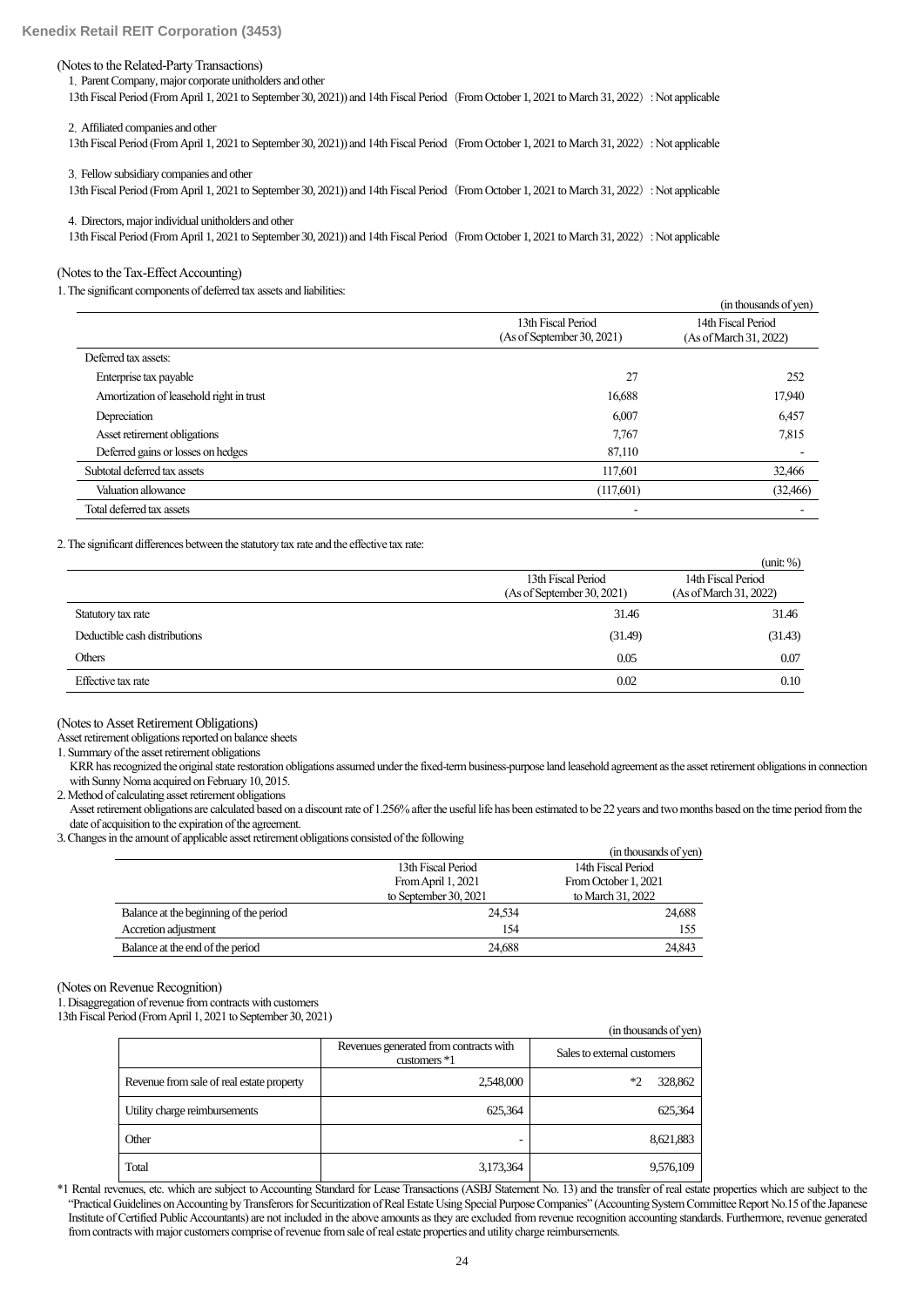### **Kenedix Retail REIT Corporation (3453)**

\*2As proceedsfrom sale of real estate property is recorded as gain on sale of real estate property in the statements of income and retained earnings, the amount sought by deducting the cost of real estate property sales and other sales expenses from proceeds from sale of real estate property is indicated.

14th Fiscal Period (From October 1, 2021 to March 31, 2022)

|                                           |                                                          | (in thousands of yen)       |
|-------------------------------------------|----------------------------------------------------------|-----------------------------|
|                                           | Revenues generated from contracts with<br>customers $*1$ | Sales to external customers |
| Revenue from sale of real estate property | 6,360,000                                                | 86,572<br>$*2$              |
| Utility charge reimbursements             | 606,713                                                  | 606,713                     |
| Other                                     | -                                                        | 9,561,322                   |
| Total                                     | 6,966,713                                                | 10,254,608                  |

\*1 Rental revenues, etc. which are subject to Accounting Standard for Lease Transactions (ASBJ Statement No. 13) and the transfer of real estate properties which are subject to the "Practical Guidelines on Accounting by Transferors for Securitization of Real Estate Using Special Purpose Companies" (Accounting System Committee Report No.15 of the Japanese Institute of Certified Public Accountants) are not included in the above amounts as they are excluded from revenue recognition accounting standards. Furthermore, revenue generated from contracts with major customers comprise of revenue from sale of real estate properties and utility charge reimbursements.

\*2As proceeds from sale of real estate property is recorded as gain on sale of real estate property in the statements of income and retained earnings, the amount sought by deducting the cost of real estate property sales and other sales expenses from proceeds from sale of real estate property is indicated.

2.Basis for understanding revenues generated from contracts with customers

13th Fiscal Period (From April 1, 2021 to September 30, 2021) and 14th Fiscal Period (From October 1, 2021 to March 31, 2022)

The basis for understanding revenues generated from contracts with customers is as indicated in the Summary of Significant Accounting Policies.

3.Information on relationship of fulfillment of performance obligations based on contracts with customers with cashflow generated from said contracts along with amount and period of revenue expected to be recognized in the next fiscal period or thereafter from contracts with customers existing at the end of the fiscal period

13th Fiscal Period (From April 1, 2021 to September 30, 2021)

(1) Balance of contract assets and contract liabilities, etc.

|                                                                                              | (in thousands of yen)                                                |
|----------------------------------------------------------------------------------------------|----------------------------------------------------------------------|
|                                                                                              | 13th Fiscal Period<br>(From April 1, 2021)<br>to September 30, 2021) |
| Receivables generated from contracts with customers<br>(balance at beginning of fiscal year) | 95,208                                                               |
| Receivables generated from contracts with customers<br>(balance at end of fiscal year)       | 138,197                                                              |
| Contract assets (balance at beginning of fiscal year)                                        |                                                                      |
| Contract assets (balance at end of fiscal year)                                              |                                                                      |
| Contract liabilities (balance at beginning of fiscal year)                                   |                                                                      |
| Contract liabilities (balance at end of fiscal year)                                         |                                                                      |

(2) Transaction price allocated to remaining performance obligations

Not applicable.

KRR does not include contracts whose terms are initially expected to be one year or less.

Also, with regard to utility charge reimbursements, as KRR has the right to receive from customers an amount directly corresponding to the value for the lessees who are customers of sections for which performance is complete by the end of the fiscal period, the amount it has the right to claim according to Paragraph 19 of the Implementation Guidelines of the Accounting Standard for Revenue Recognition is recognized as revenue.Accordingly, such is not included in the note on transaction value allocated to remaining performance obligations through application of the provisions of Paragraph 80-22 (2) of the Accounting Standard for Revenue Recognition.

14th Fiscal Period (From October 1, 2021 to March 31, 2022)

(1) Balance of contract assets and contract liabilities, etc.

|                                                                                              | (in thousands of yen)                                             |
|----------------------------------------------------------------------------------------------|-------------------------------------------------------------------|
|                                                                                              | 14th Fiscal Period<br>(From October1, 2021)<br>to March 31, 2022) |
| Receivables generated from contracts with customers<br>(balance at beginning of fiscal year) | 138.197                                                           |
| Receivables generated from contracts with customers<br>(balance at end of fiscal year)       | 124,784                                                           |
| Contract assets (balance at beginning of fiscal year)                                        |                                                                   |
| Contract assets (balance at end of fiscal year)                                              |                                                                   |
| Contract liabilities (balance at beginning of fiscal year)                                   |                                                                   |
| Contract liabilities (balance at end of fiscal year)                                         |                                                                   |

(2) Transaction price allocated to remaining performance obligations Not applicable.

KRR does not include contracts whose terms are initially expected to be one year or less.

Also, with regard to utility charge reimbursements, as KRR has the right to receive from customers an amount directly corresponding to the value for the lessees who are customers of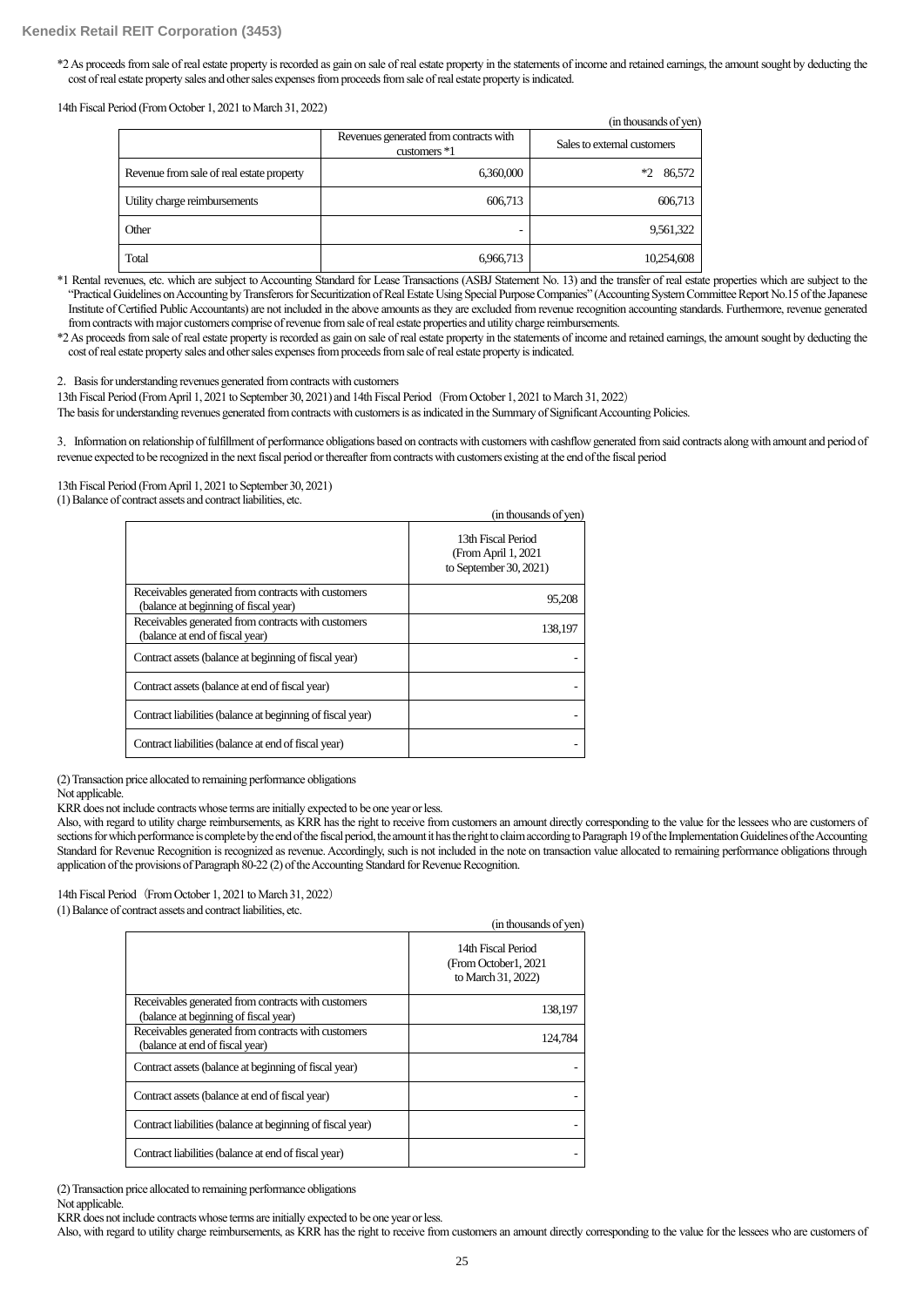sections for which performance is complete by the end of the fiscal period, the amount it has the right to claim according to Paragraph 19 of the Implementation Guidelines of the Accounting Standard for Revenue Recognition is recognized as revenue. Accordingly, such is not included in the note on transaction value allocated to remaining performance obligations through application of the provisions of Paragraph 80-22 (2) of the Accounting Standard for Revenue Recognition.

(Notes to the Segment Information)

(Segment information)

Disclosure is omitted because the real estate leasing business is KRR's sole business and it has no reportable segment subject to disclose.

(Related information)

13th Fiscal Period (From April 1, 2021 to September 30, 2021)

1. Information about each product and service

Disclosure is omitted because net sales to external customers for a single product/service category account for over 90% of the operating revenue on the statement of income and retained earnings.

2. Information about each geographic area

(1) Net sales

Disclosure is omitted because net sales to external customers in Japan account for over 90% of the operating revenue on the statement of income and retained earnings.

(2) Property, plant and equipment

Disclosure is omitted because the amount of property, plant and equipment located in Japan accounts for over 90% of the amount of property, plant and equipment on the balance sheets.

3. Information about each major customer

Disclosure is omitted because no net sales to a single external customer accounts for more than 10% of the operating revenue on the statements of income and retained earnings.

14th Fiscal Period (From October 1, 2021 to March 31, 2022)

1. Information about each product and service

Disclosure is omitted because net sales to external customers for a single product/service category account for over 90% of the operating revenue on the statement of income and retained earnings.

2. Information about each geographic area

(1) Net sales

Disclosure is omitted because net sales to external customers in Japan account for over 90% of the operating revenue on the statement of income and retained earnings.

(2) Property, plant and equipment

Disclosure is omitted because the amount of property, plant and equipment located in Japan accounts for over 90% of the amount of property, plant and equipment on the balance sheets.

3. Information about each major customer

Disclosure is omitted because no net sales to a single external customer accounts for more than 10% of the operating revenue on the statements of income and retained earnings.

#### (Notes to Investment and Rental Properties)

KRR owns retail properties and logistics facility for rental purposes mainly in the four major metropolitan areas and other regional areas of Japan. The book value and fair value concerning the above real estate for rental purposes are as follows.

|                                     |                                        |                           | (in thousands of yen)  |
|-------------------------------------|----------------------------------------|---------------------------|------------------------|
|                                     |                                        | 13th Fiscal Period        | 14th Fiscal Period     |
|                                     |                                        | (From April 1, 2021)      | (From October 1, 2021) |
|                                     |                                        | to September $30, 2021$ ) | to March 31, 2022)     |
| Book value                          |                                        |                           |                        |
|                                     | Balance at the beginning of the period | 228,086,747               | 246,469,699            |
|                                     | Changes during the period              | 18,382,952                | 1,505,042              |
|                                     | Balance at the end of the period       | 246,469,699               | 247,974,742            |
| Fair value at the end of the period |                                        | 264,092,200               | 266,837,000            |

Note 1: Book value is acquisition cost less accumulated depreciation.

Note 2: Among changes in the amount of real estate for rental purposes that occurred during the 13th fiscal period, the principal increase was the acquisition of real estate trust beneficiary interest in 3 properties totaling 16,922,833 thousand yen and additional acquisition of 1 real estate trust beneficiary interests amounting to 5,761,375 thousand yen and the principal decrease was the sales of real estate trust beneficiary interests in 3 properties totaling 3,765,046 thousand yen and depreciation of 1,167,191 thousand yen and during the 14th fiscal period, the principal increase was the acquisition of real estate trust beneficiary interest in 3 propertiestotaling 9,680,298 thousand yen and the principal decrease was the sales of real estate trust beneficiary interests in 3 propertiestotaling 7,812,059 thousand yen and depreciation of 1,189,405 thousand yen.

Note 3: The fair value at the end of the period is the appraisal value determined by outside appraisers. The fair value of Daikanyama Address Dixsept (30.0% quasi co-ownership interest) as of September 30, 2021 is based on the sales price (1,993,200 thousand yen) under the trust beneficiary interest sales contracts entered on November 17, 2020.

The profit or loss for the period under review concerning investment and rental properties is indicated under "Notes to Statements of Income and Retained Earnings."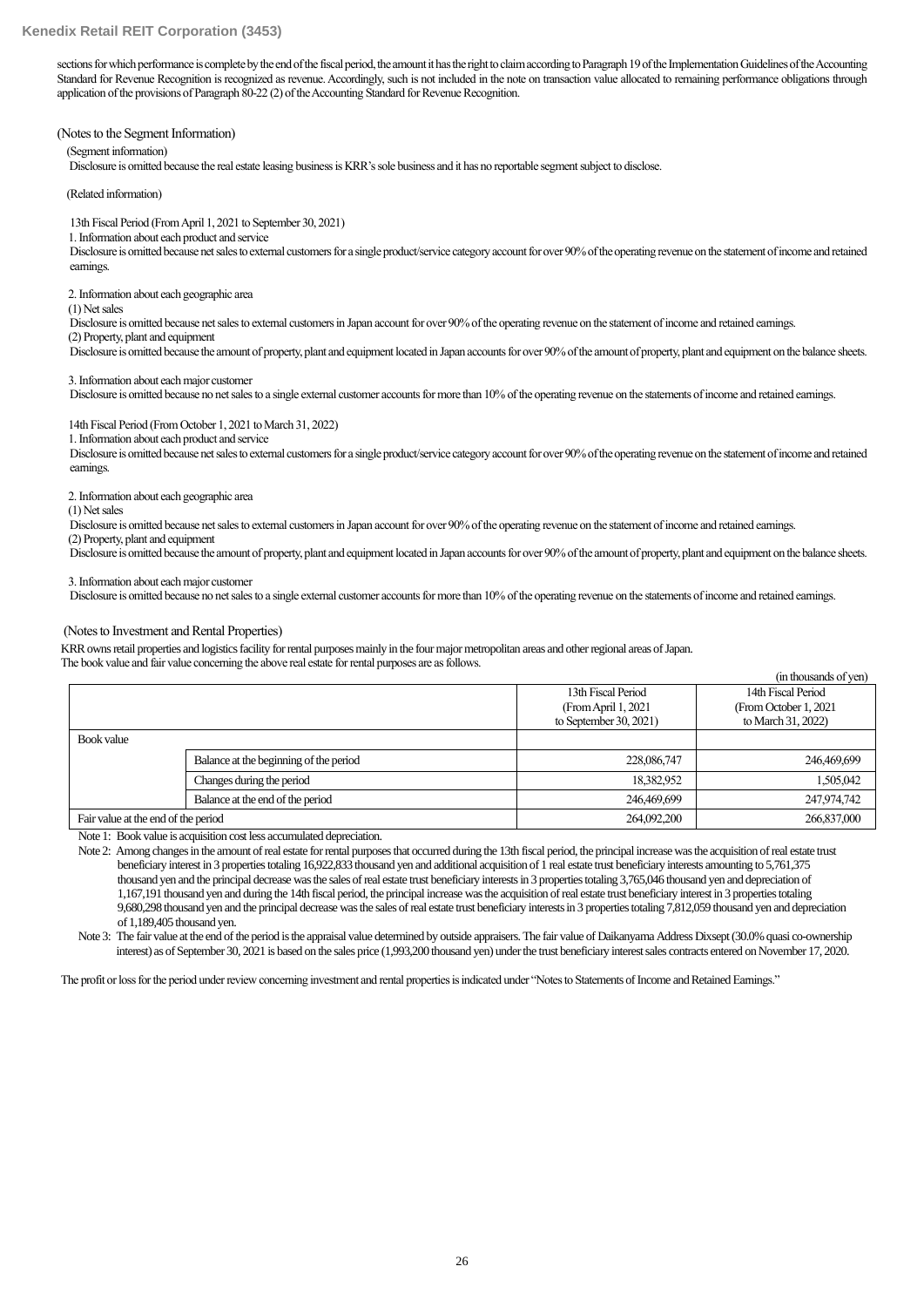### (Notes to Per Unit Information)

|                          | 13th Fiscal Period     | 14th Fiscal Period     |  |  |
|--------------------------|------------------------|------------------------|--|--|
|                          | (From April 1, 2021)   | (From October 1, 2021) |  |  |
|                          | to September 30, 2021) | to March 31, 2022)     |  |  |
| Net asset value per unit | 235,414 yen            | 235,932 yen            |  |  |
| Net income per unit      | 7,384 yen              | 7,089 yen              |  |  |

Note 1: Net income per unit is calculated by dividing net income by the day-weighted average number of investment units outstanding during the period. Net income per unit after adjusting for residual units is not included because there were no residual investment units.

Note 2:The basis for calculating net income per unit is as follows:

|                                                                           | 13th Fiscal Period<br>(From April 1, 2021)<br>to September 30, 2021 | 14th Fiscal Period<br>(From October 1, 2021)<br>to March 31, 2022) |
|---------------------------------------------------------------------------|---------------------------------------------------------------------|--------------------------------------------------------------------|
| Net income (in thousands of yen)                                          | 4.261.244                                                           | 4,127,558                                                          |
| Net income not attributable to ordinary unitholders (in thousands of yen) |                                                                     |                                                                    |
| Net income attributable to ordinary unitholders (in thousands of yen)     | 4.261.244                                                           | 4,127,558                                                          |
| Weighted average number of units during the period (units)                | 577,064                                                             | 582,177                                                            |

(Notes to Significant Subsequent Events) Not applicable

# (Omission of Disclosure)

Notes to Securities, Equity-Method Income and Retained Earnings, and Retirement Payment are omitted as immaterial to disclose.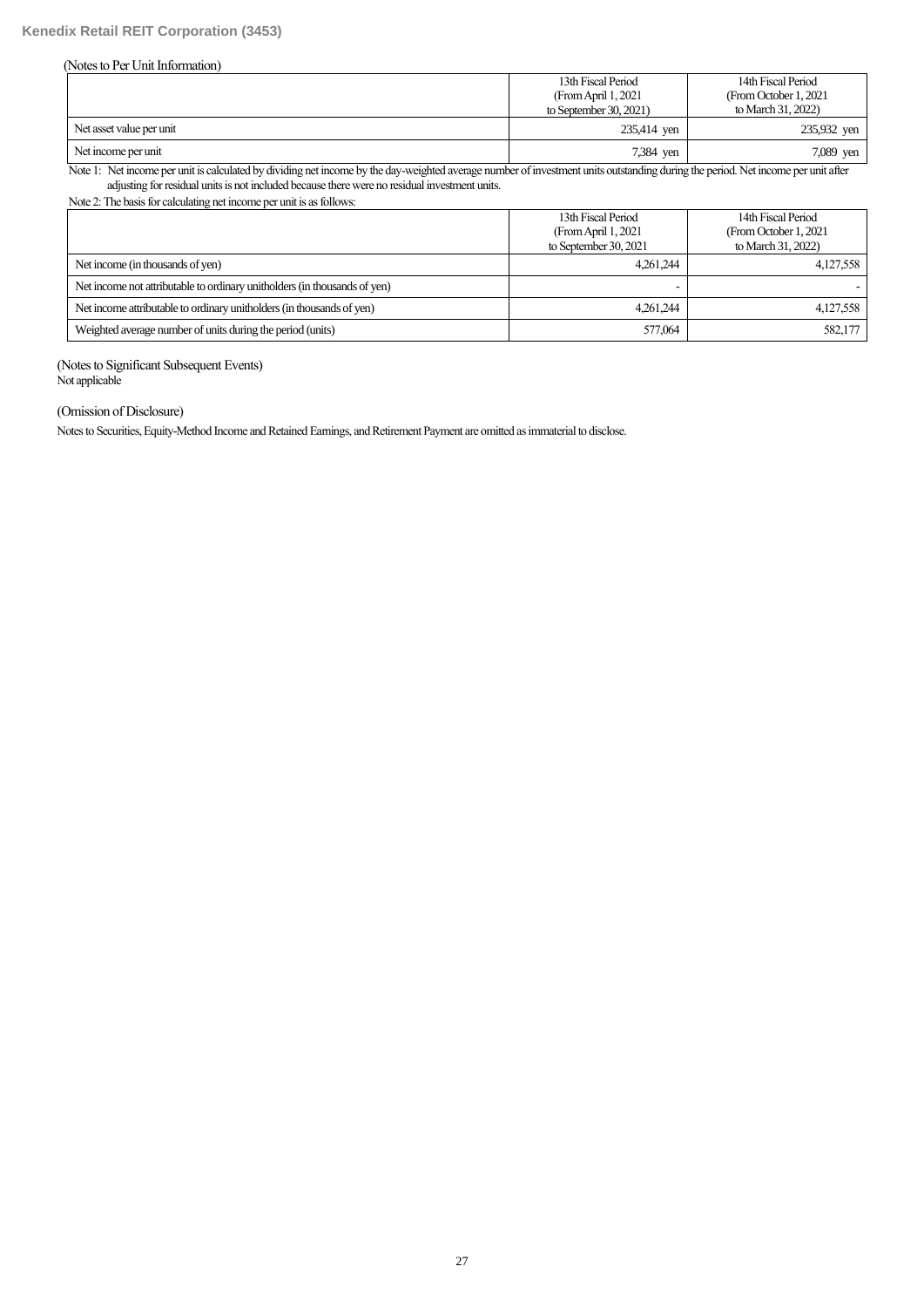### **(9) Changes in Investment Units Issued and Outstanding**

Changesin the number of investment units issued and outstanding and unitholders' capital for the most recent five years until March 31, 2022 are summarized in the following table.

| Date              | Type of issue                                      | Total number of units issued and<br>outstanding (units) |         | Unitholders' capital<br>(Millions of yen) (Note 1) | <b>Notes</b> |          |
|-------------------|----------------------------------------------------|---------------------------------------------------------|---------|----------------------------------------------------|--------------|----------|
|                   |                                                    | Balance<br>Increase                                     |         | Increase                                           |              |          |
| April 18, 2017    | Public offering                                    | 81,250                                                  | 503,700 | 18.244                                             | 112,500      | (Note 2) |
| May 17, 2017      | Capital increase through<br>third-party allocation | 4,000                                                   | 507,700 | 898                                                | 113.399      | (Note 3) |
| October 23, 2019  | Public offering                                    | 27,300                                                  | 535,000 | 7,462                                              | 120,861      | (Note4)  |
| November 14, 2019 | Capital increase through<br>third-party allocation | 1.177                                                   | 536,177 | 321                                                | 121.183      | (Note 5) |
| April 20, 2021    | Public offering                                    | 43,800                                                  | 579,977 | 11,350                                             | 132,533      | (Note 6) |
| May 18, 2021      | Capital increase through<br>third-party allocation | 2,200                                                   | 582,177 | 570                                                | 133,103      | (Note 7) |

Note 1: Distributions in excess of earnings for the allowance for temporary difference adjustments are not considered.<br>Note 2: Issued at issue price of 232,537 yen per unit (issue amount of 224,547 yen per unit) for acquis

Issued at issue price of 232,537 yen per unit (issue amount of 224,547 yen per unit) for acquisition of new properties.

Note 3: Issued at issue amount of 224,547 yen per unit for repayment of borrowings.<br>Note 4: Issued at issue price of 282,847 yen per unit (issue amount of 273,360 yen pe

Note 4: Issued at issue price of 282,847 yen per unit (issue amount of 273,360 yen per unit) for acquisition of new properties.<br>Note 5: Issued at issue amount of 273,360 yen per unit for part of future purchase funds for s

Note 5: Issued at issue amount of 273,360 yen per unit for part of future purchase funds for specified assets or repayment of borrowings.<br>Note 6: Issued at issue price of 267,930 yen per unit (issue amount of 259,136 yen p

Issued at issue price of 267,930 yen per unit (issue amount of 259,136 yen per unit) for acquisition of new properties.

Note 7: Issued at issue amount of 259,136 yen per unit for part of future purchase funds for specified assets or repayment of borrowings.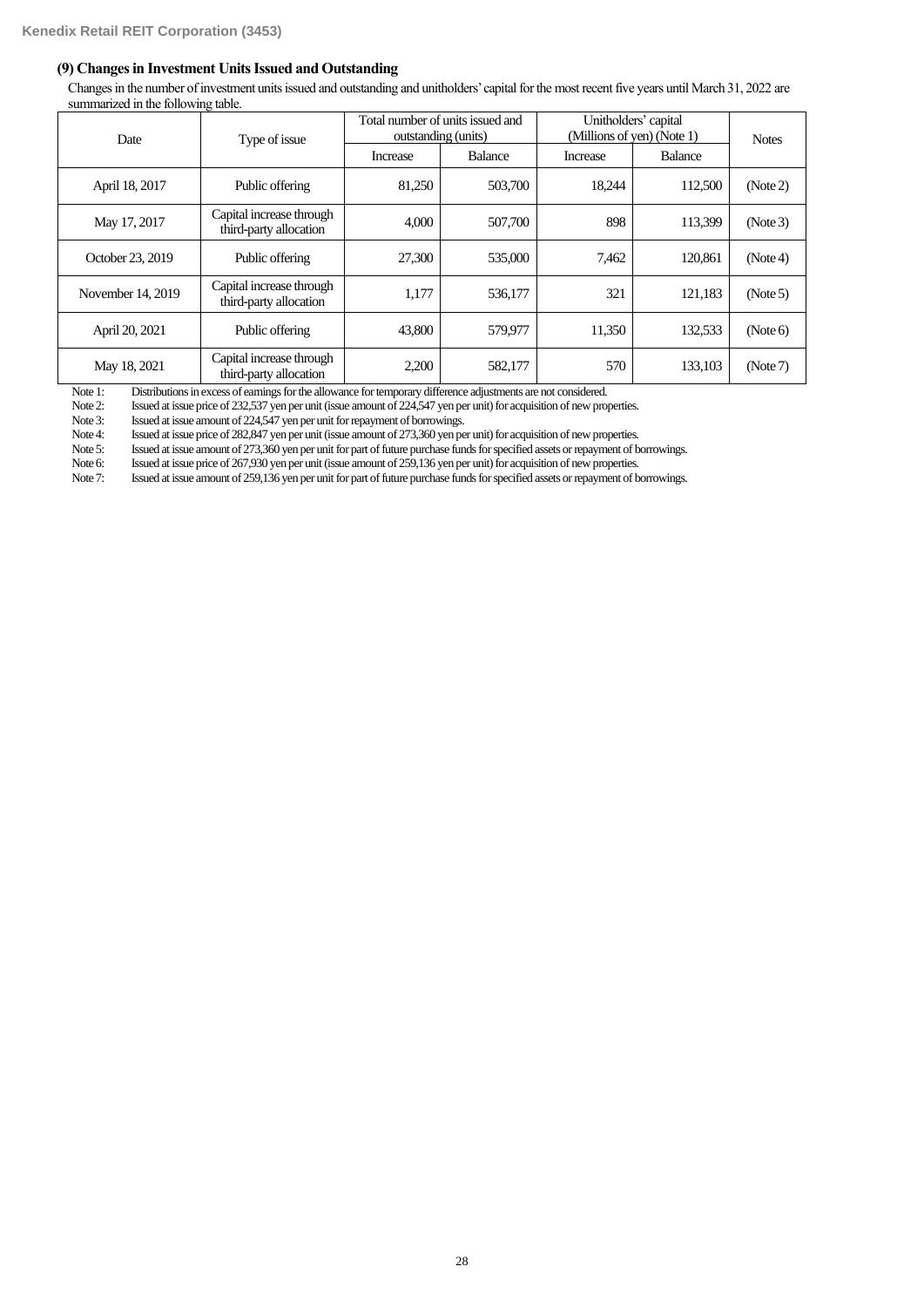# **3. Reference Information**

(1) Information on Price of the Managed Assets i) Component of Assets

|                                              | $-0.11$ $-0.11$ $-0.11$ $-0.00$ $-0.00$             |                                                                    | 13th fiscal period<br>as of September 30, 2021     |                          | 14th fiscal period<br>as of March 31, 2022         |                           |  |  |
|----------------------------------------------|-----------------------------------------------------|--------------------------------------------------------------------|----------------------------------------------------|--------------------------|----------------------------------------------------|---------------------------|--|--|
| Type of<br>specified asset                   | Property type                                       | Areas<br>(Note 1)                                                  | Total amount held<br>(Millions of yen)<br>(Note 2) | Ratio<br>(% )<br>(Note3) | Total amount held<br>(Millions of yen)<br>(Note 2) | Ratio<br>(% )<br>(Note 3) |  |  |
| Trust beneficiary<br>interest in real estate |                                                     | Tokyo<br>metropolitan area                                         | 109,236                                            | 40.1                     | 104,084                                            | 37.7                      |  |  |
|                                              |                                                     | Greater Osaka<br>area                                              | 50,227                                             | 18.4                     | 50,054                                             | 18.1                      |  |  |
|                                              | Shopping centers<br>for daily needs                 | Greater Nagoya<br>area                                             | 21,859                                             | 8.0                      | 21,767                                             | 7.9                       |  |  |
|                                              |                                                     | Fukuoka area                                                       | 7,815                                              | 2.9                      | 13,823                                             | 5.0                       |  |  |
|                                              |                                                     | Ordinance-<br>designated cities,<br>core cities and<br>other areas | 43,671                                             | 16.0                     | 43,466                                             | 15.8                      |  |  |
|                                              | Other retail<br>properties                          |                                                                    |                                                    |                          |                                                    |                           |  |  |
|                                              | Logistics facilities                                |                                                                    | 9,983                                              | 3.7                      | 11,110                                             | 4.0                       |  |  |
|                                              | Total of trust beneficiary interests in real estate |                                                                    | 242,793                                            | 89.1                     | 244,307                                            | 88.6                      |  |  |
| Real estate                                  | Logistics facilities                                |                                                                    | 3,675                                              | 1.3                      | 3,667                                              | 1.3                       |  |  |
|                                              | Total of real estate                                |                                                                    | 3,675                                              | 1.3                      | 3,667                                              | 1.3                       |  |  |
| Bank deposits and other assets               |                                                     |                                                                    | 26,152                                             | 9.6                      | 27,858                                             | 10.1                      |  |  |
|                                              | <b>Total assets</b>                                 |                                                                    | 272,622                                            | 100.0                    | 275,833                                            | 100.0                     |  |  |

|                            | as of September 30, 2021    | 13th fiscal period       | 14th fiscal period<br>as of March 31, 2022 |                             |  |
|----------------------------|-----------------------------|--------------------------|--------------------------------------------|-----------------------------|--|
|                            | Amount<br>(Millions of yen) | Ratio<br>(%)<br>(Note 3) | Amount<br>(Millions of yen)                | Ratio<br>$(\%)$<br>(Note 3) |  |
| Total liabilities (Note 4) | 135,569                     | 49.7                     | 138,479                                    | 50.2                        |  |
| Total net assets (Note 4)  | 137,052                     | 50.3                     | 137,354                                    | 49.8                        |  |
| Total assets               | 272,622                     | 100.0                    | 275,833                                    | 100.0                       |  |

Note 1: "Areas" are categorized to the Tokyo metropolitan area, the Greater Osaka area, the Greater Nagoya area, the Fukuoka area and Ordinance-designated cities, core cities and other areas. References to "Tokyo metropolitan area" are to the area that consists of Tokyo, Kanagawa, Saitama and Chiba prefectures. References to the "Greater Osaka area" are to the area that consists of Osaka, Kyoto, Hyogo, Nara and Shiga prefectures. References to the "Greater Nagoya area" are to the area that consists of Aichi, Gifu and Mie prefectures. References to the "Fukuoka area" are to the area that consists of Fukuoka prefecture. "Ordinance-designated cities, core cities and other areas" refers to cities designated by government ordinance, which have populations of 500,000 persons or more, core cities, which have populations of 200,000 persons or more, and to other areas with a population fewer than 200,000 persons, which we believe will have suitable customer traffic from surrounding areas.

Note 2: "Total amount held" is the amount allocated in the balance sheets as of the end of fiscal period (figures are on a net book value basis after deducting depreciation), and is rounded down to the nearest million.

Note 3: "Ratio" is the ratio of the amount allocated in the balance sheets to the total assets rounded to the nearest tenth.

Note 4: "Total liabilities" and "Total net assets" are those on the balance sheets.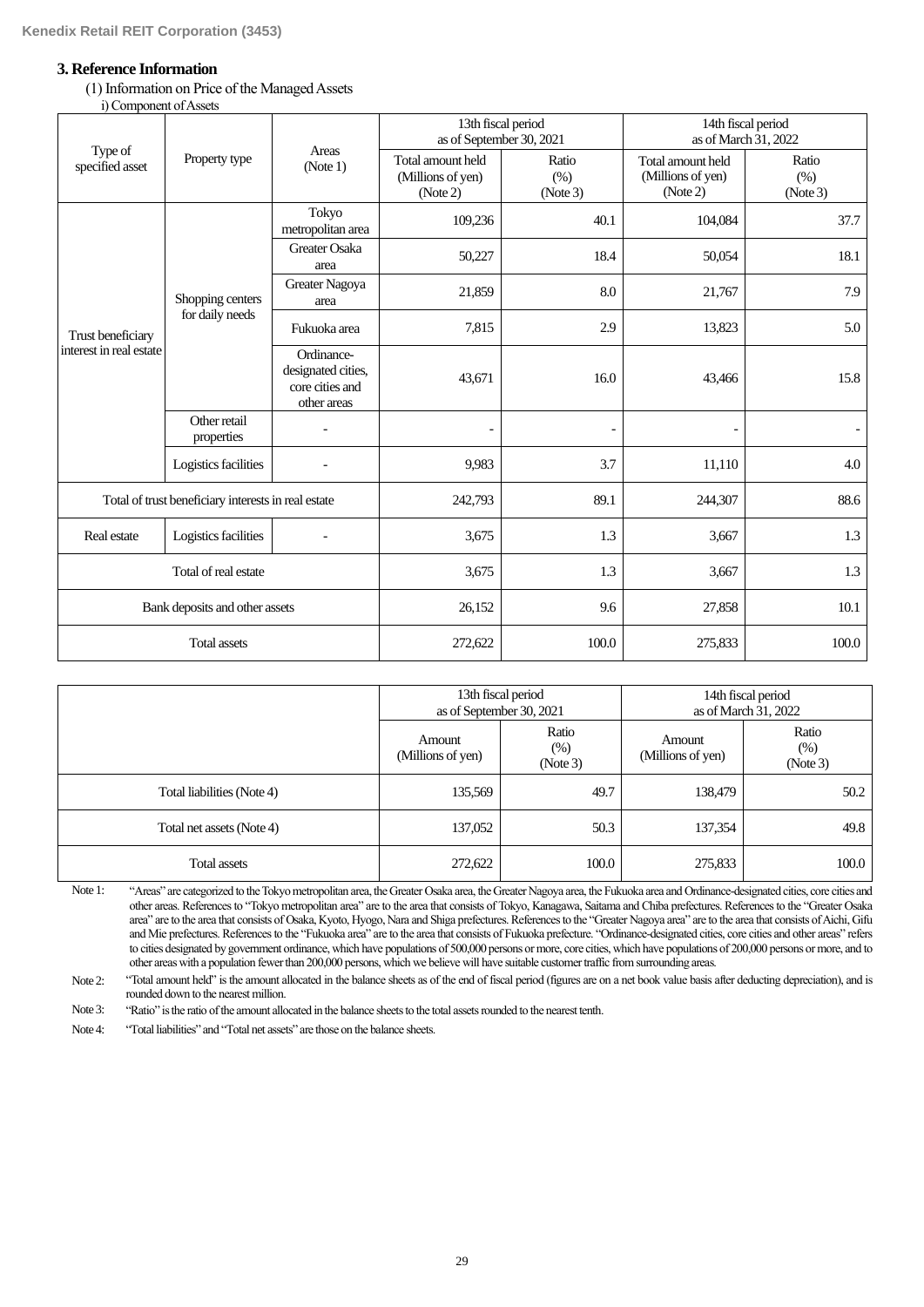# ii) Overview of the Portfolio

(A) Overview of Assets Owned

The following summarizes the real estate or the real estate properties in trust owned by KRR as of March 31, 2022.

| Property<br>number | Property<br>type                           | Property name                                    | Location<br>(Note 1)       | Ownership<br>form                            | Book value<br>(Millions of<br>yen) | <b>Evaluation</b> value<br>(Millions of yen)<br>(Note 2) | Acquisition<br>price<br>(Millions of yen) | Share<br>(% )<br>(Note 3) |
|--------------------|--------------------------------------------|--------------------------------------------------|----------------------------|----------------------------------------------|------------------------------------|----------------------------------------------------------|-------------------------------------------|---------------------------|
| $T-2$              | Urban<br><b>Station-Front</b><br><b>SC</b> | MONA Shin-Urayasu                                | Urayasu, Chiba             | Trust beneficiary<br>interest in real estate | 9,340                              | 9,760                                                    | 8,063                                     | 3.3                       |
| $T-3$              | Urban<br><b>Station-Front</b><br>SC        | Passaggio Nishiarai                              | Adachi ward, Tokyo         | Trust beneficiary<br>interest in real estate | 5,626                              | 6,570                                                    | 5,850                                     | 2.4                       |
| $T-5$              | <b>NSC</b>                                 | Unicus Ina                                       | Kitaadachi-gun,<br>Saitama | Trust beneficiary<br>interest in real estate | 3,446<br>(Note $4$ )               | 4,216<br>(Note $4$ )                                     | 3,576<br>(Note4)                          | 1.4<br>(Note4)            |
| $T-6$              | <b>NSC</b>                                 | Yorktown Kita-Kaname                             | Hiratsuka, Kanagawa        | Trust beneficiary<br>interest in real estate | 3,818                              | 4,340                                                    | 4,000                                     | 1.6                       |
| $T-7$              | <b>NSC</b>                                 | Unicus Yoshikawa                                 | Yoshikawa, Saitama         | Trust beneficiary<br>interest in real estate | 3,474                              | 3,870                                                    | 3,600                                     | 1.5                       |
| $T-8$              | <b>SS</b>                                  | Sports Club Renaissance<br>Fujimidai             | Nerima ward, Tokyo         | Trust beneficiary<br>interest in real estate | 2,414                              | 2,770                                                    | 2,586                                     | 1.0                       |
| $T-9$              | <b>NSC</b>                                 | Super Viva Home<br>Iwatsuki (Land)               | Saitama, Saitama           | Trust beneficiary<br>interest in real estate | 4,890                              | 5,600                                                    | 4,815                                     | 1.9                       |
| T-11               | <b>NSC</b>                                 | Unicus Kamisato (Land)                           | Kodama-gun, Saitama        | Trust beneficiary<br>interest in real estate | 3,043                              | 3,050                                                    | 3,000                                     | 1.2                       |
| $T-12$             | <b>NSC</b>                                 | Unicus Konosu (Land)                             | Konosu, Saitama            | Trust beneficiary<br>interest in real estate | 1,726                              | 1,790                                                    | 1,700                                     | 0.7                       |
| $T-13$             | SM                                         | Inageya Yokohama<br>Minamihonjuku (Land)         | Yokohama, Kanagawa         | Trust beneficiary<br>interest in real estate | 1,462                              | 1,380                                                    | 1,442                                     | 0.6                       |
| $T-15$             | <b>NSC</b>                                 | Nakamachidai Tokyu Store                         | Yokohama, Kanagawa         | Trust beneficiary<br>interest in real estate | 3,270                              | 3,740                                                    | 3,360                                     | 1.4                       |
| $T-16$             | <b>SS</b>                                  | Central Wellness Club<br>Nagatsuta Minamidai     | Yokohama, Kanagawa         | Trust beneficiary<br>interest in real estate | 1,717                              | 1,780                                                    | 1,724                                     | 0.7                       |
| $T-17$             | SM                                         | Life Kameido                                     | Koto ward, Tokyo           | Trust beneficiary<br>interest in real estate | 1,472                              | 1,480                                                    | 1,450                                     | 0.6                       |
| $T-18$             | <b>NSC</b>                                 | Totsuka-Fukaya Shopping<br>Center (Land)         | Yokohama, Kanagawa         | Trust beneficiary<br>interest in real estate | 4,228                              | 4,340                                                    | 4,170                                     | 1.7                       |
| $T-19$             | <b>NSC</b>                                 | Yumemachi Narashinodai<br>Mall                   | Funabashi, Chiba           | Trust beneficiary<br>interest in real estate | 3,340                              | 3,580                                                    | 3,416                                     | 1.4                       |
| $T-20$             | <b>NSC</b>                                 | Kawamachi Yahagi Mall                            | Chiba, Chiba               | Trust beneficiary<br>interest in real estate | 3,094                              | 3,250                                                    | 3,097                                     | 1.3                       |
| $T-22$             | SS                                         | Round1 Ichikawa-Onitaka                          | Ichikawa, Chiba            | Trust beneficiary<br>interest in real estate | 1,816                              | 1,950                                                    | 1,880                                     | $0.8\,$                   |
| $T-23$             | SM                                         | Ozeki Tokiwadai                                  | Itabashi ward, Tokyo       | Trust beneficiary<br>interest in real estate | 1,266                              | 1,340                                                    | 1,263                                     | 0.5                       |
| $T-24$             | SS                                         | Konami Sports Club<br>Shibuya                    | Shibuya ward, Tokyo        | Trust beneficiary<br>interest in real estate | 3,609                              | 3,370                                                    | 3,400                                     | 1.4                       |
| T-25               | <b>NSC</b>                                 | Apita Terrace Yokohama<br>Tsunashima             | Yokohama, Kanagawa         | Trust beneficiary<br>interest in real estate | 11,546                             | 12,100                                                   | 11,567                                    | 4.7                       |
| $T-26$             | <b>NSC</b>                                 | Kalsa Hiratsuka                                  | Hiratsuka, Kanagawa        | Trust beneficiary<br>interest in real estate | 5.953                              | 6,050                                                    | 5,980                                     | 2.4                       |
| $T-27$             | <b>NSC</b>                                 | Monenosato Mall                                  | Yotsukaido, Chiba          | Trust beneficiary<br>interest in real estate | 2,892                              | 2,990                                                    | 2,753                                     | 1.1                       |
| $T-28$             | <b>NSC</b>                                 | <b>KDX</b> Chofu Building<br>(Retail wing)       | Chofu, Tokyo               | Trust beneficiary<br>interest in real estate | 2,394                              | 2,410                                                    | 2,300                                     | 0.9                       |
| $T-29$             | <b>NSC</b>                                 | Across Plaza Urayasu<br>Higashino (Land)         | Urayasu, Chiba             | Trust beneficiary<br>interest in real estate | 2,283                              | 2,310                                                    | 2,248                                     | 0.9                       |
| $T-30$             | SM                                         | <b>Comfort Market Nishi-</b><br>Magome           | Ota ward, Tokyo            | Trust beneficiary<br>interest in real estate | 1.993                              | 2,040                                                    | 1,920                                     | $0.8\,$                   |
| T-31               | <b>NSC</b>                                 | Kitera Town Chofu                                | Chofu, Tokyo               | Trust beneficiary<br>interest in real estate | 10,580                             | 11,400                                                   | 10,500                                    | 4.2                       |
| $T-32$             | <b>NSC</b>                                 | Unicus Urawamisono<br>(Land)                     | Saitama, Saitama           | Trust beneficiary<br>interest in real estate | 748                                | 817                                                      | 732                                       | 0.3                       |
| $T-33$             | <b>NSC</b>                                 | Kitera Plaza Aobadai                             | Yokohama, Kanagawa         | Trust beneficiary<br>interest in real estate | 2,631                              | 3,610<br>(Note 5)                                        | 2,553                                     | 1.0                       |
| $O-1$              | <b>NSC</b>                                 | <b>Blumer Maitamon</b>                           | Kobe, Hyogo                | Trust beneficiary<br>interest in real estate | 8,316                              | 9,600                                                    | 8,389                                     | 3.4                       |
| $O-2$              | SM                                         | Life Takadono (Land)                             | Osaka, Osaka               | Trust beneficiary<br>interest in real estate | 2,727                              | 3,200                                                    | 2,685                                     | $1.1\,$                   |
| $O-3$              | <b>NSC</b>                                 | DCM Kahma MEGA<br>Don Quijote UNY<br>Omihachiman | Omihachiman, Shiga         | Trust beneficiary<br>interest in real estate | 2,090                              | 2,590                                                    | 2,140                                     | 0.9                       |
| <b>O</b> -4        | <b>NSC</b>                                 | <b>Blumer HAT Kobe</b>                           | Kobe, Hyogo                | Trust beneficiary<br>interest in real estate | 11,105                             | 11,100                                                   | 11,000                                    | 4.4                       |
| $O-5$              | Urban Station-<br>Front SC                 | Carino Esaka                                     | Suita, Osaka               | Trust beneficiary<br>interest in real estate | 6,869                              | 7,330                                                    | 6,555                                     | 2.7                       |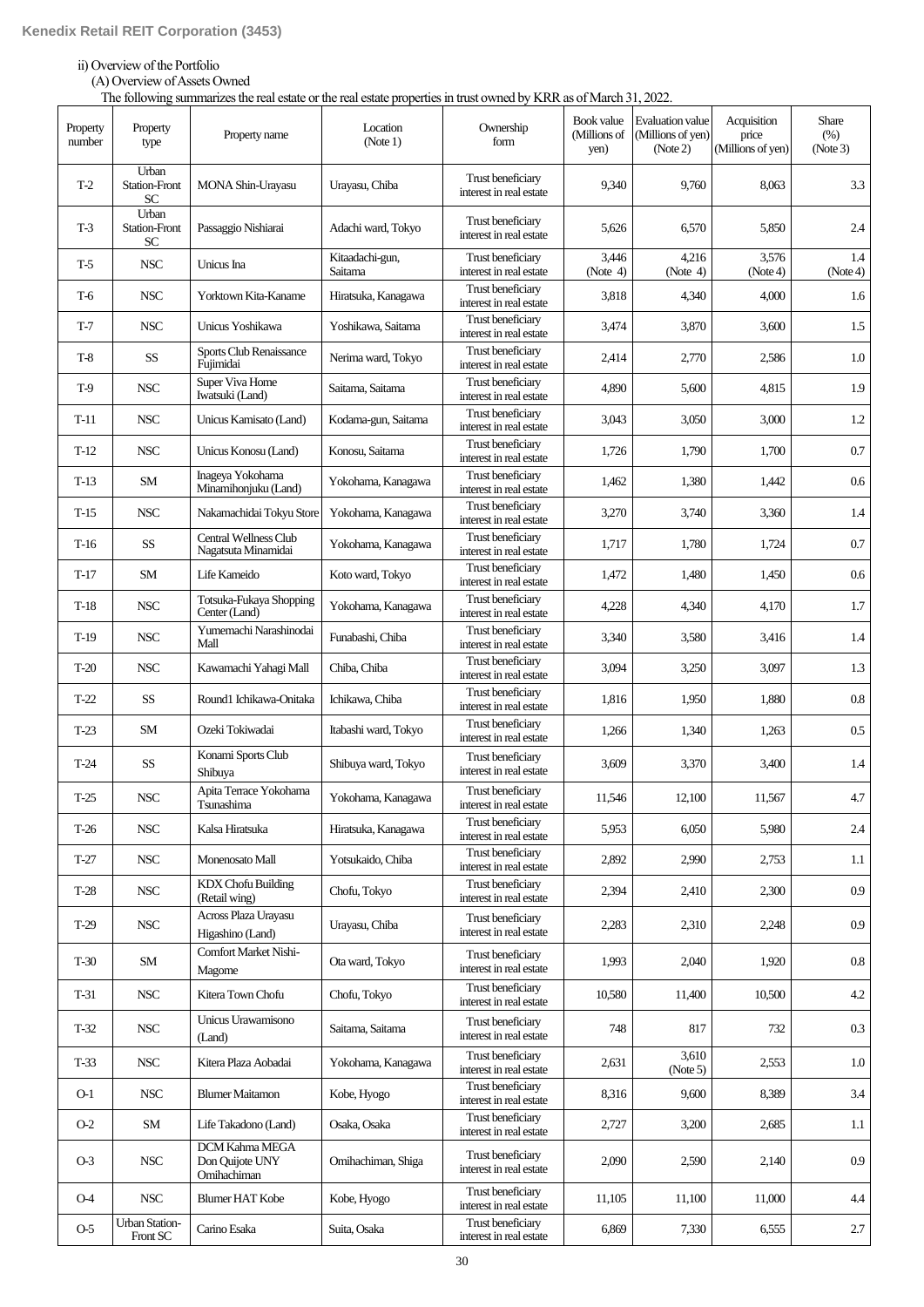| Property<br>number | Property<br>type                  | Property name                                      | Location<br>(Note 1) | Ownership<br>form                            | Book value<br>(Millions of<br>yen) | <b>Evaluation value</b><br>(Millions of yen)<br>(Note 2) | Acquisition<br>price<br>(Millions of yen) | <b>Share</b><br>(% )<br>(Note3) |
|--------------------|-----------------------------------|----------------------------------------------------|----------------------|----------------------------------------------|------------------------------------|----------------------------------------------------------|-------------------------------------------|---------------------------------|
| $O-6$              | <b>Urban Station-</b><br>Front SC | <b>COMBOX Komyoike</b>                             | Izumi, Osaka         | Trust beneficiary<br>interest in real estate | 6,107                              | 6,430                                                    | 6,450                                     | 2.6                             |
| $O-9$              | <b>SM</b>                         | Life Nishi-Tengachaya                              | Osaka, Osaka         | Trust beneficiary<br>interest in real estate | 1,521                              | 1,710                                                    | 1,505                                     | $0.6\,$                         |
| $O-10$             | <b>NSC</b>                        | Million Town Tsukaguchi<br>(Land)                  | Amagasaki, Hyogo     | Trust beneficiary<br>interest in real estate | 3,772                              | 4,080                                                    | 3,723                                     | 1.5                             |
| $O-11$             | <b>NSC</b>                        | Habikigaoka Shopping<br>Center                     | Habikino, Osaka      | Trust beneficiary<br>interest in real estate | 2,047                              | 2,020                                                    | 2,000                                     | $0.8\,$                         |
| $O-12$             | <b>NSC</b>                        | Merado Daikai                                      | Kobe, Hyogo          | Trust beneficiary<br>interest in real estate | 5,495                              | 5,780                                                    | 5,440                                     | $2.2\,$                         |
| $N-1$              | <b>SS</b>                         | <b>DCM</b> Kahma<br>Nakagawa Tomita (Land)         | Nagoya, Aichi        | Trust beneficiary<br>interest in real estate | 2,351                              | 2,680                                                    | 2,311                                     | 0.9                             |
| $N-2$              | <b>NSC</b>                        | Valor Ichinomiya-Nishi                             | Ichinomiya, Aichi    | Trust beneficiary<br>interest in real estate | 2,088                              | 2,360                                                    | 2,174                                     | 0.9                             |
| $N-4$              | SS                                | Homecenter Kohnan<br>Sunadabashi                   | Nagoya, Aichi        | Trust beneficiary<br>interest in real estate | 6,765                              | 7,500                                                    | 7,140                                     | 2.9                             |
| $N-6$              | <b>NSC</b>                        | Resora Obu Shopping<br>Terrace                     | Obu, Aichi           | Trust beneficiary<br>interest in real estate | 7.974                              | 6,950                                                    | 7.911                                     | 3.2                             |
| $N-7$              | SM                                | Valor Nakashidami<br>(Land)                        | Nagoya, Aichi        | Trust beneficiary<br>interest in real estate | 2,587                              | 2,550                                                    | 2,551                                     | 1.0                             |
| $F-1$              | <b>SM</b>                         | Sunny Noma                                         | Fukuoka, Fukuoka     | Trust beneficiary<br>interest in real estate | 1,353                              | 1,650                                                    | 1,497                                     | $0.6\,$                         |
| $F-2$              | <b>SS</b>                         | Round1 Stadium Hakata-<br>Hanmichibashi            | Fukuoka, Fukuoka     | Trust beneficiary<br>interest in real estate | 4,887                              | 5,760                                                    | 5,020                                     | 2.0                             |
| $F-3$              | <b>NSC</b>                        | Kurume-Nishi Shopping<br>Center                    | Kurume, Fukuoka      | Trust beneficiary<br>interest in real estate | 1,533                              | 1,830                                                    | 1,515                                     | 0.6                             |
| $F-4$              | <b>NSC</b>                        | Kitera Town Fukuoka<br>Nagahama                    | Fukuoka, Fukuoka     | Trust beneficiary<br>interest in real estate | 6,049                              | 6,140                                                    | 6,000                                     | 2.4                             |
| $R-1$              | <b>NSC</b>                        | Roseo Mito                                         | Mito, Ibaraki        | Trust beneficiary<br>interest in real estate | 9,580                              | 12,100                                                   | 10,046                                    | 4.1                             |
| $R-2$              | SS                                | K's Denki Aomori<br>Honten                         | Aomori, Aomori       | Trust beneficiary<br>interest in real estate | 1,417                              | 1,520                                                    | 1,469                                     | $0.6\,$                         |
| $R-3$              | $\rm SS$                          | Super Sports Xebio<br>Aomori-Chuo                  | Aomori, Aomori       | Trust beneficiary<br>interest in real estate | 849                                | 911                                                      | 898                                       | $0.4\,$                         |
| $R-4$              | <b>NSC</b>                        | Ashico Town Ashikaga                               | Ashikaga, Tochigi    | Trust beneficiary<br>interest in real estate | 4,377                              | 4,930                                                    | 4,180                                     | 1.7                             |
| $R-5$              | <b>NSC</b>                        | Yorktown<br>Shinden-Higashi                        | Sendai, Miyagi       | Trust beneficiary<br>interest in real estate | 3,198                              | 2,580                                                    | 3,252                                     | 1.3                             |
| $R-6$              | <b>SM</b>                         | Kasumi Technopark<br>Sakura                        | Tsukuba, Ibaraki     | Trust beneficiary<br>interest in real estate | 916                                | 981                                                      | 830                                       | 0.3                             |
| $R-8$              | NSC                               | P-1 Plaza Tenno                                    | Hamamatsu, Shizuoka  | Trust beneficiary<br>interest in real estate | 4,111                              | 4,050                                                    | 4,010                                     | 1.6 <sup>1</sup>                |
| $R-9$              | $_{\rm NSC}$                      | Seiyu Rakuichi Moriya<br>(Land)                    | Moriya, Ibaraki      | Trust beneficiary<br>interest in real estate | 4,320                              | 4,300                                                    | 4,111                                     | 1.7                             |
| $R-10$             | <b>NSC</b>                        | Sun Street Hamakita                                | Hamamatsu, Shizuoka  | Trust beneficiary<br>interest in real estate | 10,512<br>(Note4)                  | 10.890<br>(Note4)                                        | 10,746<br>(Note 4)                        | 4.3<br>(Note4)                  |
| $R-11$             | $\rm SS$                          | Costco Wholesale Sapporo<br>Warehouse              | Sapporo, Hokkaido    | Trust beneficiary<br>interest in real estate | 4,180                              | 4,430                                                    | 4,210                                     | 1.7                             |
| $L-1$              | L                                 | Zama Distribution Center                           | Zama, Kanagawa       | Real estate                                  | 1,460                              | 1,790                                                    | 1,400                                     | $0.6\,$                         |
| $L-2$              | L                                 | Oppama Distribution<br>Center                      | Yokosuka, Kanagawa   | Real estate                                  | 1,338                              | 1,680                                                    | 1,300                                     | $0.5\,$                         |
| $L-3$              | L                                 | Musashi Ranzan<br><b>Distribution Center</b>       | Hiki-gun, Saitama    | Trust beneficiary<br>interest in real estate | 3,724<br>(Note4)                   | 4,330<br>(Note4)                                         | 3,879<br>(Note4)                          | 1.6<br>(Note4)                  |
| $L-4$              | L                                 | Yokohama Kamigo<br><b>Distribution Center</b>      | Yokohama, Kanagawa   | Trust beneficiary<br>interest in real estate | 960                                | 1,040                                                    | 918                                       | 0.4                             |
| L-5                | L                                 | Gyoda Distribution Center                          | Gyoda, Saitama       | Trust beneficiary<br>interest in real estate | 3,220                              | 3,660                                                    | 3,160                                     | 1.3                             |
| $L-6$              | L                                 | Shinjuku Nishiochiai<br><b>Distribution Center</b> | Shinjuku ward, Tokyo | Real estate                                  | 868                                | 842                                                      | 810                                       | $0.3\,$                         |
| $L-7$              | L                                 | Chiba-Kita Distribution<br>Center                  | Chiba, Chiba         | Trust beneficiary<br>interest in real estate | 1,249                              | 1,510                                                    | 1,250                                     | $0.5\,$                         |
| $L-8$              | L                                 | Sapporo Shiroishi<br><b>Distribution Center</b>    | Sapporo, Hokkaido    | Trust beneficiary<br>interest in real estate | 834                                | 1,040                                                    | 800                                       | 0.3                             |
| $L-9$              | L                                 | Tenri Distribution Center                          | Tenri, Nara          | Trust beneficiary<br>interest in real estate | 1,120                              | 1,090                                                    | 1,070                                     | 0.4                             |
|                    |                                   | Total                                              |                      |                                              | 247,974                            | 266,837                                                  | 247,291                                   | 100.0                           |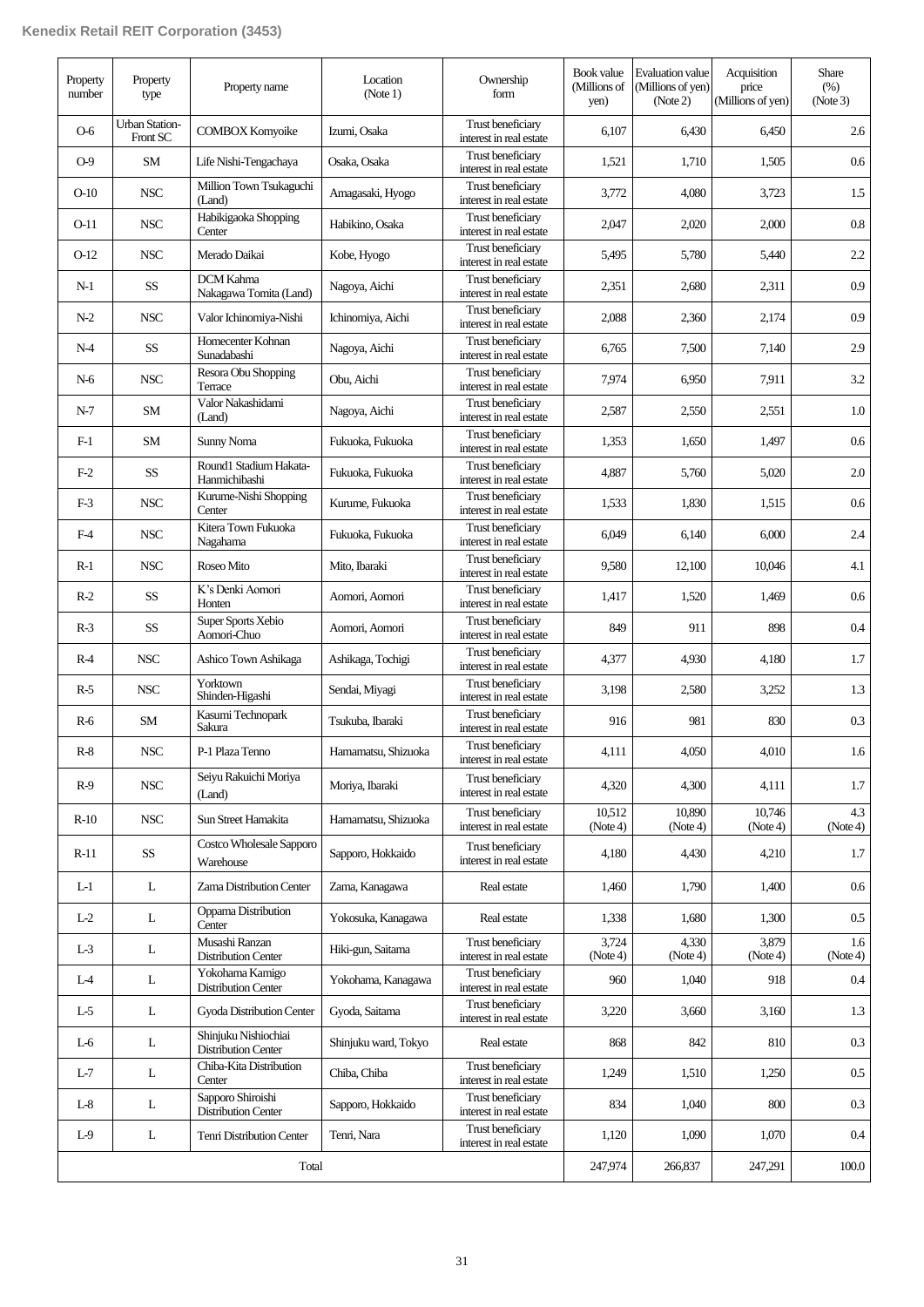Note 1: "Location" indicates the residential address. For those without a residential address, the building or land address on the registry is shown.

- Note 2: "Evaluation value" shows the appraisal value stated on the real estate appraisal report created by the real estate appraisers of Daiwa Real Estate Appraisal Co., Ltd., Japan Real Estate Institute and The Tanizawa Sōgō Appraisal Co., Ltd. In accordance with the methods and standards for asset valuation as stipulated in the KRR Articles of Incorporation as well as the regulations as stipulated by The Investment Trusts Association, Japan.
- Note 3: "Share" represents the percentage of the acquisition price for each property in the total acquisition price, rounded to the nearest tenth.
- Note 4: The amount and proportion of quasi co-ownership interests that KRR owns are shown.
- Note 5: The appraisal value is based on the appraisal value after the completion of the conversion.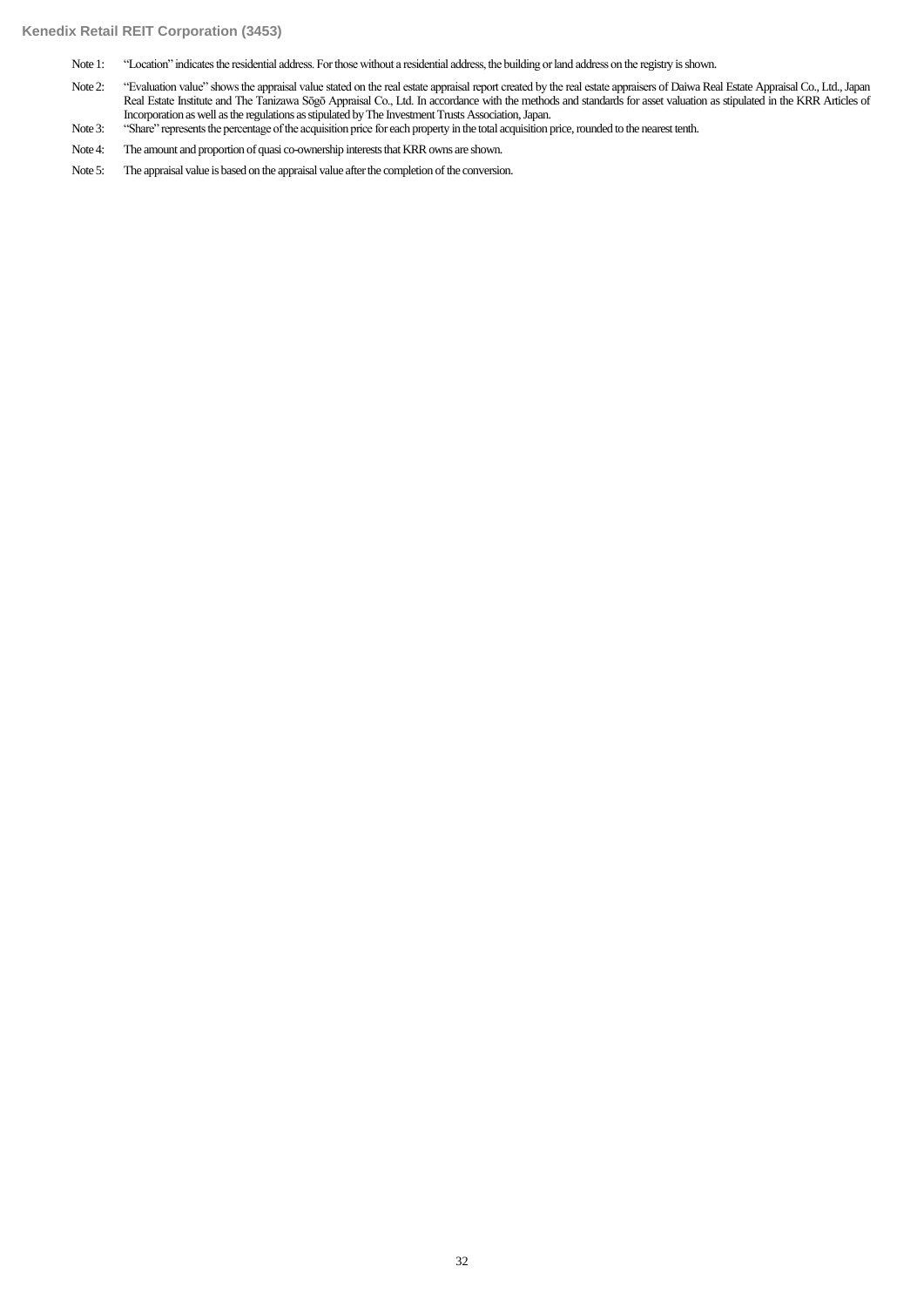(B) Overview of Tenants as of March 31, 2022

The following summarizes leasable area, leased area, occupancy rate, number of tenants, annual rent, and amount of security deposits.

| Property<br>number | Property name                                 | Leasable area<br>(m <sup>2</sup> )<br>(Note 1) | Leased area<br>(m <sup>2</sup> )<br>(Note 2) | Occupancy<br>rate<br>(%)<br>(Note3) | Number of<br>tenants<br>(Note4) | Annual rent<br>(Thousands of<br>yen)<br>(Note 5) | Tenant leasehold<br>and security<br>deposits<br>(Millions of yen)<br>(Note 6) |
|--------------------|-----------------------------------------------|------------------------------------------------|----------------------------------------------|-------------------------------------|---------------------------------|--------------------------------------------------|-------------------------------------------------------------------------------|
| $T-2$              | MONA Shin-Urayasu                             | 9,961.48                                       | 9,651.53                                     | 96.9                                | 1(55)                           | 628,873                                          | 604                                                                           |
| $T-3$              | Passaggio Nishiarai                           | 10,530.60                                      | 10,320.15                                    | 98.0                                | 1(41)                           | 439,937                                          | 274                                                                           |
| $T-5$              | Unicus Ina                                    | 10,770.16<br>(Note 7)                          | 10,770.16<br>(Note7)                         | 100.0                               | 1                               | 223,202<br>(Note 7)                              | 113<br>(Note 7)                                                               |
| T-6                | Yorktown Kita-Kaname                          | (Note 8)                                       | (Note 8)                                     | 100.0                               | 1                               | (Note 8)                                         | (Note 8)                                                                      |
| $T-7$              | Unicus Yoshikawa                              | 10,648.27                                      | 10,648.27                                    | 100.0                               | 1(10)                           | 263,076                                          | 205                                                                           |
| $T-8$              | Sports Club Renaissance Fujimidai             | 3,120.87                                       | 3,120.87                                     | 100.0                               | 1                               |                                                  |                                                                               |
| $T-9$              | Super Viva Home Iwatsuki (Land)               | 67,325.95                                      | 67,325.95                                    | 100.0                               | 1                               | (Note 8)                                         | (Note 8)                                                                      |
| $T-11$             | Unicus Kamisato (Land)                        | 67,854.47                                      | 67,854.47                                    | 100.0                               | 1                               | 150,595                                          | 70                                                                            |
| $T-12$             | Unicus Konosu (Land)                          | 19,329.00                                      | 19,329.00                                    | 100.0                               | 1                               | 86,063                                           | 39                                                                            |
| $T-13$             | Inageya Yokohama Minamihonjuku (Land)         | 4,405.41                                       | 4,405.41                                     | 100.0                               | 1                               |                                                  |                                                                               |
| $T-15$             | Nakamachidai Tokyu Store                      | 5,968.71                                       | 5,968.71                                     | 100.0                               | 1                               |                                                  |                                                                               |
| $T-16$             | Central Wellness Club Nagatsuta Minamidai     | 3,996.68                                       | 3,996.68                                     | 100.0                               | $\overline{c}$                  | (Note 8)                                         | (Note 8)                                                                      |
| $T-17$             | Life Kameido                                  | 2,929.58                                       | 2,929.58                                     | 100.0                               | 1                               |                                                  |                                                                               |
| $T-18$             | Totsuka-Fukaya Shopping Center (Land)         | 14,092.51                                      | 14,092.51                                    | 100.0                               | $\overline{c}$                  |                                                  |                                                                               |
| $T-19$             | Yumemachi Narashinodai Mall                   | 7,827.96                                       | 7,827.96                                     | 100.0                               | 1(14)                           | 226,829                                          | 155                                                                           |
| $T-20$             | Kawamachi Yahagi Mall                         | 6,397.05                                       | 6,397.05                                     | 100.0                               | 1(12)                           | 193,105                                          | 106                                                                           |
| $T-22$             | Round1 Ichikawa-Onitaka                       | 11,963.61                                      | 11,963.61                                    | 100.0                               | 1                               |                                                  |                                                                               |
| $T-23$             | Ozeki Tokiwadai                               | 1,217.02                                       | 1,217.02                                     | 100.0                               | 1                               |                                                  |                                                                               |
| $T-24$             | Konami Sports Club Shibuya                    | (Note 8)                                       | (Note 8)                                     | 100.0                               | 1                               | (Note 8)                                         | (Note 8)                                                                      |
| $T-25$             | Apita Terrace Yokohama Tsunashima             | 44,568.05                                      | 44,568.05                                    | 100.0                               | 1                               |                                                  |                                                                               |
| $T-26$             | Kalsa Hiratsuka                               | 14.195.00                                      | 14,195.00                                    | 100.0                               | 3                               |                                                  |                                                                               |
| $T-27$             | Monenosato Mall                               | 6,861.59                                       | 6,861.59                                     | 100.0                               | 1(11)                           | 168,496                                          | 104                                                                           |
| $T-28$             | KDX Chofu Building (Retail wing)              | 12,119.00                                      | 12,119.00                                    | 100.0                               | 3                               | 150,419                                          | 57                                                                            |
| $T-29$             | Across Plaza Urayasu Higashino (Land)         | 6,229.32                                       | 6,229.32                                     | 100.0                               | $\mathbf{1}$                    | (Note 8)                                         | (Note 8)                                                                      |
| $T-30$             | Comfort Market Nishi-Magome                   | 1,456.86                                       | 1,456.86                                     | 100.0                               | 1                               | 96,000                                           | $80\,$                                                                        |
| $T-31$             | Kitera Town Chofu                             | 10,665.73                                      | 9,748.06                                     | 91.4                                | 1(25)                           | 620,843                                          | 612                                                                           |
| $T-32$             | Unicus Urawamisono (Land)                     | 3,533.59                                       | 3,533.59                                     | 100.0                               | 1                               | 38,484                                           | 19                                                                            |
| $T-33$             | Kitera Plaza Aobadai                          | 3,037.22                                       | 0.00                                         | $0.0\,$                             | 1(0)                            | (Note 8)                                         | (Note 8)                                                                      |
| $O-1$              | <b>Blumer Maitamon</b>                        | 30,290.85                                      | 29,784.32                                    | 98.3                                | 49                              | 706,689                                          | 430                                                                           |
| $O-2$              | Life Takadono (Land)                          | 4,437.07                                       | 4,437.07                                     | 100.0                               | 1                               |                                                  |                                                                               |
| $O-3$              | DCM Kahma MEGA Don Quijote UNY<br>Omihachiman | 14,313.00                                      | 14,313.00                                    | 100.0                               | $\mathfrak{2}$                  | (Note 8)                                         | (Note 8)                                                                      |
| $O-4$              | <b>Blumer HAT Kobe</b>                        | 23,775.88                                      | 23,566.77                                    | 99.1                                | 1(41)                           | 709,928                                          | 819                                                                           |
| $O-5$              | Carino Esaka                                  | 7,542.69                                       | 7,440.84                                     | 98.6                                | 1(29)                           | 300,663                                          | 230                                                                           |
| $O-6$              | <b>COMBOX Komyoike</b>                        | 25,530.44<br>(Note9)                           | 25,530.44                                    | 100.0                               | 1                               | 452,060<br>(Note 10)                             | 327<br>(Note $11$ )                                                           |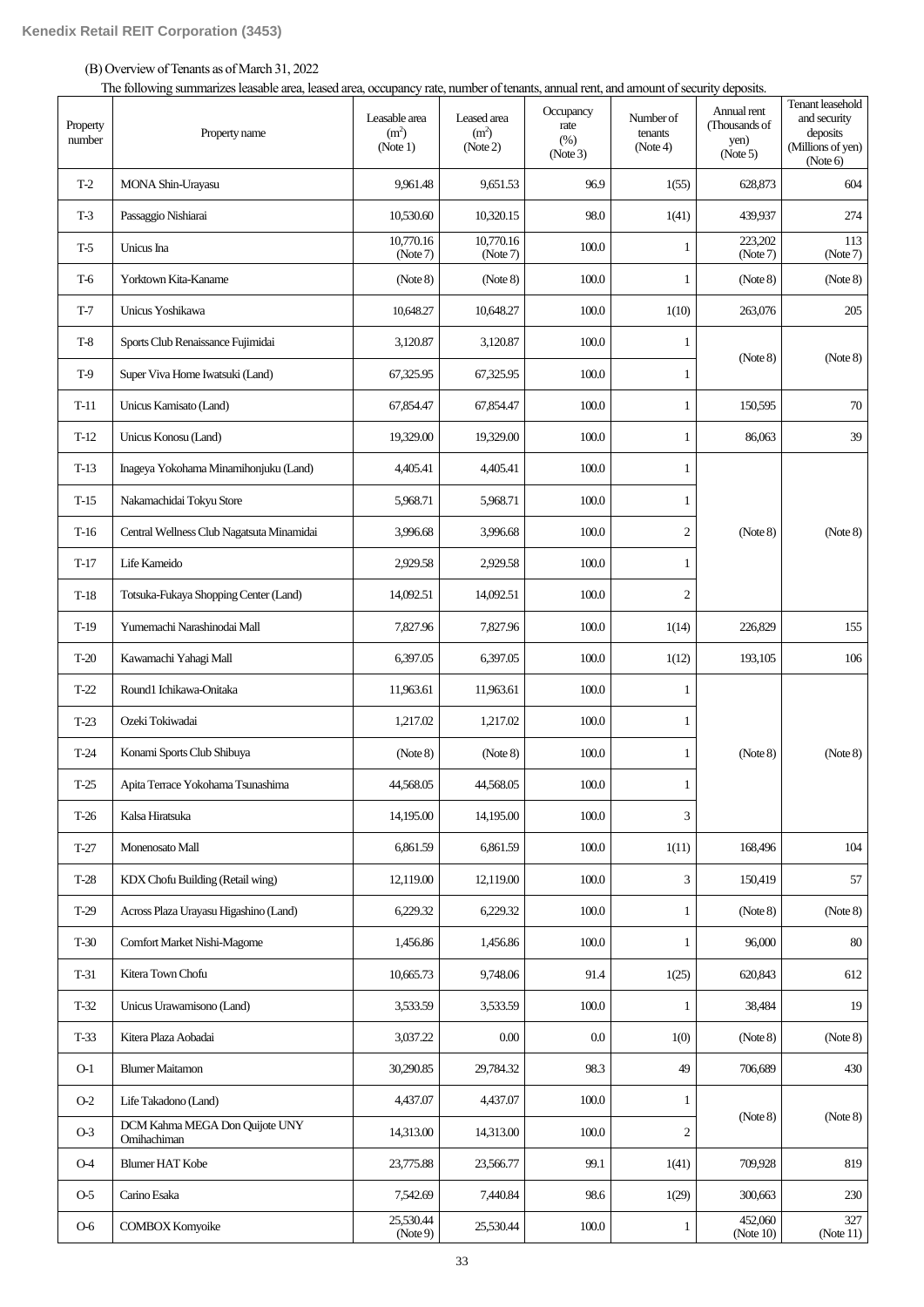| Property<br>number | Property name                            | Leasable area<br>(m <sup>2</sup> )<br>(Note 1) | Leased area<br>(m <sup>2</sup> )<br>(Note 2) | Occupancy<br>rate<br>(% )<br>(Note3) | Number of<br>tenants<br>(Note4) | Annual rent<br>(Thousands of<br>yen)<br>(Note 5) | Tenant leasehold<br>and security<br>deposits<br>(Millions of yen)<br>(Note 6) |
|--------------------|------------------------------------------|------------------------------------------------|----------------------------------------------|--------------------------------------|---------------------------------|--------------------------------------------------|-------------------------------------------------------------------------------|
| $O-9$              | Life Nishi-Tengachaya                    | 2,679.52                                       | 2,679.52                                     | 100.0                                | $\mathbf{1}$                    | 89,740                                           | 192                                                                           |
| $O-10$             | Million Town Tsukaguchi (Land)           | 8,264.46                                       | 8,264.46                                     | 100.0                                | 1                               |                                                  |                                                                               |
| $O-11$             | Habikigaoka Shopping Center              | 6,447.81                                       | 6,447.81                                     | 100.0                                | $\mathfrak{2}$                  | (Note 8)                                         | (Note 8)                                                                      |
| $O-12$             | Merado Daikai                            | 11,922.77                                      | 11,922.77                                    | 100.0                                | $\tau$                          | 297,906                                          | 312                                                                           |
| $N-1$              | DCM Kahma Nakagawa Tomita (Land)         | (Note 8)                                       | (Note 8)                                     | 100.0                                | $\mathbf{1}$                    |                                                  |                                                                               |
| $N-2$              | Valor Ichinomiya-Nishi                   | 9,447.48                                       | 9,447.48                                     | 100.0                                | 1                               | (Note 8)                                         | (Note 8)                                                                      |
| $N-4$              | Homecenter Kohnan Sunadabashi            | 20,329.07                                      | 20,329.07                                    | 100.0                                | 1                               |                                                  |                                                                               |
| N-6                | Resora Obu Shopping Terrace              | 19,909.33                                      | 19,610.98                                    | 98.5                                 | 1(41)                           | 424,320                                          | 256                                                                           |
| $N-7$              | Valor Nakashidami (Land)                 | 13,480.42                                      | 13,480.42                                    | 100.0                                | 1                               |                                                  |                                                                               |
| $F-1$              | Sunny Noma                               | 2,814.67                                       | 2,814.67                                     | 100.0                                | 1                               | (Note 8)                                         | (Note 8)                                                                      |
| $F-2$              | Round1 Stadium Hakata-Hanmichibashi      | 28,026.61                                      | 28,026.61                                    | 100.0                                | 1                               |                                                  |                                                                               |
| $F-3$              | Kurume-Nishi Shopping Center             | 4,641.10                                       | 4,641.10                                     | 100.0                                | 4                               | 104,617                                          | 62                                                                            |
| F-4                | Kitera Town Fukuoka Nagahama             | 6,355.66                                       | 5,353.70                                     | 84.2                                 | 1(14)                           | 280,214                                          | 154                                                                           |
| $R-1$              | Roseo Mito                               | 48,296.76                                      | 48,296.76                                    | 100.0                                | 1(23)                           | 703,420                                          | 464                                                                           |
| $R-2$              | K's Denki Aomori Honten                  | 10,083.41                                      | 10,083.41                                    | 100.0                                | 1                               |                                                  | 174                                                                           |
| $R-3$              | Super Sports Xebio Aomori-Chuo           | (Note 8)                                       | (Note 8)                                     | 100.0                                | 1                               | (Note 8)                                         | (Note 8)                                                                      |
| $R-4$              | Ashico Town Ashikaga                     | 65,181.05                                      | 64,646.98                                    | 99.2                                 | 1(29)                           | 393,183                                          | 331                                                                           |
| $R-5$              | Yorktown Shinden-Higashi                 | 12,768.77                                      | 12,768.77                                    | 100.0                                | $\overline{2}$                  |                                                  | (Note 8)                                                                      |
| $R-6$              | Kasumi Technopark Sakura                 | 2,228.04                                       | 2,228.04                                     | 100.0                                | 1                               | (Note 8)                                         | 31                                                                            |
| $R-8$              | P-1 Plaza Tenno                          | 12,030.83                                      | 12,030.83                                    | $100.0\,$                            | 1(7)                            | 265,920                                          | $242\,$                                                                       |
| $R-9$              | Seiyu Rakuichi Moriya (Land)             | (Note 8)                                       | (Note 8)                                     | 100.0                                | 1                               | (Note 8)                                         | (Note 8)                                                                      |
| $R-10$             | Sun Street Hamakita                      | 48,697.31<br>(Note 7)                          | 47,996.90<br>(Note 7)                        | 98.6                                 | 1(50)                           | 849,610<br>(Note 7)                              | 484<br>(Note 7)                                                               |
| $R-11$             | Costco Wholesale Sapporo Warehouse       | 24,006.16                                      | 24,006.16                                    | 100.0                                | 1                               |                                                  |                                                                               |
| $L-1$              | Zama Distribution Center                 | 5,479.92                                       | 5,479.92                                     | 100.0                                | 1                               | (Note 8)                                         | (Note 8)                                                                      |
| $L-2$              | Oppama Distribution Center               | 6,543.87                                       | 6,543.87                                     | 100.0                                | $\mathbf{1}$                    |                                                  |                                                                               |
| $L-3$              | Musashi Ranzan Distribution Center       | 32,935.55<br>(Note 7)                          | 32,935.55<br>(Note 7)                        | 100.0                                | 1                               | (Note 7)<br>(Note 8)                             | (Note 7)<br>(Note 8)                                                          |
| $L-4$              | Yokohama Kamigo Distribution Center      | 2,040.05                                       | 2,040.05                                     | 100.0                                | $\sqrt{2}$                      |                                                  |                                                                               |
| $L-5$              | Gyoda Distribution Center                | 21,956.09                                      | 21,956.09                                    | 100.0                                | $\mathbf{1}$                    |                                                  |                                                                               |
| $L-6$              | Shinjuku Nishiochiai Distribution Center | 790.52                                         | 790.52                                       | 100.0                                | $\mathbf{1}$                    |                                                  |                                                                               |
| $L-7$              | Chiba-Kita Distribution Center           | 5,684.13                                       | 5,684.13                                     | 100.0                                | $\mathbf{1}$                    | (Note 8)                                         | (Note 8)                                                                      |
| $L-8$              | Sapporo Shiroishi Distribution Center    | 11,181.15                                      | 11,181.15                                    | 100.0                                | 1                               |                                                  |                                                                               |
| $L-9$              | Tenri Distribution Center                | 7,393.18                                       | 7,393.18                                     | 100.0                                | $\mathbf{1}$                    |                                                  |                                                                               |
|                    | Total                                    | 993,677.76                                     | 985,850.19                                   | 99.2                                 | 519                             | 15,421,121                                       | 11,734                                                                        |

Note 1: "Leasable area" is equivalent to gross floor area of space that we consider to be available for lease in each property, rounded to the nearest tenth. For land-only properties, leasable area is equivalent to land area as described in the property registry. The same applies hereafter.

Note 2: "Leased area" indicates the total leased area based on the lease agreements for each property as of March 31, 2022. As for lease agreements of buildings, the leased area of warehouses and land are excluded. As for pass-through type master leases, the leased area based on the lease agreements between the master lessee and the end-tenants as of March 31, 2022 is shown. As for sublease type master leases, the leased area to the master lessee is shown. The same applies hereafter.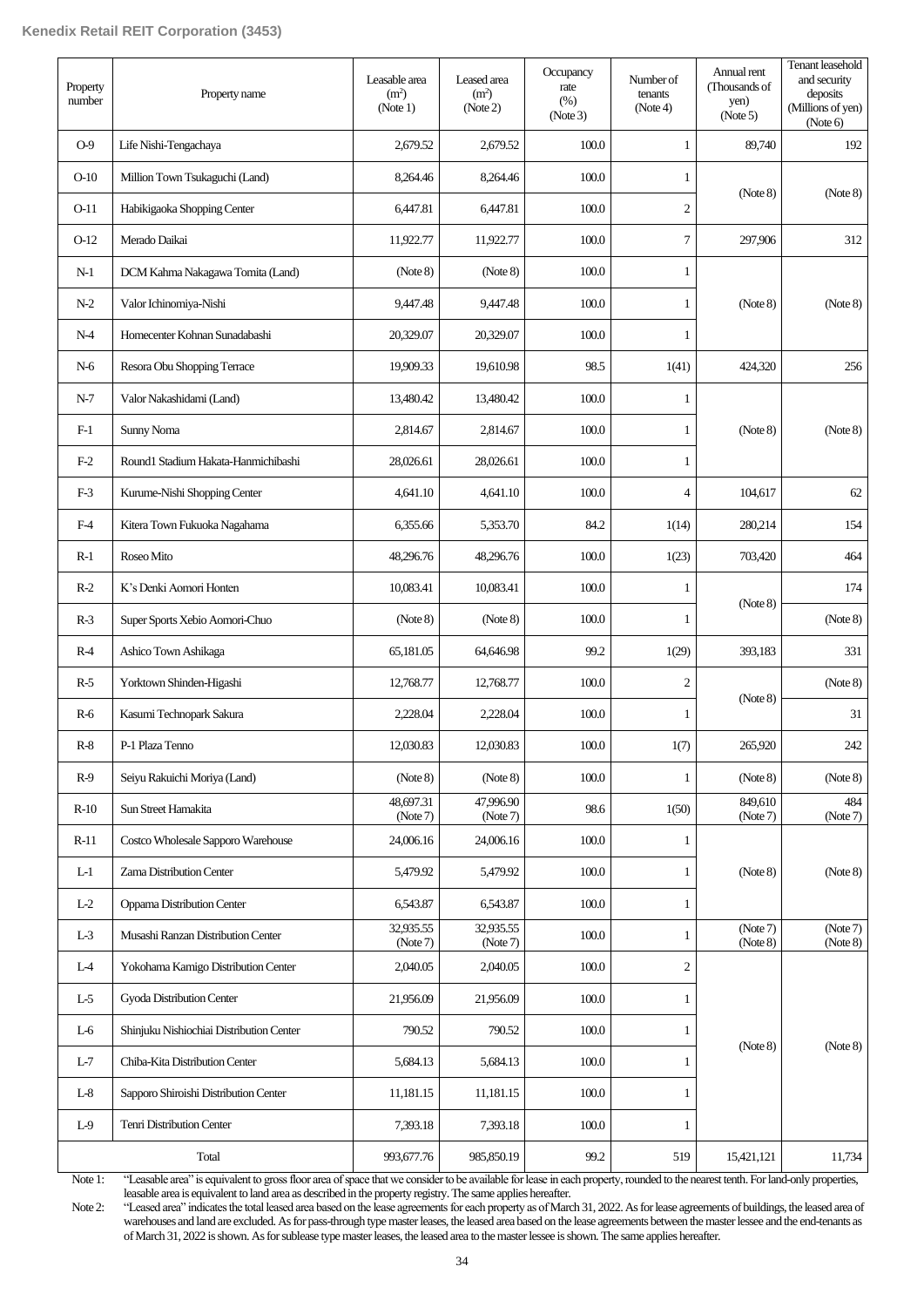#### **Kenedix Retail REIT Corporation (3453)**

- Note 3: "Occupancy rate" is calculated by dividing leased area by leasable area as of March 31, 2022, rounded to the nearest tenth. The "Total" of "Occupancy rate" represents the average occupancy rate of all properties in the initial portfolio. Furthermore, As Kitera Plaza Aobadai is under conversion, its occupancy rate is 0% as of March 31, 2022. However, if we exclude this property, the occupancy rate is 99.5%. The same applies hereafter.
- Note 4: "Number of tenants" is based upon the number of lease agreements with respect to the building(s) (or land in the case of land-only properties with leasehold interest) on each such property used mainly as stores and offices, as of March 31, 2022. Where one lessee leases more than one section of the property, the lessee is counted as a tenant for each section leased within the property. Where pass-through type master lease agreements are entered into, the number of master lessees is with the number of end-tenants indicated in parentheses. Where sublease type master lease agreements are entered into, the indicated, number of master lessee is shown. The "Total" of "Number of tenants" shows the total number of tenants. As for pass-through type master leases, the number of end-tenants is used for calculation. As for sublease type master leases, the number of master lessee is used for calculation.The same applies hereafter.
- Note 5: "Annual rent" is generally calculated by multiplying the monthly fixed rent and common area charges under a leasing contract with tenants at portfolio properties as of March 31, 2022 (excluding warehouses in the case of retail building lease agreements) by twelve and rounding down to the nearest thousand yen. For master leases, where the master lease company subleases space to other tenants, the fixed monthly rent under the master lease contract is multiplied by twelve, rounded down to the nearest thousand yen.
- Note 6: "Tenant leasehold and security deposits" indicates the outstanding balance of any tenant leasehold and security deposit from the relevant end-tenant(s) set forth in lease agreement(s) effective as of March 31, 2022 (excluding warehouses in the case of building lease agreements), rounded down to the nearest million yen.
- Note 7: The area and amount as proportion to the quasi co-ownership interests that KRR owns are shown. The figures are reflected in total even if the figures are undisclosed. The same applies hereafter.
- Note 8: We have not obtained consent from the tenant(s) to release this information.
- Note 9: The total area that we own exclusively as a compartmentalized ownership interest (retail space) is shown.
- Note 10: Calculated by multiplying the monthly rent and common area charges for March 2022 under the leasing contract by twelve and also taking into consideration the ownership ratio (93.20%) under the compartmentalized ownership agreement.
- Note 11: Calculated by multiplying the tenant leasehold and security deposits for the whole building as of March 2022 by the ownership ratio (93.20%).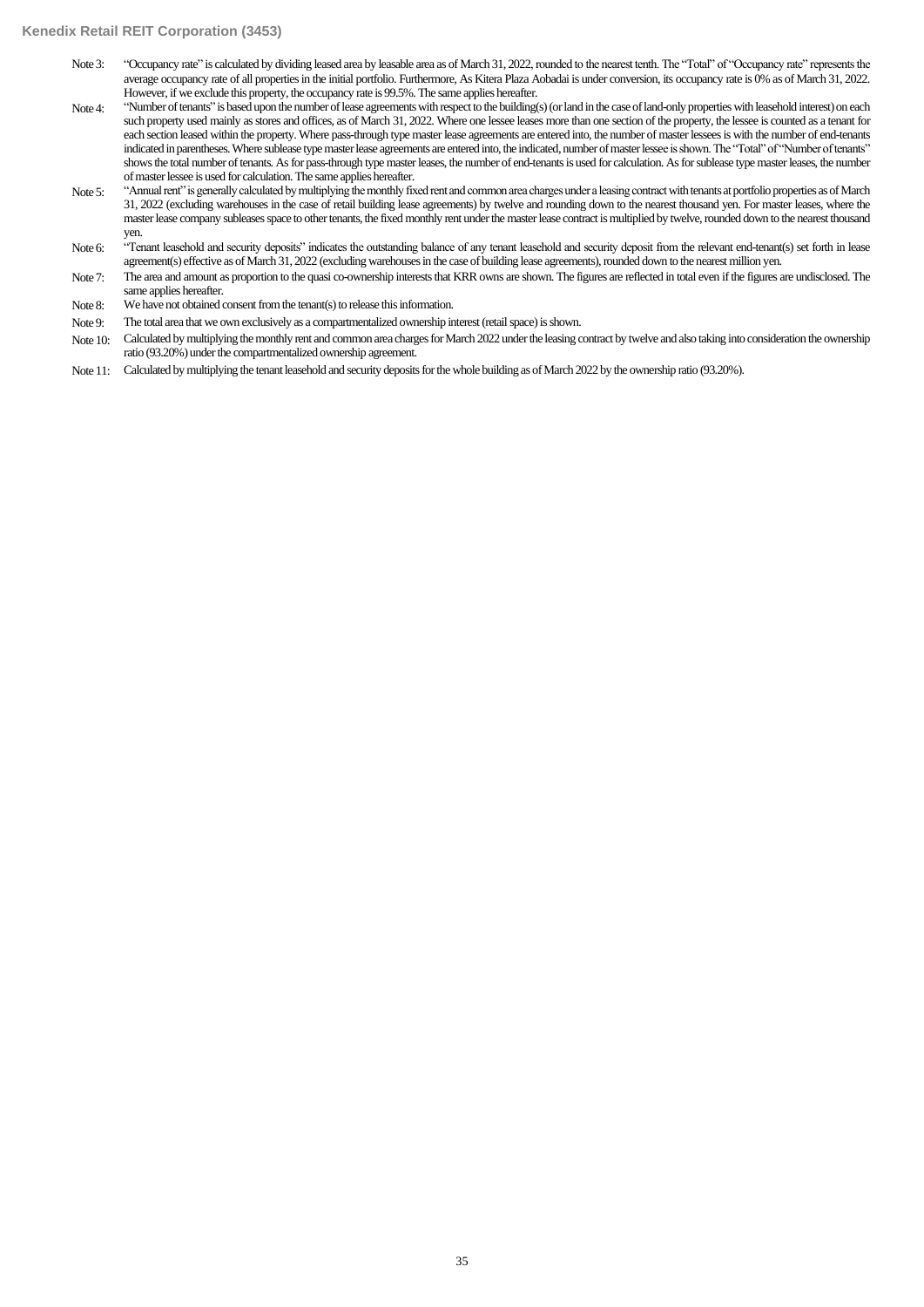# (C) Overview of the Appraisal Reports

The following show the summaries of the appraisal reports is the appraisal value of the acquired properties described in each real estate appraisal report prepared by real estate appraisers, including Daiwa Real Estate Appraisal Co., Ltd., Japan Real Estate Institute, and The Tanizawa Sōgō Appraisal Co., Ltd. as requested by KRR, based on an important notice concerning real estate appraisal in the context of the Act on Investment Trusts and Investment Corporations, Act on Real Estate Appraisal (Act No. 152 of 1963, including subsequent revisions) and real estate appraisal standards. The appraisal value is the judgment and opinion of the appraiser at a fixed point in time, with no guarantees as to the validity or accuracy of the report, nor to the possibility of transactions at the appraised value. There are no special relations of interest between Daiwa Real Estate Appraisal Co., Ltd., Japan Real Estate Institute, and The Tanizawa Sōgō Appraisal Co., Ltd. and KRR or KFM.

|          |                                              |                                             |                 |                      |                      | <b>Estimated value</b>                     |                              |                                             |                                                     |                   |                                           |                                                |                               |
|----------|----------------------------------------------|---------------------------------------------|-----------------|----------------------|----------------------|--------------------------------------------|------------------------------|---------------------------------------------|-----------------------------------------------------|-------------------|-------------------------------------------|------------------------------------------------|-------------------------------|
|          |                                              |                                             |                 |                      |                      |                                            |                              |                                             | Cash flow-based method                              |                   |                                           |                                                |                               |
| Property | Property name                                |                                             | Evaluation      | Appraisal<br>value   | Cost method          |                                            | Direct capitalization method |                                             | DCF method                                          |                   |                                           | Appraisal                                      | Appraisal<br><b>NOI</b> yield |
| number   |                                              | Appraiser                                   | date            | (Millions of<br>yen) | (Millions of<br>yen) | Estimated<br>value<br>(Millions of<br>yen) | Cap rate $(\%)$              | <b>Estimated value</b><br>(Millions of yen) | Discount rate<br>(%)                                |                   | Terminal<br>capitalization<br>rate $(\%)$ | <b>NOI</b><br>(Millions of<br>yen)<br>(Note 1) | (% )<br>(Note 2)              |
| $T-2$    | MONA Shin-Urayasu                            | Japan Real Estate<br>Institute              | Mar. 31<br>2022 | 9,760                | 8,120                | 9,870                                      | 4.6                          | 9,650                                       |                                                     | 4.3               | 4.8                                       | 520                                            | 6.5                           |
| $T-3$    | Passaggio Nishiarai                          | Daiwa Real Estate<br>Appraisal Co.,<br>Ltd. | Mar. 31<br>2022 | 6,570                | 10,200               | 6,670                                      | 4.3                          | 6,520                                       |                                                     | 4.1               | 4.5                                       | 295                                            | 5.0                           |
| T-5      | Unicus Ina (Note 5)                          | Japan Real Estate<br>Institute              | Mar. 31<br>2022 | 4,216                | 3,940                | 5,290                                      | 4.5                          | 5,250                                       |                                                     | 4.2               | 4.7                                       | 201                                            | 5.6                           |
| T-6      | Yorktown Kita-Kaname                         | Daiwa Real Estate<br>Appraisal Co.,<br>Ltd. | Mar. 31<br>2022 | 4,340                | 2,270                | 4,380                                      | 4.9                          | 4,320                                       |                                                     | 4.7               | 5.1                                       | 216                                            | 5.4                           |
| $T-7$    | Unicus Yoshikawa                             | Daiwa Real Estate<br>Appraisal Co.,<br>Ltd. | Mar. 31<br>2022 | 3,870                | 4,300                | 3,920                                      | 4.7                          | 3,850                                       |                                                     | 4.5               | 4.9                                       | 186                                            | 5.2                           |
| $T-8$    | Sports Club<br>Renaissance Fujimidai         | Daiwa Real Estate<br>Appraisal Co.,<br>Ltd. | Mar. 31<br>2022 | 2,770                | 1,880                | 2,800                                      | 4.6                          | 2,750                                       |                                                     | 4.4               | 4.8                                       | 129                                            | 5.0                           |
| $T-9$    | Super Viva Home<br>Iwatsuki (Land)           | The Tanizawa<br>Sögö Appraisal<br>Co., Ltd. | Mar. 31<br>2022 | 5,600                | 8,260                |                                            |                              | 5,600                                       | $(year 1-11)$<br>(year 12-30.7)                     | 4.6<br>4.7        |                                           | 197                                            | 4.1                           |
| $T-11$   | Unicus Kamisato (Land)                       | The Tanizawa<br>Sōgō Appraisal<br>Co., Ltd. | Mar. 31<br>2022 | 3,050                | 3,030                |                                            |                              | 3,050                                       | $(vear 1-9)$<br>(year $10-24$ )<br>$(year 25-33.5)$ | 4.6<br>4.7<br>4.8 |                                           | 138                                            | 4.6                           |
| $T-12$   | Unicus Konosu (Land)                         | The Tanizawa<br>Sōgō Appraisal<br>Co., Ltd. | Mar. 31<br>2022 | 1,790                | 1,910                | $\overline{a}$                             |                              | 1,790                                       | $(year 1-9)$<br>$(year 10-24)$<br>$(year 25-33.5)$  | 4.5<br>4.6<br>4.7 |                                           | 77                                             | 4.6                           |
| $T-13$   | Inageya Yokohama<br>Minamihonjuku (Land)     | Japan Real Estate<br>Institute              | Mar. 31<br>2022 | 1,380                | 1,180                |                                            |                              | 1,380                                       |                                                     | 4.0               |                                           | 64                                             | 4.5                           |
| $T-15$   | Nakamachidai Tokyu<br><b>Store</b>           | Daiwa Real Estate<br>Appraisal Co.,<br>Ltd. | Mar. 31<br>2022 | 3,740                | 2,730                | 3,780                                      | 4.6                          | 3,720                                       |                                                     | 4.4               | 4.8                                       | 181                                            | 5.4                           |
| $T-16$   | Central Wellness Club<br>Nagatsuta Minamidai | Daiwa Real Estate<br>Appraisal Co.,<br>Ltd. | Mar. 31<br>2022 | 1,780                | 2,360                | 1,790                                      | 5.0                          | 1,780                                       |                                                     | 4.8               | 5.2                                       | 91                                             | 5.3                           |
| $T-17$   | Life Kameido                                 | Daiwa Real Estate<br>Appraisal Co.,<br>Ltd. | Mar. 31<br>2022 | 1,480                | 2,060                | 1,500                                      | 4.2                          | 1,470                                       |                                                     | 3.9               | 4.4                                       | 63                                             | 4.4                           |
| $T-18$   | Totsuka-Fukaya<br>Shopping Center (Land)     | Daiwa Real Estate<br>Appraisal Co.,<br>Ltd. | Mar. 31<br>2022 | 4,340                | 4,750                | 4,330                                      | 4.7<br>(Note 3)              | 4,340                                       |                                                     | 4.6               |                                           | 191                                            | 4.6                           |
| $T-19$   | Yumemachi<br>Narashinodai Mall               | Daiwa Real Estate<br>Appraisal Co.,<br>Ltd. | Mar. 31<br>2022 | 3,580                | 3,240                | 3,630                                      | 4.9                          | 3,560                                       |                                                     | 4.7               | 5.1                                       | 178                                            | 5.2                           |
| $T-20$   | Kawamachi Yahagi Mall                        | Daiwa Real Estate<br>Appraisal Co.,<br>Ltd. | Mar. 31<br>2022 | 3,250                | 3,430                | 3,310                                      | $4.8\,$                      | 3,220                                       |                                                     | 4.6               | 5.0                                       | 159                                            | 5.2                           |
| $T-22$   | Round1 Ichikawa-<br>Onitaka                  | Daiwa Real Estate<br>Appraisal Co.,<br>Ltd. | Mar. 31<br>2022 | 1,950                | 3,500                | 1,950                                      | 4.8                          | 1,950                                       |                                                     | 4.6               | 5.0                                       | 97                                             | 5.2                           |
| $T-23$   | Ozeki Tokiwadai                              | Daiwa Real Estate<br>Appraisal Co.,<br>Ltd. | Mar. 31<br>2022 | 1,340                | 1,550                | 1,370                                      | 4.2                          | 1,330                                       |                                                     | 4.0               | 4.4                                       | 57                                             | 4.6                           |
| $T-24$   | Konami Sports Club<br>Shibuya                | The Tanizawa<br>Sögö Appraisal<br>Co., Ltd. | Mar. 31<br>2022 | 3,370                | 3,730                | 3,440                                      | 3.8                          | 3,340                                       |                                                     | 3.8               | 4.0                                       | 135                                            | 4.0                           |
| $T-25$   | Apita Terrace Yokohama<br>Tsunashima         | Daiwa Real Estate<br>Appraisal Co.,<br>Ltd. | Mar. 31<br>2022 | 12,100               | 15,400               | 12,200                                     | 4.3                          | 12,000                                      |                                                     | 4.1               | 4.5                                       | 542                                            | 4.7                           |
| $T-26$   | Kalsa Hiratsuka                              | Japan Real Estate<br>Institute              | Mar. 31<br>2022 | 6,050                | 6,160                | 6,120                                      | 4.4                          | 5,980                                       |                                                     | 4.1               | 4.6                                       | 280                                            | 4.7                           |
| $T-27$   | Monenosato Mall                              | Japan Real Estate<br>Institute              | Mar. 31<br>2022 | 2,990                | 2,740                | 3,040                                      | 4.9                          | 2,930                                       |                                                     | 4.7               | 5.2                                       | 148                                            | 5.4                           |
| $T-28$   | <b>KDX</b> Chofu Building<br>(Retail wing)   | Japan Real Estate<br>Institute              | Mar. 31<br>2022 | 2,410                | 2,400                | 2,410                                      | 4.6                          | 2,400                                       |                                                     | 4.2               | 4.8                                       | 124                                            | 5.4                           |
| $T-29$   | Across Plaza Urayasu<br>Higashino (Land)     | Daiwa Real Estate<br>Appraisal Co.,         | Mar. 31<br>2022 | 2,310                | 2,560                | 2,330                                      | 4.2<br>(Note3)               | 2,300                                       |                                                     | 4.1               |                                           | 89                                             | 4.0                           |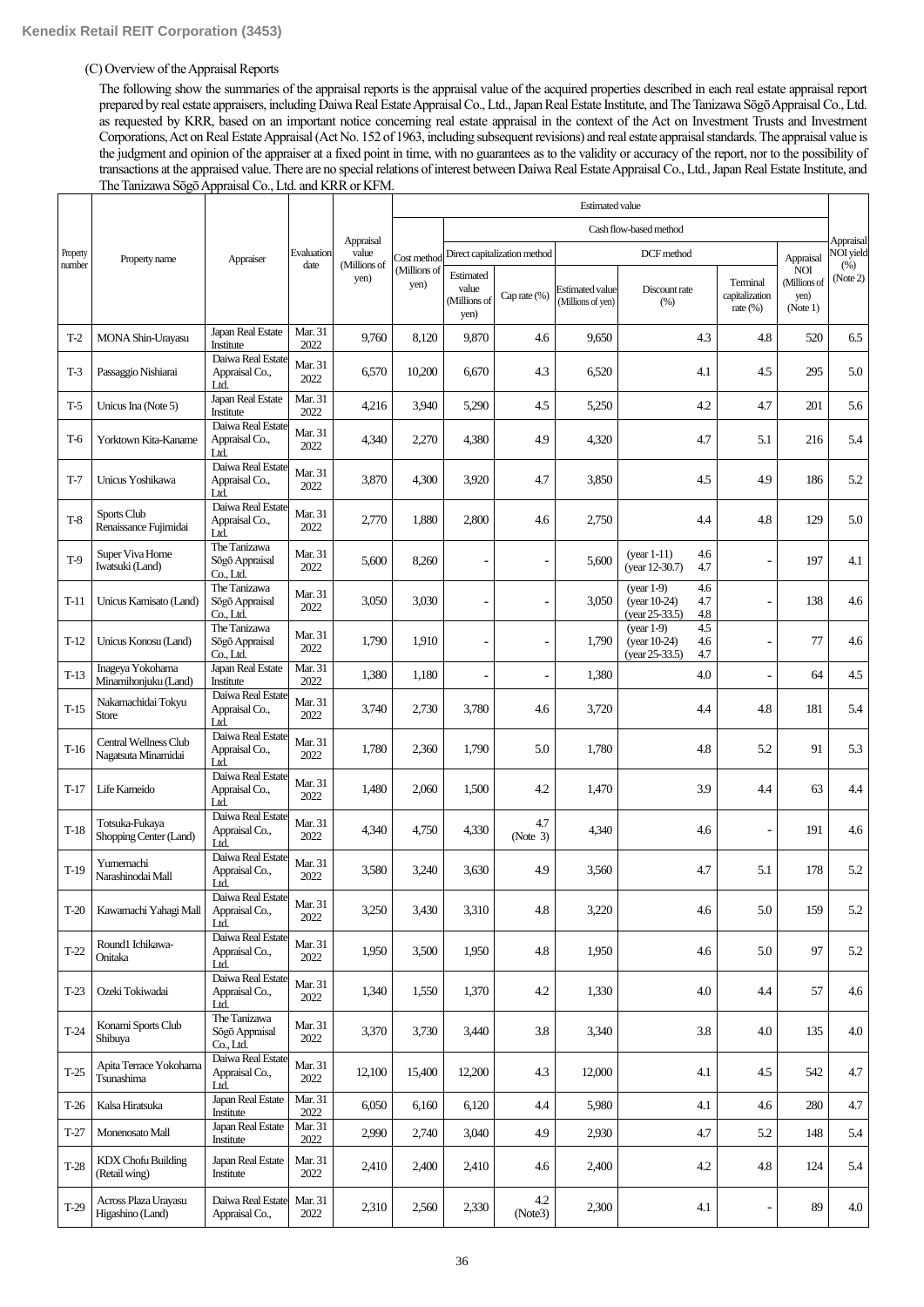|                    |                                                         |                                               |                 |           | <b>Estimated value</b> |                                            |                                                |                                             |                                                                      |                                           |                                                |           |  |                          |
|--------------------|---------------------------------------------------------|-----------------------------------------------|-----------------|-----------|------------------------|--------------------------------------------|------------------------------------------------|---------------------------------------------|----------------------------------------------------------------------|-------------------------------------------|------------------------------------------------|-----------|--|--------------------------|
|                    |                                                         |                                               |                 | Appraisal |                        |                                            |                                                |                                             | Cash flow-based method                                               |                                           |                                                | Appraisal |  |                          |
| Property<br>number | Property name                                           |                                               | Appraiser       |           | Evaluation<br>date     | value<br>(Millions of                      | Cost method                                    | Direct capitalization method                |                                                                      |                                           | DCF method                                     |           |  | <b>VOI</b> yield<br>(% ) |
|                    |                                                         |                                               |                 | yen)      | (Millions of<br>yen)   | Estimated<br>value<br>(Millions of<br>yen) | Cap rate (%)                                   | <b>Estimated value</b><br>(Millions of yen) | Discount rate<br>(% )                                                | Terminal<br>capitalization<br>rate $(\%)$ | <b>NOI</b><br>(Millions of<br>yen)<br>(Note 1) | (Note 2)  |  |                          |
| $T-30$             | Comfort Market Nishi-<br>Magome                         | The Tanizawa<br>Sōgō Appraisal<br>Co., Ltd.   | Mar. 31<br>2022 | 2,040     | 2,020                  | 2,070                                      | 4.1                                            | 2,020                                       | $(year 1-10)$<br>4.1<br>4.2<br>(year 11)                             | 4.3                                       | 84                                             | 4.4       |  |                          |
| $T-31$             | Kitera Town Chofu                                       | Japan Real Estate<br>Institute                | Mar. 31<br>2022 | 11,400    | 11,400                 | 11,400                                     | 4.8                                            | 11,300                                      | 4.5                                                                  | 5.0                                       | 550                                            | 5.2       |  |                          |
| $T-32$             | Unicus Urawamisono<br>(Land)                            | Japan Real Estate<br>Institute                | Mar. 31<br>2022 | 817       | 901                    | 821                                        | 4.1                                            | 812                                         | 4.0                                                                  | 4.1                                       | 33                                             | 4.6       |  |                          |
| $T-33$             | Kitera Plaza Aobadai<br>(Note 7)                        | Daiwa Real Estate<br>Appraisal Co.,<br>Ltd.   | Mar. 31<br>2022 | 3,610     | 3,340                  | 3,710                                      | 4.3                                            | 3,570                                       | 4.1                                                                  | 4.5                                       | 162                                            | 4.7       |  |                          |
| $O-1$              | <b>Blumer Maitamon</b>                                  | The Tanizawa<br>Sögö Appraisal<br>Co., Ltd.   | Mar. 31<br>2022 | 9,600     | 9,500                  | 9,580                                      | 5.2                                            | 9,610                                       | 5.3                                                                  | 5.4                                       | 511                                            | 6.1       |  |                          |
| $O-2$              | Life Takadono (Land)                                    | The Tanizawa<br>Sögö Appraisal<br>Co., Ltd.   | Mar. 31<br>2022 | 3,200     | 2,580                  |                                            |                                                | 3,200                                       | 3.8<br>$(vear 1-3)$<br>$(year 4-13)$<br>3.9<br>4.0<br>(year 14-33.3) |                                           | 128                                            | 4.8       |  |                          |
| $O-3$              | <b>DCM Kahma MEGA</b><br>Don Quijote UNY<br>Omihachiman | Japan Real Estate<br>Institute                | Mar. 31<br>2022 | 2,590     | 2,330                  | 2,600                                      | 5.8                                            | 2,570                                       | 5.5                                                                  | 6.0                                       | 152                                            | 7.1       |  |                          |
| 04                 | <b>Blumer HAT Kobe</b>                                  | Daiwa Real Estate<br>Appraisal Co.,<br>Ltd.   | Mar. 31<br>2022 | 11,100    | 17,100                 | 11,200                                     | 4.9                                            | 11,000                                      | 4.7                                                                  | 5.1                                       | 558                                            | 5.1       |  |                          |
| O-5                | Carino Esaka                                            | Japan Real Estate<br>Institute                | Mar. 31<br>2022 | 7,330     | 7,710                  | 7,400                                      | 4.3                                            | 7,260                                       | 4.0                                                                  | 4.5                                       | 342                                            | 5.2       |  |                          |
| $O-6$              | <b>COMBOX Komyoike</b>                                  | Daiwa Real Estate<br>Appraisal Co.,<br>Ltd.   | Mar. 31<br>2022 | 6,430     | 7,380                  | 6,800                                      | 5.3                                            | 6,270                                       | 4.9                                                                  | 5.4                                       | 385                                            | 6.0       |  |                          |
| $O-9$              | Life<br>Nishi-Tengachaya                                | The Tanizawa<br>Sögö Appraisal<br>Co., Ltd.   | Mar. 31<br>2022 | 1,710     | 1.740                  | 1,740                                      | 4.5                                            | 1.700                                       | 4.6                                                                  | 4.7                                       | 78                                             | 5.2       |  |                          |
| $O-10$             | Million Town<br>Tsukaguchi (Land)                       | The Tanizawa<br>Sögö Appraisal<br>$Co.$ I td. | Mar. 31<br>2022 | 4,080     | 3,830                  | ÷                                          |                                                | 4,080                                       | 3.9<br>$(year 1-14)$<br>(year 15-33.9)<br>4.1                        | $\overline{\phantom{a}}$                  | 157                                            | 4.2       |  |                          |
| $O-11$             | Habikigaoka Shopping<br>Center                          | The Tanizawa<br>Sögö Appraisal<br>Co., Ltd.   | Mar. 31<br>2022 | 2,020     | 1,690                  | 2,030                                      | 5.1                                            | 2,010                                       | 5.1<br>$(year 1-7)$<br>5.2<br>(after year 8)                         | 5.3                                       | 106                                            | 5.3       |  |                          |
| $O-12$             | Merado Daikai                                           | Japan Real Estate<br>Institute                | Mar. 31<br>2022 | 5,780     | 5,560                  | 5,830                                      | 4.9                                            | 5,730                                       | 4.6                                                                  | 5.1                                       | 290                                            | 5.3       |  |                          |
| $N-1$              | DCM Kahma Nakagawa<br>Tomita (Land)                     | The Tanizawa<br>Sögö Appraisal<br>Co., Ltd.   | Mar. 31<br>2022 | 2,680     | 2,060                  | $\overline{a}$                             | $\overline{\phantom{0}}$                       | 2,680                                       | 4.3<br>$(year 1-11)$<br>(year 12-31.2)<br>4.4                        | $\overline{\phantom{a}}$                  | 116                                            | 5.0       |  |                          |
| $N-2$              | Valor Ichinomiya-Nishi                                  | Japan Real Estate<br>Institute                | Mar. 31<br>2022 | 2,360     | 1,800                  | 2,370                                      | 5.1                                            | 2,340                                       | 4.8                                                                  | 5.3                                       | 130                                            | 6.0       |  |                          |
| N-4                | Homecenter Kohnan<br>Sunadabashi                        | Daiwa Real Estate<br>Appraisal Co.,<br>Ltd.   | Mar. 31<br>2022 | 7,500     | 7,270                  | 7,610                                      | 4.9                                            | 7,450                                       | 4.7                                                                  | 5.1                                       | 389                                            | 5.4       |  |                          |
| N-6                | Resora Obu Shopping<br>Terrace                          | The Tanizawa<br>Sōgō Appraisal<br>Co., Ltd.   | Mar. 31<br>2022 | 6,950     | 7,400                  | 7,130                                      | 4.9                                            | 6,870                                       | 5.0                                                                  | 5.1                                       | 359                                            | 4.5       |  |                          |
| $N-7$              | Valor Nakashidami<br>(Land)                             | The Tanizawa<br>Sögö Appraisal<br>Co., Ltd.   | Mar. 31<br>2022 | 2,550     | 1,980                  |                                            | L,                                             | 2,550                                       | 4.1                                                                  | $\overline{\phantom{a}}$                  | 119                                            | 4.7       |  |                          |
| $F-1$              | Sunny Noma                                              | Japan Real Estate<br>Institute                | Mar. 31<br>2022 | 1,650     | 1,640                  | 1,690                                      | 4.4                                            | 1,600                                       | 4.2                                                                  | 4.8                                       | 78                                             | 5.3       |  |                          |
| $F-2$              | Round1 Stadium Hakata-<br>Hanmichibashi                 | Japan Real Estate<br>Institute                | Mar. 31<br>2022 | 5,760     | 5,770                  | 5,800                                      | 4.9                                            | 5,710                                       | 4.6                                                                  | 5.1                                       | 285                                            | 5.7       |  |                          |
| $F-3$              | Kurume-Nishi Shopping<br>Center                         | Japan Real Estate<br>Institute                | Mar. 31<br>2022 | 1,830     | 1,570                  | 1,840                                      | 4.8                                            | 1,810                                       | $4.5\,$                                                              | 5.0                                       | 92                                             | 6.1       |  |                          |
| $F-4$              | Kitera Town Fukuoka<br>Nagahama                         | Japan Real Estate<br>Institute                | Mar. 31<br>2022 | 6,140     | 6,100                  | 6,190                                      | 4.5                                            | 6,080                                       | 4.1                                                                  | 4.7                                       | 280                                            | 4.7       |  |                          |
| $R-1$              | Roseo Mito                                              | Japan Real Estate<br>Institute                | Mar. 31<br>2022 | 12,100    | 9,220                  | 12,200                                     | 4.8                                            | 12,000                                      | 4.5                                                                  | 5.0                                       | 598                                            | 5.9       |  |                          |
| $R-2$              | K's Denki Aomori<br>Honten                              | Japan Real Estate<br>Institute                | Mar. 31<br>2022 | 1,520     | 1,670                  | 1,520                                      | 5.5                                            | 1,510                                       | 5.2                                                                  | 5.7                                       | 91                                             | 6.2       |  |                          |
| $R-3$              | Super Sports Xebio<br>Aomori-Chuo                       | Japan Real Estate<br>Institute                | Mar. 31<br>2022 | 911       | 848                    | 916                                        | 5.5                                            | 905                                         | 5.2                                                                  | 5.7                                       | 56                                             | 6.3       |  |                          |
| R-4                | Ashico Town Ashikaga                                    | Daiwa Real Estate<br>Appraisal Co.,<br>Ltd.   | Mar. 31<br>2022 | 4,930     | 7,170                  | 4,900                                      | 5.3<br>(Building)<br>5.0<br>(Land)<br>(Note 4) | 4,940                                       | 5.1<br>(Building)<br>5.0<br>(Land)                                   | 5.5                                       | 259                                            | 6.2       |  |                          |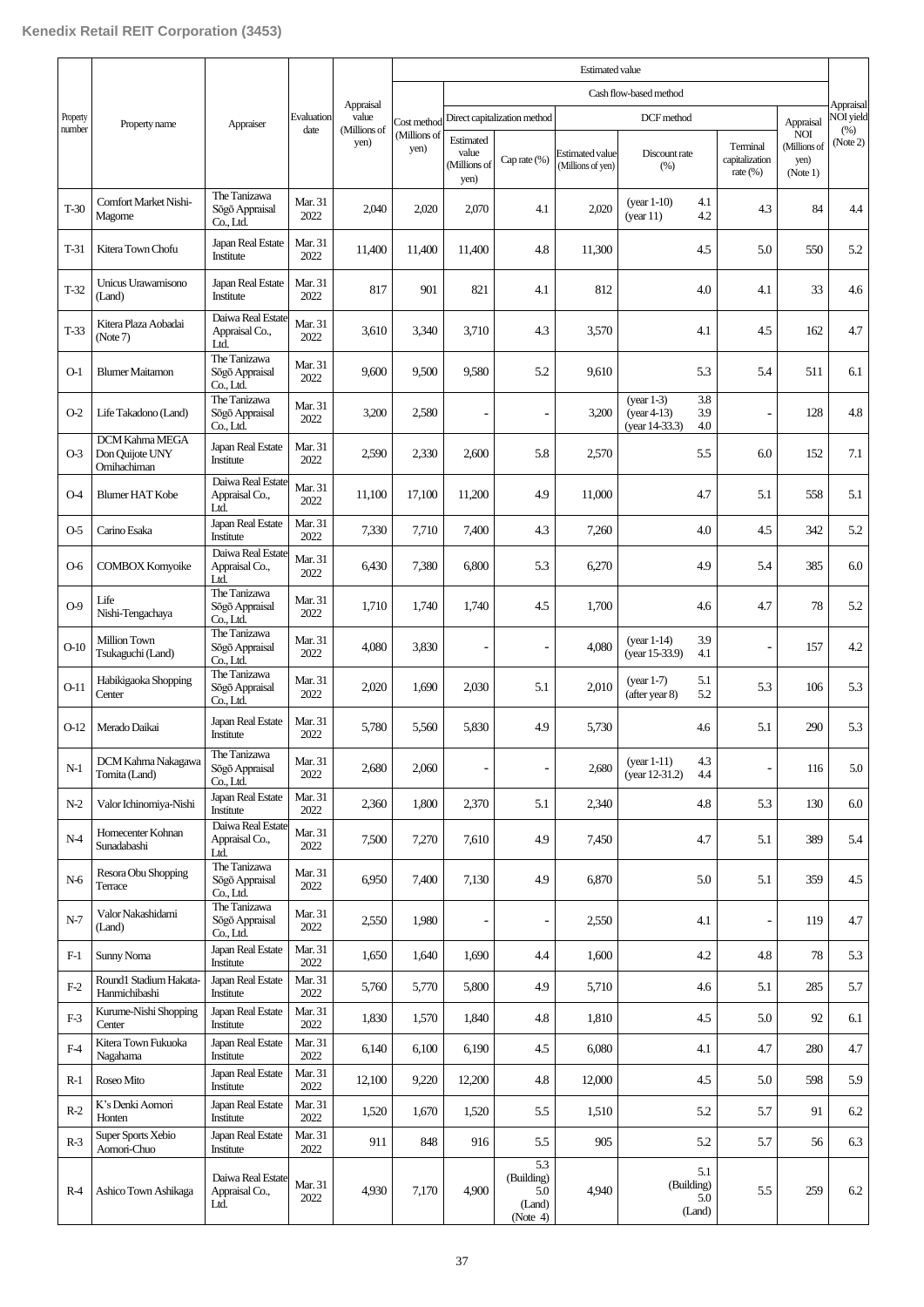|                    |                                                          |                                             |                 |                       |                      | <b>Estimated value</b>                     |                              |                                             |                                             |                                           |                                                |                  |
|--------------------|----------------------------------------------------------|---------------------------------------------|-----------------|-----------------------|----------------------|--------------------------------------------|------------------------------|---------------------------------------------|---------------------------------------------|-------------------------------------------|------------------------------------------------|------------------|
|                    | Property name                                            | Appraiser                                   |                 | Appraisal             |                      | Cash flow-based method                     |                              |                                             |                                             |                                           |                                                | Appraisal        |
| Property<br>number |                                                          |                                             | Evaluation      | value<br>(Millions of | Cost method          |                                            | Direct capitalization method |                                             | DCF method                                  | Appraisal                                 | <b>VOI</b> yield                               |                  |
|                    |                                                          |                                             | date            | yen)                  | (Millions of<br>yen) | Estimated<br>value<br>(Millions of<br>yen) | Cap rate (%)                 | <b>Estimated value</b><br>(Millions of yen) | Discount rate<br>(% )                       | Terminal<br>capitalization<br>rate $(\%)$ | <b>NOI</b><br>(Millions of<br>yen)<br>(Note 1) | (% )<br>(Note 2) |
| $R-5$              | Yorktown Shinden-<br>Higashi                             | Daiwa Real Estate<br>Appraisal Co.,<br>Ltd. | Mar. 31<br>2022 | 2.580                 | 3.860                | 2,600                                      | 5.5<br>(Note 6)              | 2.590                                       | 5.3<br>(Note 6)                             | 5.7<br>(Note 6)                           | 154                                            | 4.7              |
| $R-6$              | Kasumi Technopark<br>Sakura                              | Daiwa Real Estate<br>Appraisal Co.,<br>Ltd. | Mar. 31<br>2022 | 981                   | 916                  | 992                                        | 5.1                          | 976                                         | 4.9                                         | 5.3                                       | 51                                             | 6.2              |
| $R-8$              | P-1 Plaza Tenno                                          | Japan Real Estate<br>Institute              | Mar. 31<br>2022 | 4.050                 | 4.460                | 4,080                                      | 4.9                          | 4.010                                       | 4.6                                         | 5.1                                       | 207                                            | 5.2              |
| $R-9$              | Seiyu Rakuichi Moriya<br>(Land)                          | Daiwa Real Estate<br>Appraisal Co.,<br>Ltd. | Mar. 31<br>2022 | 4,300                 | 5,160                | 4,330                                      | 4.3<br>(Note3)               | 4,280                                       | 4.2                                         | $\overline{a}$                            | 166                                            | 4.1              |
| $R-10$             | Sun Street Hamakita<br>(Note 5)                          | Japan Real Estate<br>Institute              | Mar. 31<br>2022 | 10,890                | 10,100               | 12,300                                     | 5.3                          | 11,900                                      | 5.0                                         | 5.6                                       | 612                                            | 5.7              |
| $R-11$             | Costco Wholesale<br>Sapporo Warehouse                    | Japan Real Estate<br>Institute              | Mar. 31<br>2022 | 4,430                 | 3,630                | 4,460                                      | 4.5                          | 4,390                                       | 4.2                                         | 4.7                                       | 204                                            | 4.8              |
| $L-1$              | Zama Distribution Center                                 | The Tanizawa<br>Sōgō Appraisal<br>Co., Ltd. | Mar. 31<br>2022 | 1,790                 | 1.740                | 1,780                                      | 4.4                          | 1.800                                       | 4.4                                         | 4.6                                       | 84                                             | 6.0              |
| $L-2$              | Oppama Distribution<br>Center                            | The Tanizawa<br>Sögö Appraisal<br>Co., Ltd. | Mar. 31<br>2022 | 1,680                 | 1,610                | 1,670                                      | 4.5                          | 1,690                                       | 4.6                                         | 4.7                                       | 85                                             | 6.6              |
| $L-3$              | Musashi Ranzan<br><b>Distribution Center</b><br>(Note 5) | The Tanizawa<br>Sōgō Appraisal<br>Co., Ltd. | Mar. 31<br>2022 | 4.330                 | 4.530                | 4,820                                      | 4.9                          | 4.810                                       | 4.9<br>$(year 1-2)$<br>$(year 3-11)$<br>5.0 | 5.1                                       | 222                                            | 5.7              |
| $L-4$              | Yokohama Kamigo<br><b>Distribution Center</b>            | The Tanizawa<br>Sögö Appraisal<br>Co., Ltd. | Mar. 31<br>2022 | 1,040                 | 1.030                | 1,050                                      | 4.3                          | 1.030                                       | 4.4                                         | 4.5                                       | 46                                             | 4.4              |
| $L-5$              | Gyoda Distribution<br>Center                             | The Tanizawa<br>Sōgō Appraisal<br>Co., Ltd. | Mar. 31<br>2022 | 3,660                 | 3,430                | 3,620                                      | 4.7                          | 3,670                                       | 4.6<br>$(year 1-6)$<br>4.7<br>$(year 7-11)$ | 4.9                                       | 180                                            | 5.7              |
| $L-6$              | Shinjuku Nishiochiai<br><b>Distribution Center</b>       | Japan Real Estate<br>Institute              | Mar. 31<br>2022 | 842                   | 858                  | 847                                        | 4.0                          | 837                                         | 3.6                                         | 4.1                                       | 35                                             | 4.4              |
| $L-7$              | Chiba-Kita Distribution<br>Center                        | Daiwa Real Estate<br>Appraisal Co.,<br>Ltd. | Mar. 31<br>2022 | 1.510                 | 996                  | 1.520                                      | 4.0                          | 1.500                                       | 3.8                                         | 4.2                                       | 62                                             | 5.0              |
| $L-8$              | Sapporo Shiroishi<br><b>Distribution Center</b>          | Daiwa Real Estate<br>Appraisal Co.,<br>Ltd. | Mar. 31<br>2022 | 1.040                 | 375                  | 1,060                                      | 5.3                          | 1.030                                       | 5.1                                         | 5.5                                       | 58                                             | 7.3              |
| $L-9$              | <b>Tenri Distribution Center</b>                         | Daiwa Real Estate<br>Appraisal Co.,<br>Ltd. | Mar. 31<br>2022 | 1.090                 | 851                  | 1,120                                      | 4.9                          | 1.070                                       | 4.7                                         | 5.1                                       | 59                                             | 5.5              |
| Total/Average      |                                                          |                                             |                 | 266,837               | 276,825              | 247,726                                    | 4.7                          | 267,640                                     | 4.5                                         | 4.9                                       | 13,005                                         | 5.2              |

Note 1: "Appraisal NOI" is the Net Operating Income calculated by subtracting the amount of operating expenses from the operating revenues described in relevant appraisal reports, and it is the income before depreciation and differs from NCF (Net Cash Flow) which is calculated by adding investment gains from such as deposits and subtracting capex from NOI. The above appraisal NOI is calculated using the direct capitalization method. However, where the direct capitalization method is not applicable, appraisal NOI indicates the net operating income for the first year based on the DCF method. The amounts are rounded down to the nearest one million yen.

Note 2: "Appraisal NOI yield" indicates the value calculated using the following formula and rounded to the nearest tenth. The "Total/average" of "Appraisal NOI yield" indicates the average appraisal NOI yield which is a weighted average of appraisal NOI yields ofthe acquired properties (rounded to the nearest tenth).

Appraisal NOI of each property / Acquisition price for each property.

Note 3: Inwood method discount rate is shown for discount rate of land-only portion.<br>Note 4: Inwood method discount rate is shown for discount rate of land-only properties

Note 4: Inwood method discount rate is shown for discount rate of land-only properties.<br>Note 5: "Appraisal value" and "Appraisal NOP" are calculated in proportion to the co-or

"Appraisal value" and "Appraisal NOI" are calculated in proportion to the co-ownership interest. Other figures refer to the entire land and building.

Note 6: Figures are rounded to the nearest tenth.<br>Note 7: The appraisal value is based on the appr

The appraisal value is based on the appraisal value after the completion of the conversion. The appraisal NOI is based on the NOI after the completion of the conversion, which is on the appraisal report as of March 31, 2022. The appraisal NOI yield is calculated by dividing the appraisal NOI by the sum of the acquisition price and the assumed costs of the conversion. The same shall apply to the calculation of the average appraisal NOI yield of the portfolio.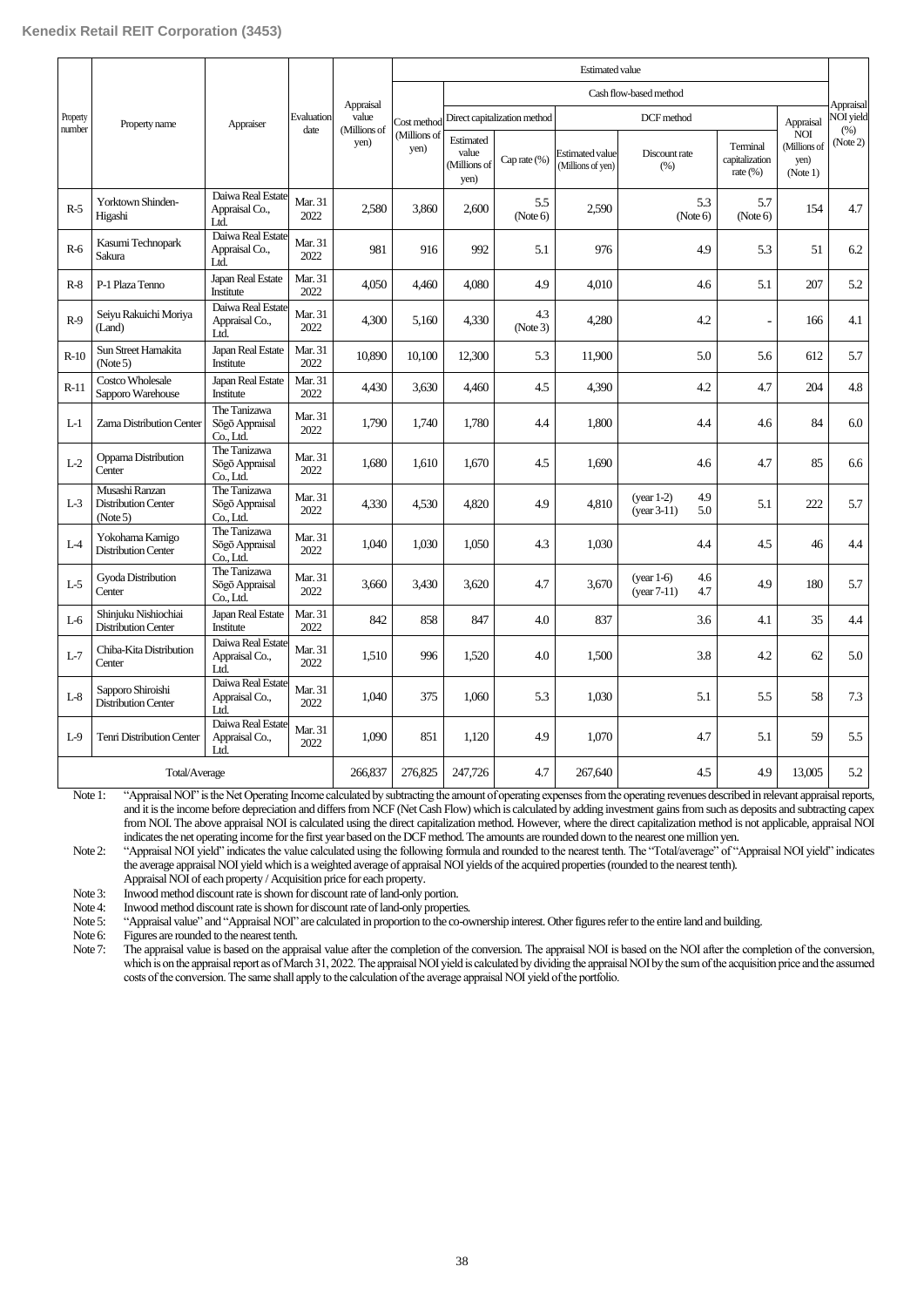# (D) Overview of Seismic PML Evaluation Report

The following summary is based on the Portfolio Earthquake PML Evaluation Report created by Sompo Risk Management Inc. However, KRR does not guarantee the accuracy of evaluations in the report. The report only represents judgement and opinion of the appraiser for a fixed point of time, with no guarantees as to the validity or accuracy of the report. There is no special interest between Sompo Risk Management Inc. and KRR or KFM.

| Property<br>number | Property name                                                   | PML value in seismic review (%)                                                             |
|--------------------|-----------------------------------------------------------------|---------------------------------------------------------------------------------------------|
| $T-2$              | MONA Shin-Urayasu                                               | Retail building 12.0<br>Parking building 9.5                                                |
| $T-3$              | Passaggio Nishiarai                                             | 8.8                                                                                         |
| $T-5$              | Unicus Ina                                                      | Mall building 4.2                                                                           |
| T-6                | Yorktown Kita-Kaname                                            | Restaurant building 6.6<br>7.8                                                              |
| $T-7$              | Unicus Yoshikawa                                                | 6.6                                                                                         |
| $T-8$              | Sports Club Renaissance Fujimidai                               | 6.7                                                                                         |
| T-9                | Super Viva Home Iwatsuki (Land)                                 |                                                                                             |
| $T-11$             | Unicus Kamisato (Land)                                          | $\overline{\phantom{a}}$                                                                    |
| $T-12$             | Unicus Konosu (Land)                                            | $\overline{\phantom{a}}$                                                                    |
| $T-13$             | Inageya Yokohama Minamihonjuku (Land)                           |                                                                                             |
| $T-15$             | Nakamachidai Tokyu Store                                        | 9.1                                                                                         |
| $T-16$             | Central Wellness Club Nagatsuta Minamidai                       | Retail building 8.5<br>Parking building 7.2                                                 |
| $T-17$             | Life Kameido                                                    | 6.7                                                                                         |
| $T-18$             | Totsuka-Fukaya Shopping Center (Land)                           |                                                                                             |
| T-19               | Yumemachi Narashinodai Mall                                     | 7.2                                                                                         |
| $T-20$             | Kawamachi Yahagi Mall                                           | Main building 7.3<br>Uniqlo building 7.3                                                    |
| $T-22$             | Round1 Ichikawa-Onitaka                                         | Holiday building 7.4<br>Main / Tenant building 8.3                                          |
| $T-23$             | Ozeki Tokiwadai                                                 | Parking building 9.0<br>7.0                                                                 |
| $T-24$             |                                                                 | 5.3                                                                                         |
| $T-25$             | Konami Sports Club Shibuya<br>Apita Terrace Yokohama Tsunashima | 11.3                                                                                        |
| T-26               | Kalsa Hiratsuka                                                 | 9.4                                                                                         |
| $T-27$             | Monenosato Mall                                                 | Main building 5.6<br>Service building 5.7<br>Restaurant building 5.4<br>Clinic building 5.6 |
| $T-28$             | KDX Chofu Building (Retail wing)                                | 6.3                                                                                         |
| T-29               | Across Plaza Urayasu Higashino (Land)                           |                                                                                             |
| T-30               | Comfort Market Nishi-Magome                                     | 8.5                                                                                         |
| $T-31$             | Kitera Town Chofu                                               | 8.0                                                                                         |
| T-32               | Unicus Urawamisono (Land)                                       |                                                                                             |
| $T-33$             | Kitera Plaza Aobadai                                            | 7.2                                                                                         |
| 0-1                | <b>Blumer Maitamon</b>                                          | 2.0                                                                                         |
| $O-2$              | Life Takadono (Land)                                            |                                                                                             |
| $O-3$              | DCM Kahma MEGA Don Quijote UNY<br>Omihachiman                   | MEGA Don Quijote UNY building 3.1<br>DCM Kahma building 3.2                                 |
| 0-4                | <b>Blumer HAT Kobe</b>                                          | 3.6                                                                                         |
| $O-5$              | Carino Esaka                                                    | 1.7                                                                                         |
| 0-6                | <b>COMBOX Komyoike</b>                                          | 4.3                                                                                         |
| $O-9$              | Life Nishi-Tengachaya                                           | 5.5                                                                                         |
| $O-10$             | Million Town Tsukaguchi (Land)                                  |                                                                                             |
| $O-11$             | Habikigaoka Shopping Center                                     | Sunplaza A building 3.6<br>Sunplaza B building 3.4<br>Joshin building 3.5                   |
| $O-12$             | Merado Daikai                                                   | South wing $2.3$<br>North wing 2.8                                                          |
| $N-1$              | DCM Kahma Nakagawa Tomita (Land)                                |                                                                                             |
| $N-2$              | Valor Ichinomiya-Nishi                                          | 4.8                                                                                         |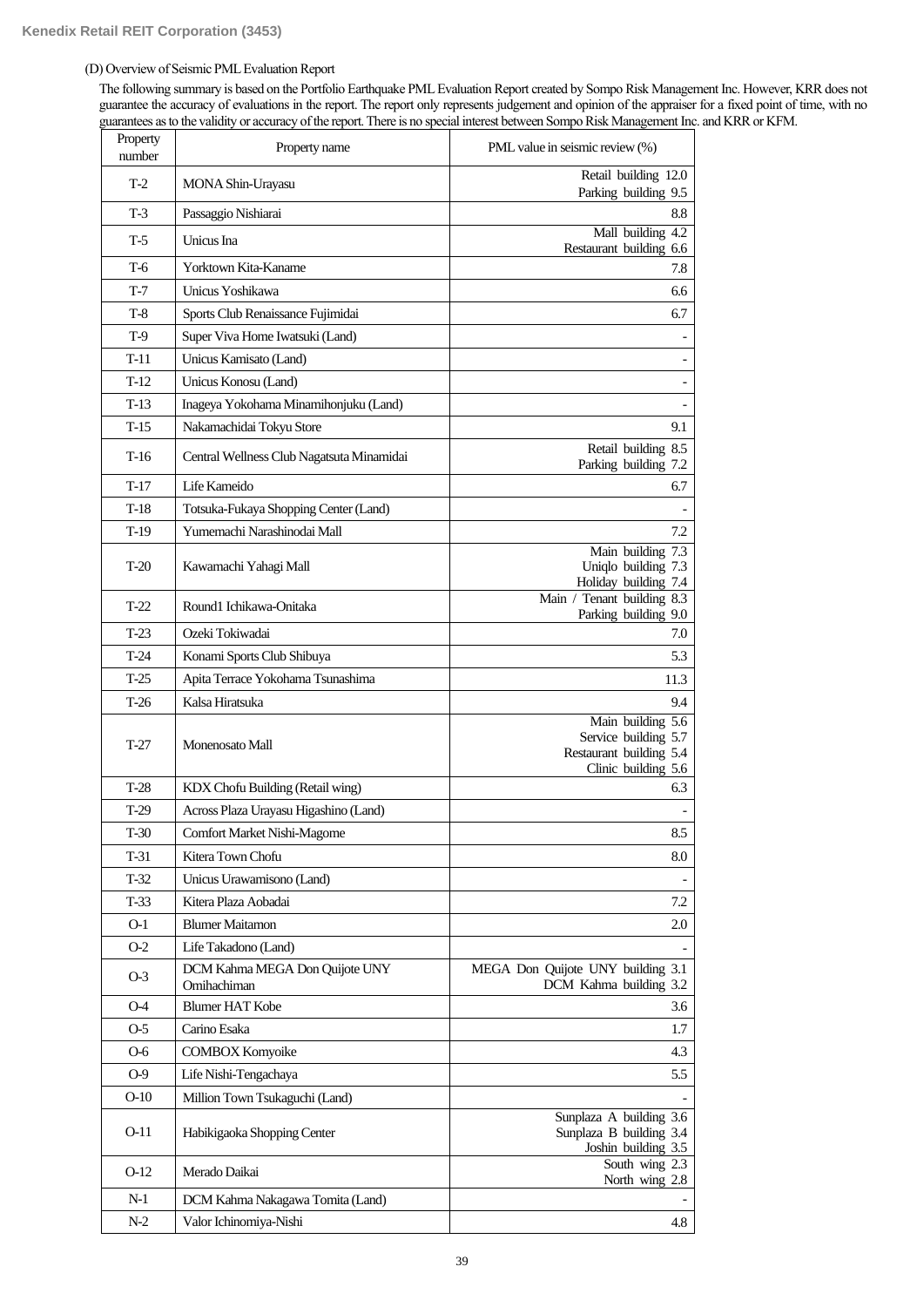| Property<br>number | Property name                            | PML value in seismic review (%)                                                                                                                                                                               |
|--------------------|------------------------------------------|---------------------------------------------------------------------------------------------------------------------------------------------------------------------------------------------------------------|
| $N-4$              | Homecenter Kohnan Sunadabashi            | 5.2                                                                                                                                                                                                           |
| N-6                | Resora Obu Shopping Terrace              | 8.9                                                                                                                                                                                                           |
| $N-7$              | Valor Nakashidami (Land)                 |                                                                                                                                                                                                               |
| $F-1$              | Sunny Noma                               | 1.1                                                                                                                                                                                                           |
| $F-2$              | Round1 Stadium Hakata-Hanmichibashi      | Main building 0.4<br>Parking building 0.3<br>Tenant building A 0.1<br>Tenant building B 0.1                                                                                                                   |
| $F-3$              | Kurume-Nishi Shopping Center             | $M$ building 1.6<br>AB building 1.6<br>C building 2.5                                                                                                                                                         |
| $F-4$              | Kitera Town Fukuoka Nagahama             | 0.4                                                                                                                                                                                                           |
| $R-1$              | Roseo Mito                               | A building (Coffee shop building) 5.4<br>B building (Mall building) 4.7<br>C building (Sports facility building) 5.9<br>D building (Hardware store building) 5.8<br>E building (Secondhand shop building) 5.5 |
| $R-2$              | K's Denki Aomori Honten                  | $\overline{K}$ 's Denki building 1.6<br>TSUTAYA/ Hard-off building 1.5                                                                                                                                        |
| $R-3$              | Super Sports Xebio Aomori-Chuo           | 1.6                                                                                                                                                                                                           |
| $R-4$              | Ashico Town Ashikaga                     | Shopping mall building 1.8<br>Extensions 1.7<br>Cinema building 1.5<br>Road-side building 2.1                                                                                                                 |
| $R-5$              | Yorktown Shinden-Higashi                 | 2.9                                                                                                                                                                                                           |
| $R-6$              | Kasumi Technopark Sakura                 | 4.2                                                                                                                                                                                                           |
| $R-8$              | P-1 Plaza Tenno                          | A building 12.1<br>B building 6.1<br>C building 10.9<br>D building 6.9<br>E building 8.9<br>F building 8.7<br>G building 9.6<br>H building 8.7                                                                |
| $R-9$              | Seiyu Rakuichi Moriya (Land)             |                                                                                                                                                                                                               |
| $R-10$             | Sun Street Hamakita                      | Main building 7.0<br>Mall building 9.6<br>Colore building 6.2<br>Wing building 6.2                                                                                                                            |
| $R-11$             | Costco Wholesale Sapporo Warehouse       | 1.8                                                                                                                                                                                                           |
| L-1                | Zama Distribution Center                 | 6.2                                                                                                                                                                                                           |
| $L-2$              | Oppama Distribution Center               | 8.6                                                                                                                                                                                                           |
| $L-3$              | Musashi Ranzan Distribution Center       | 1.0                                                                                                                                                                                                           |
| $L-4$              | Yokohama Kamigo Distribution Center      | Distribution center building 5.3<br>Restaurant building 7.7<br>Employee Lounge building 4.8                                                                                                                   |
| $L-5$              | Gyoda Distribution Center                | 3.7                                                                                                                                                                                                           |
| L-6                | Shinjuku Nishiochiai Distribution Center | 4.7                                                                                                                                                                                                           |
| $L-7$              | Chiba-Kita Distribution Center           | 6.6                                                                                                                                                                                                           |
| $L-8$              | Sapporo Shiroishi Distribution Center    | Building 1<br>2.1<br>Building 2 2.5                                                                                                                                                                           |
| $L-9$              | Tenri Distribution Center                | Warehouse building 3.3<br>Office building 3.3                                                                                                                                                                 |
|                    | Portfolio PML value (Note)               | 2.9                                                                                                                                                                                                           |

Note: "Portfolio PML value" is the portfolio PML value of 54 properties that KRR owns as of March 31, 2022, excluding land with leasehold interest, based on the Portfolio Earthquake PML Evaluation Report dated March 2022, created by Sompo Risk Management Inc.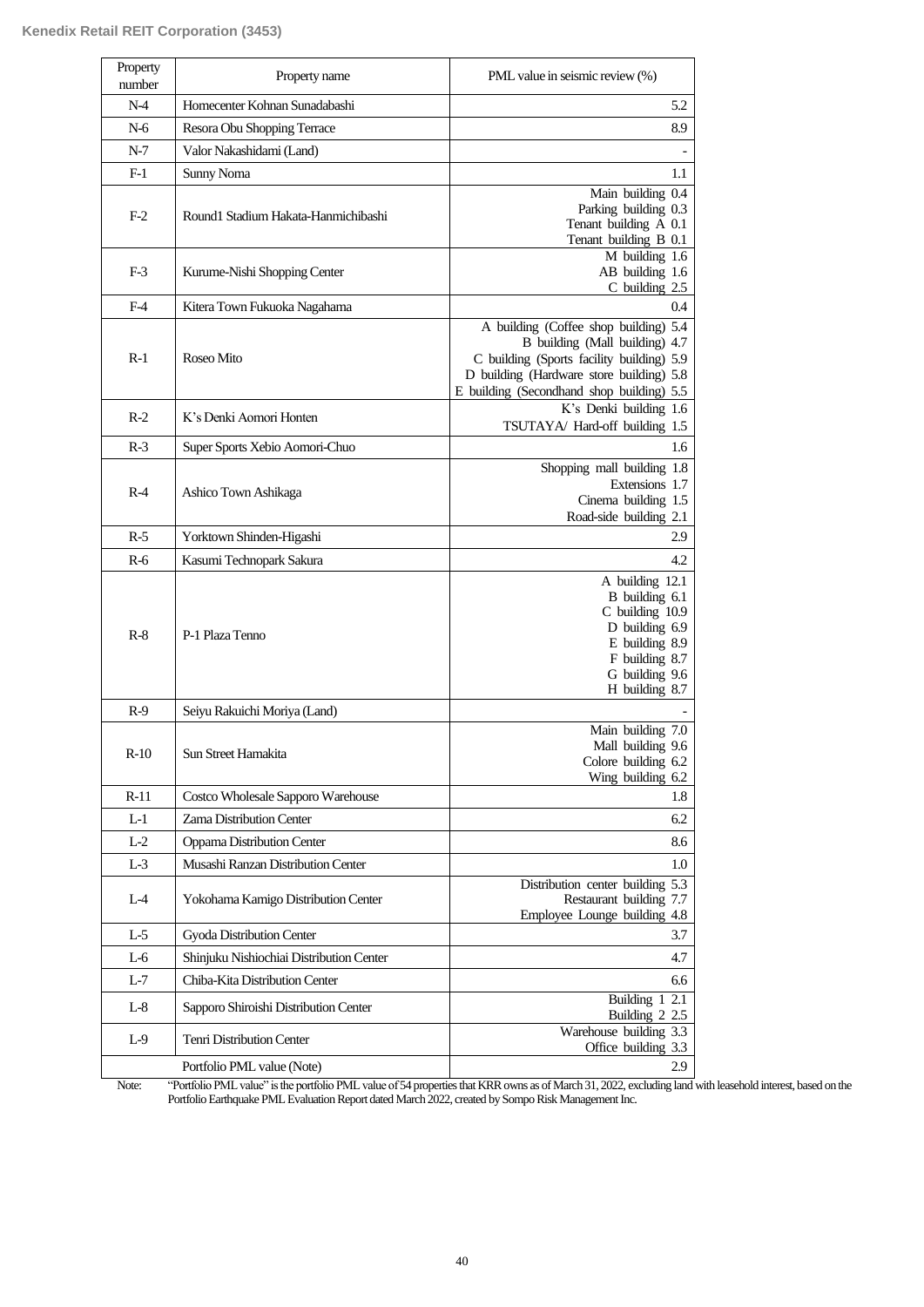### (E) Overview of Portfolio

| i. Distribution by Property Type |
|----------------------------------|
|----------------------------------|

|                                  | Property type                               | Number of<br>properties | Acquisition price<br>(Millions of yen) | Percentage of total portfolio<br>acquisition price (%) (Note) |
|----------------------------------|---------------------------------------------|-------------------------|----------------------------------------|---------------------------------------------------------------|
| Shopping centers for daily needs |                                             | 57                      | 232,704                                | 94.1                                                          |
|                                  | NSC (Neighborhood Shopping Centers)         |                         | 160,005                                | 64.7                                                          |
|                                  | SM (Supermarkets)                           | 9                       | 15,143                                 | 6.1                                                           |
|                                  | CSC (Community shopping Centers)            |                         | $\overline{\phantom{0}}$               |                                                               |
|                                  | <b>Urban Station-Front Shopping Centers</b> | $\overline{4}$          | 26,918                                 | 10.9                                                          |
|                                  | SS (Specialty Store)                        | 10                      | 30,638                                 | 12.4                                                          |
| Other retail properties          |                                             |                         | -                                      |                                                               |
| Logistics facilities             |                                             | 9                       | 14,587                                 | 5.9                                                           |
|                                  | Total                                       | 66                      | 247,291                                | 100.0                                                         |

Note: Percentage of total portfolio acquisition price is rounded to the nearest tenth. Therefore, the sum of the percentage of total acquisition price may differ from the portfolio total.

| ii. Distribution by Location                             |                         |                         |                                        |                                                               |
|----------------------------------------------------------|-------------------------|-------------------------|----------------------------------------|---------------------------------------------------------------|
|                                                          | Region                  | Number of<br>properties | Acquisition price<br>(Millions of yen) | Percentage of total portfolio<br>acquisition price (%) (Note) |
| Four major metropolitan areas                            |                         | 55                      | 202,739                                | 82.0                                                          |
|                                                          | Tokyo metropolitan area |                         | 115,663                                | 46.8                                                          |
| Greater Osaka area                                       |                         | 11                      | 50,957                                 | 20.6                                                          |
|                                                          | Greater Nagoya area     | 5                       | 22,087                                 | 8.9                                                           |
|                                                          | Fukuoka area            | $\overline{4}$          | 14,032                                 | 5.7                                                           |
| Ordinance-designated cities, core cities and other areas |                         | 11                      | 44,552                                 | 18.0                                                          |
|                                                          | Total                   | 66                      | 247,291                                | 100.0                                                         |

Note: Percentage of total portfolio acquisition price is rounded to the nearest tenth. Therefore, the sum of the percentage of total acquisition price may differ from the portfolio total.

# iii. Distribution by Property Age

| Property age<br>(Note 1)               | Number of<br>properties | Acquisition price<br>(Millions of yen) | Percentage of total portfolio<br>acquisition price (%) (Note 2) |
|----------------------------------------|-------------------------|----------------------------------------|-----------------------------------------------------------------|
| Less than 5 years                      | 6                       | 34,003                                 | 15.9                                                            |
| 5 years or more but less than 10 years |                         | 7,431                                  | 3.5                                                             |
| 10 years or more                       | 45                      | 172,369                                | 80.6                                                            |
| Total                                  | 54                      | 213,803                                | 100.0                                                           |

Note 1: Property age refers to the number of years from the date of the new construction of the property set out in the real estate registry to March 31, 2022. Where multiple buildings exist on the property, the property age is calculated using the average age of those buildings.

Note 2: Percentage of total portfolio acquisition price is rounded to the nearest tenth. Therefore, the sum of the percentage of total portfolio acquisition price may differ from the portfolio total.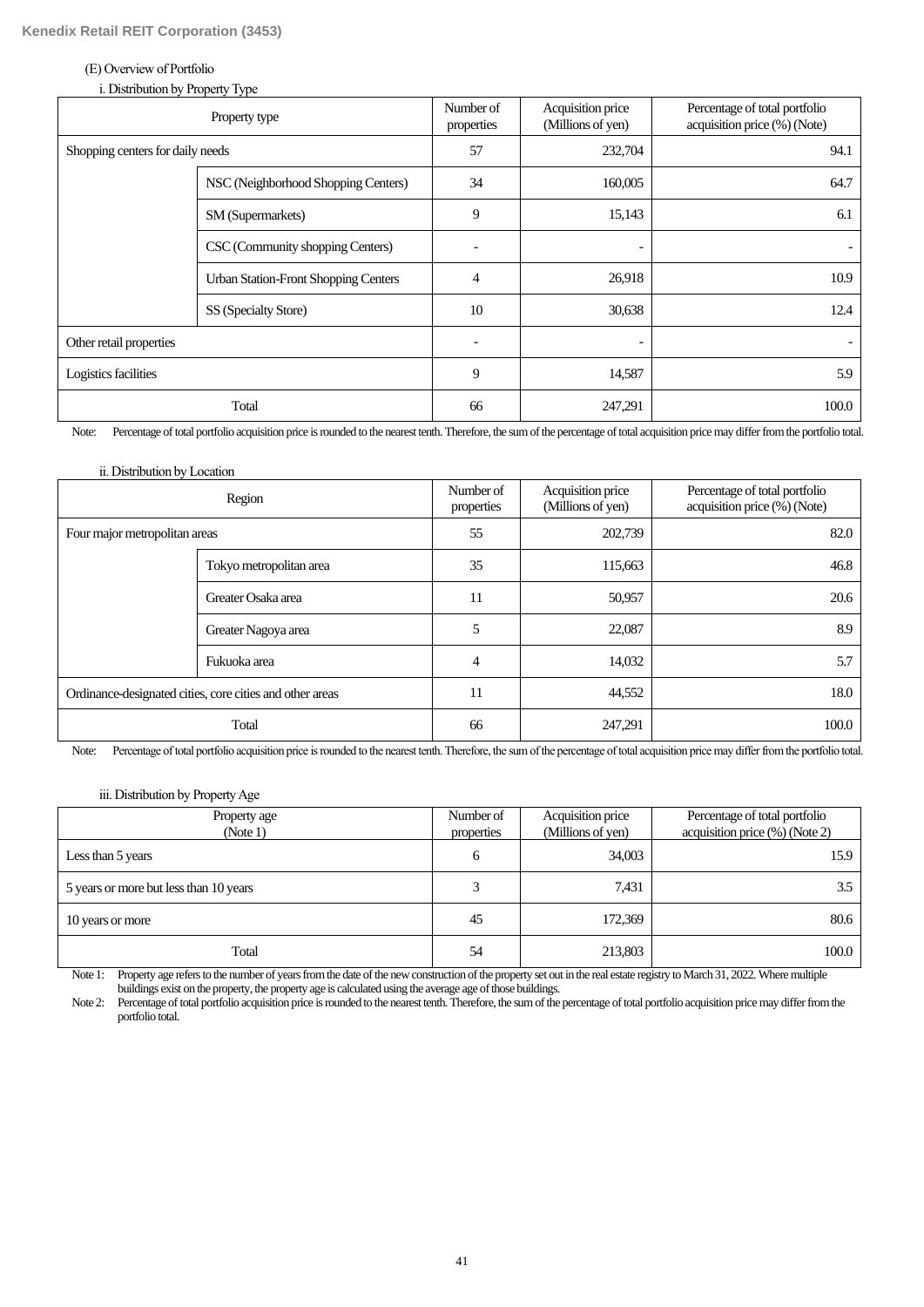iv. Distribution by Lease Expiry

| Lease expiry (remaining period)<br>(Note 1) | Annual fixed rent (Millions of yen)<br>(Note 2) | Ratio $(\%)$<br>(Note 3) |
|---------------------------------------------|-------------------------------------------------|--------------------------|
| Less than 2 years                           | 2,110                                           | 13.7                     |
| 2 to less than 5 years                      | 3,055                                           | 19.8                     |
| 5 to less than 10 years                     | 5,420                                           | 35.1                     |
| 10 to less than 15 years                    | 1,210                                           | 7.8                      |
| 15 to less than 20 years                    | 1,716                                           | 11.1                     |
| 20 years or more                            | 1,908                                           | 12.4                     |
| Total                                       | 15,421                                          | 100.0                    |

Note 1: "Lease expiry (remaining period)" is based on period until the last date of the lease as set forth in the relevant lease agreements as of March 31, 2022 (excluding warehouses for building lease agreements) for each acquired property and to-be acquired property.

Note 2: "Annual fixed rent" for acquired property is calculated by multiplying the monthly fixed rent and common area charges for the month ended March 31, 2022 (excluding warehouses in the case of building lease agreements) by twelve and rounding down to the nearest million yen. For master leases, where the master lease company subleases space to other tenants, the fixed monthly rent under the master lease contract is multiplied by 12, rounded down to the nearest million yen. The same applies hereafter.

Note 3: "Ratio" is based on the annual fixed rent, rounded to the nearest tenth. As a result, simple aggregation of "ratio" figures may not be the same as the total period.

#### v. Distribution by Lease Contract Type

| Type of lease contract           | Ratio (%) (Note) |
|----------------------------------|------------------|
| Fixed-term building lease        | 76.3             |
| Regular building lease           | 11.6             |
| Commercial fixed-term land lease | 12.0             |
| <b>Others</b>                    | 0.0              |
| Total                            | 100.0            |

Note: "Ratio" is based on the annual fixed rent as indicated in Note 2 of iv. above, rounded to the nearest tenth. As a result, simple aggregation of "ratio" figures may not be the same as the total figure.

# vi. Rent Type (Fixed / Sales-linked Rent)

| Rent type (Note 1)<br>(Fixed / Sales-linked rent) | Ratio $(\%)$ (Note 2) |
|---------------------------------------------------|-----------------------|
| Fixed rent                                        | 89.3                  |
| Fixed rent with sales-linked rent                 | $9_{.1}$              |
| Sales-linked rent                                 | 1.5                   |
| Total                                             | 100.0                 |

Note 1: "Fixed rent" refers to rent that remains unchanged regardless of actual tenant sales revenues as set forth in the relevant lease agreements. "Fixed rent with sales-linked rent" refers to rent that consist of a portion that remains unchanged regardless of actual tenant sales revenues and a portion that is based on tenant sales as set forth in the relevant lease agreements. "Sales-linked rent" refers to rent that is based on actual tenant sales revenues as set forth in the relevant lease agreements.

Note 2: "Ratio" is calculated according to the actual rent effective between October 1, 2021 and March 31, 2022, rounded to the nearest tenth. As a result, simple aggregation of "ratio" figures may not be the same as the total figure.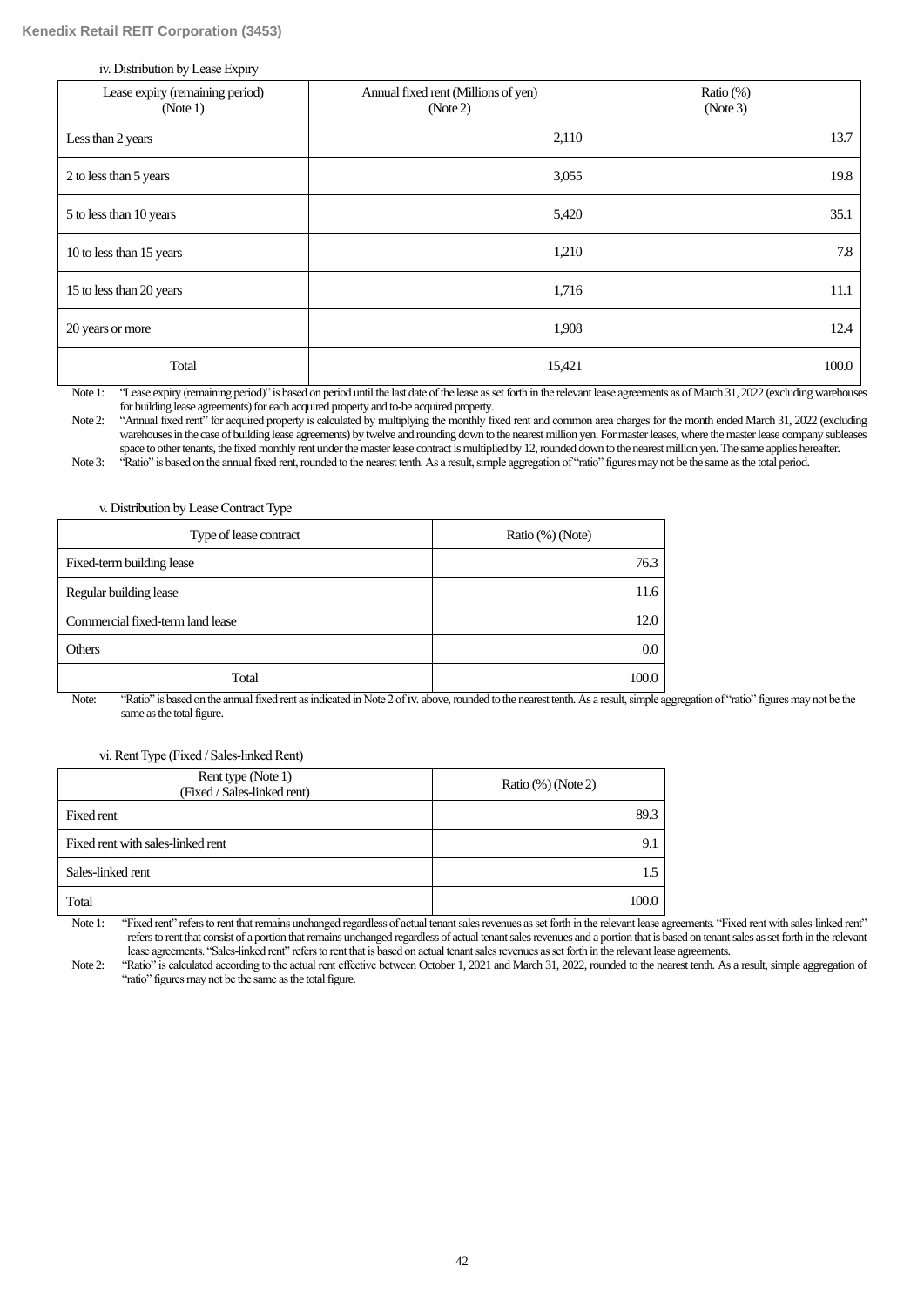# (2) Capital Expenditures on the Managed Assets

# i) Planned Capital Expenditures

The table below shows major capital expenditures (Note) for renovations, repairs and other projects that are planned for the 15th fiscal period ending September 30, 2022. These expenditures are for real estate owned by KRR and real estate in trusts in which KRR owns trust beneficiary rights. These planned projects may include some expenditures that will be recorded as expenses rather than capital expenditures for accounting purposes.

|                    |                                |                        |                                                     |                                      | Planned amount of capital expenditure<br>(Millions of yen) |                           |                                 |  |
|--------------------|--------------------------------|------------------------|-----------------------------------------------------|--------------------------------------|------------------------------------------------------------|---------------------------|---------------------------------|--|
| Property<br>number | Property name                  | Location               | Purpose                                             | Schedule                             | Total                                                      | Payment for the<br>period | Total<br>amount<br>already paid |  |
| $T-2$              | <b>MONA</b><br>Shin-Urayasu    | Urayasu, Chiba         | Air conditioning equipment<br>replacement (phase 5) | From April 2022<br>to September 2022 | 145                                                        |                           |                                 |  |
| $O-4$              | <b>Blumer HAT</b><br>Kobe      | Kobe, Hyogo            | Exterior wall repair work                           | From April 2022<br>to September 2022 | 83                                                         | $\overline{\phantom{a}}$  |                                 |  |
| $R-1$              | Roseo Mito                     | Mito. Ibaraki          | Rooftop waterproof<br>(HC building) (phase 1)       | From April 2022<br>to August 2022    | 54                                                         | $\overline{\phantom{0}}$  |                                 |  |
| $R-8$              | P-1 Plaza Tenno                | Hamamatsu,<br>Shizuoka | Spa equipment replacement<br>and repair work        | From April 2022<br>to September 2022 | 47                                                         |                           |                                 |  |
| $T-19$             | Yumemachi<br>Narashinodai Mall | Funabashi, Chiba       | Solar panel installation                            | From April 2022<br>to May 2022       | 33                                                         |                           |                                 |  |

Note: The property expansion at Unicus Ina is not included in the above list because it involves a new acquisition. Furthermore, construction work related to the conversion at Kitera Plaza Aobadai is not included as well because it is a series of construction work with the acquisition.

# ii) Capital Expenditures During the Period under Review

The table below shows major capital expenditures for renovations, repairs and other projects in the period under review. The amount of capital expenditures in the period under review was 680 million yen. There were also expenditures of 146 million yen that were recorded as repair expenses. In total, we spent 827 million yen on the projects.

| Property<br>number | Property name                                      | Location          | Purpose                                             | Schedule                               | Capital expenditure<br>(Millions of yen) |
|--------------------|----------------------------------------------------|-------------------|-----------------------------------------------------|----------------------------------------|------------------------------------------|
| $T-2$              | <b>MONA</b><br>Shin-Urayasu                        | Urayasu, Chiba    | Air conditioning equipment<br>replacement (phase 4) | From October 2021<br>to March 2022     | 276                                      |
| $L-5$              | Gyoda<br><b>Distribution</b><br>Center             | Gyoda, Saitama    | Air conditioning equipment<br>replacement           | From October 2021<br>to March 2022     | 66                                       |
| $T-27$             | Monenosato Mall                                    | Yotsukaido, Chiba | Solar panel installation                            | From February 2022<br>to March 2022    | 65                                       |
| $L-8$              | Sapporo Shiroishi<br><b>Distribution</b><br>Center | Sapporo, Hokkaido | Elevator renewal                                    | From March 2022<br>to March 2022       | 10                                       |
| $L-8$              | Sapporo Shiroishi<br><b>Distribution</b><br>Center | Sapporo, Hokkaido | Cubicle replacement                                 | From September 2021<br>to October 2021 | 10                                       |
|                    | 251                                                |                   |                                                     |                                        |                                          |
|                    | 680                                                |                   |                                                     |                                        |                                          |

iii) Reserved Amount for Long-term Repairs, Maintenance and Renovation Plans Not applicable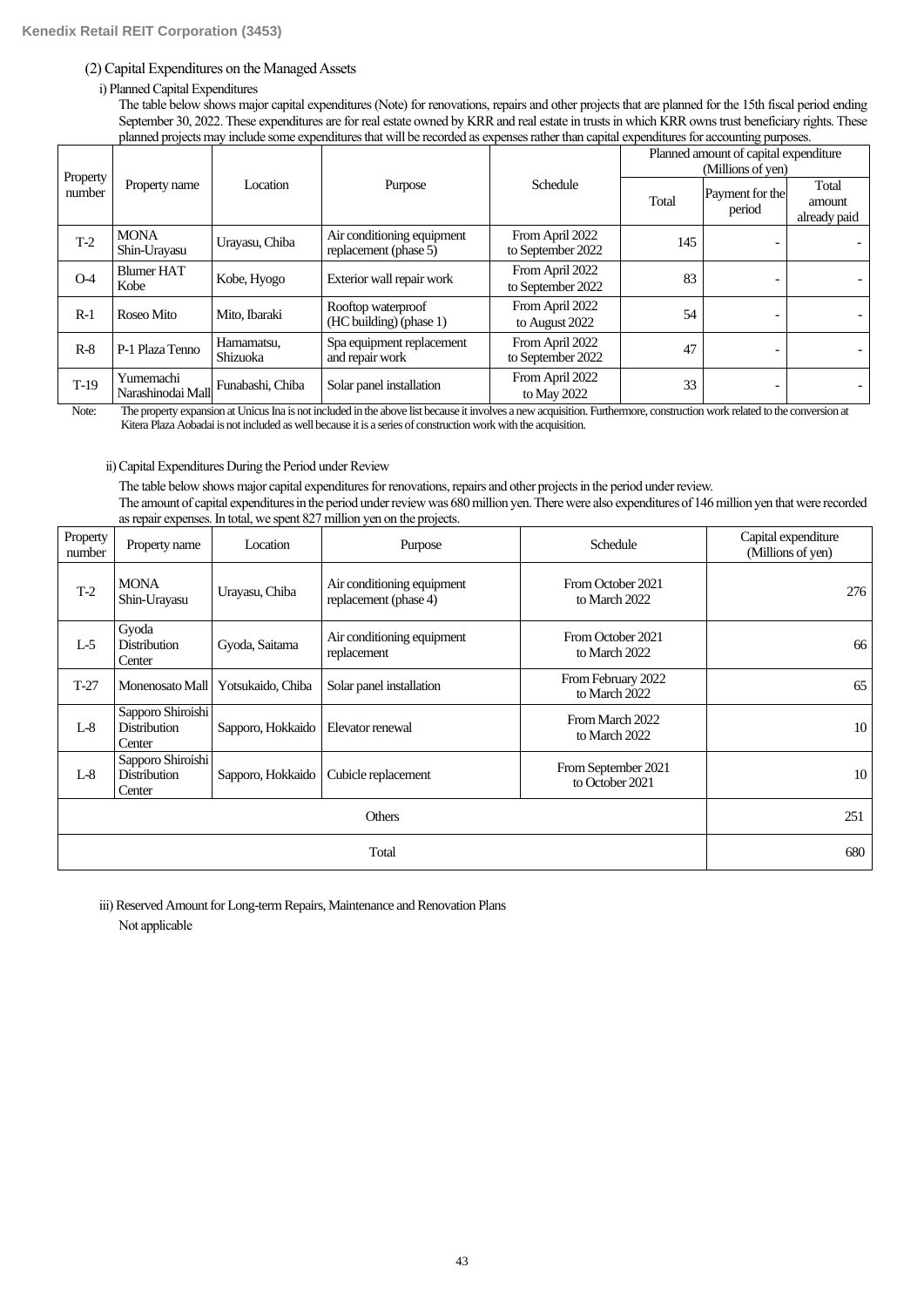# (3) Information Concerning Major Tenants

# i) Top End-tenants in Terms of Rent

The following summarizes top ten tenants (end-tenants or sublease type master lessee) as of March 31, 2022.

| Name of end tenants                  | Type of<br>business<br>(Note 1) | Property name                                                                                                                         | Total<br>leased<br>area<br>(m <sup>2</sup> ) | Ratio<br>(% )<br>(Note 2) | Annual<br>fixed rent<br>(Thousands)<br>of yen) | Tenant<br>leasehold<br>and security<br>deposits<br>(Millions of yen)<br>(Note3) |
|--------------------------------------|---------------------------------|---------------------------------------------------------------------------------------------------------------------------------------|----------------------------------------------|---------------------------|------------------------------------------------|---------------------------------------------------------------------------------|
| P&D Consulting Co., Ltd.             | Real estate                     | A Unicus Ina<br><b>B</b> Unicus Kamisato (Land)<br>C Unicus Konosu (Land)<br>D Unicus Urawamisino (Land)<br>E Ashico Town Ashikaga    | 105,651.76                                   | 10.6                      | 498,345                                        | 242                                                                             |
| York Co., Ltd.                       | Retail                          | A Yorktown Kita-Kaname<br><b>B</b> Totsuka-Fukaya Shopping<br>Center (Land)<br>C Monenosato Mall<br>D Comfort Market Nishi-<br>Magome | (Note4)                                      | (Note4)                   | (Note4)                                        | (Note4)                                                                         |
| Life Corporation                     | Retail                          | A Unicus Yoshikawa,<br><b>B</b> Life Kameido<br>C Kitera Town Chofu<br>D Life Takadono (Land)<br>E Life Nishi-Tengachaya              | 16,185.56                                    | 1.6                       | (Note4)                                        | (Note4)                                                                         |
| Kohnan Shoji Co., Ltd.               | Retail                          | A Unicus Yoshikawa<br><b>B</b> Homecenter Kohnan<br>Sunadabashi                                                                       | 27,819.27                                    | 2.8                       | (Note4)                                        | (Note4)                                                                         |
| Viva Home Corporation                | Retail                          | A Super Viva Home Iwatsuki<br>(Land)<br><b>B</b> Roseo Mito                                                                           | (Note4)                                      | (Note4)                   | (Note4)                                        | (Note4)                                                                         |
| Round One Corporation                | Service                         | A Round1 Ichikawa-Onitaka<br><b>B</b> Round1 Stadium Hakata-<br>Hanmichibashi                                                         | 39,990.22                                    | 4.0                       | (Note4)                                        | (Note4)                                                                         |
| UNY Co., Ltd.                        | Retail                          | A Apita Terrace Yokohama<br>Tsunashima<br><b>B</b> DCM Kahma MEGA Don<br>Quijote UNY Omihachiman                                      | 52,910.05                                    | 5.3                       | (Note4)                                        | (Note4)                                                                         |
| Daiwa House Realty Mgt.<br>Co., Ltd. | Real estate                     | A Across Plaza Urayasu<br>Higashino (Land)<br><b>B COMBOX Komyoike</b>                                                                | 31,759.76                                    | 3.2                       | (Note4)                                        | (Note 4)                                                                        |
| Kansai Super Market Ltd.             | Retail                          | A Blumer Maitamon<br><b>B</b> Blumer HAT Kobe<br>C Merado Daikai                                                                      | (Note4)                                      | (Note4)                   | (Note4)                                        | (Note4)                                                                         |
| Seiyu Co., Ltd.                      | Retail                          | A Sunny Noma<br><b>B</b> Kitera Town Fukuoka<br>Nagahama<br>C Seiyu Rakuichi Moriya (Land)<br>D Sun Street Hamakita                   | (Note4)                                      | (Note4)                   | (Note4)                                        | (Note4)                                                                         |

Note 1: "Type of business" is based on Japan Standard Industrial Classification.

Note 2: "Ratio" is the ratio of leased area of the end-tenant to total leasable area of the portfolio as of March 31, 2022, rounded to the nearest tenth.

Note 3: Indicates the outstanding balance of any tenant leasehold and security deposit from the relevant end-tenant(s) set forth in lease agreement(s) effective rounded down to the nearest million yen.

Note 4: We have not obtained consent from the tenant to release this information.